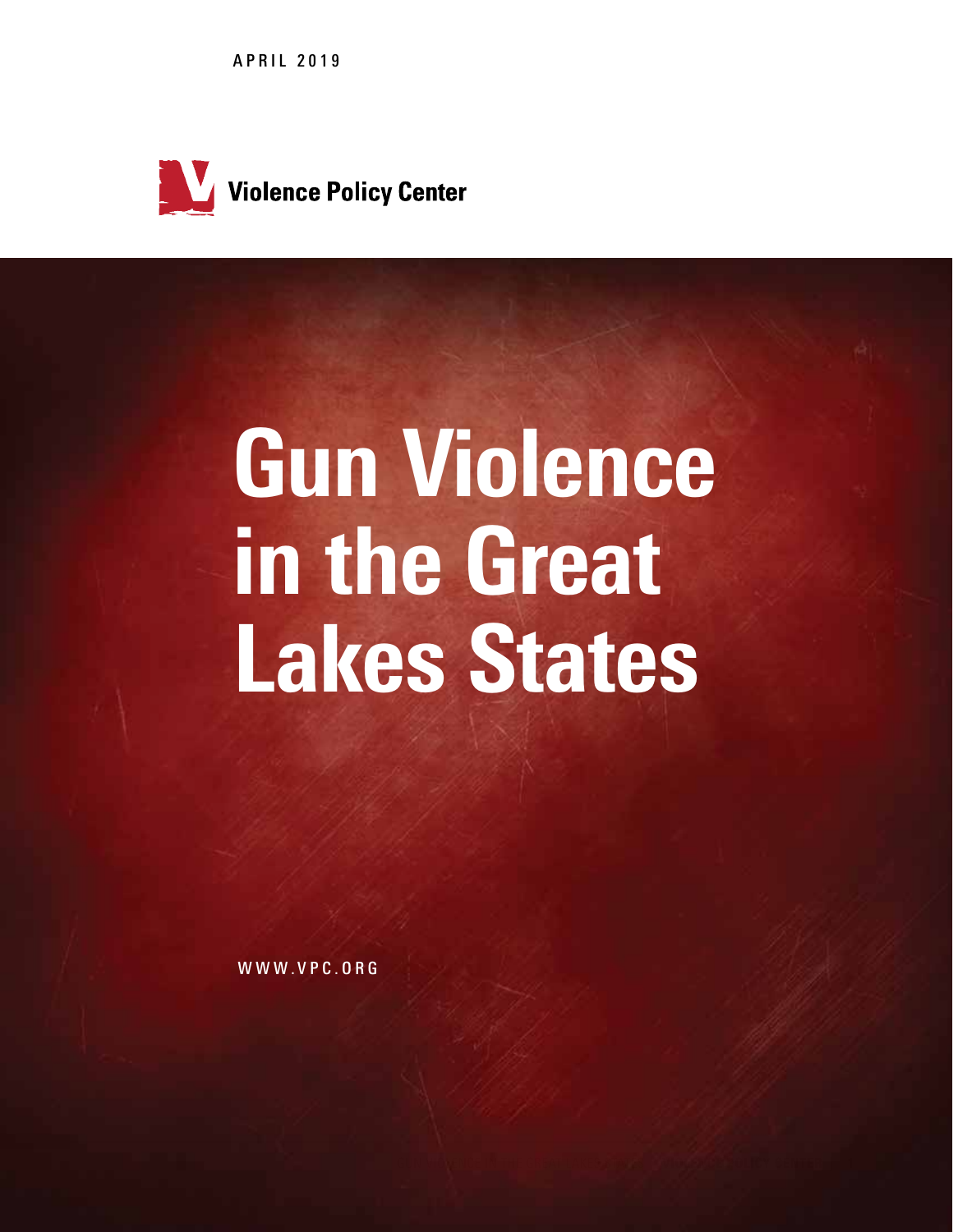# COPYRIGHT AND ACKNOWLEDGMENTS

Copyright © April 2019 Violence Policy Center

The Violence Policy Center (VPC) is a national nonprofit educational organization that conducts research and public education on violence in America and provides information and analysis to policymakers, journalists, advocates, and the general public.

This study was funded with the support of The Joyce Foundation.

This study was authored by VPC Senior Policy Analyst Marty Langley and VPC Executive Director Josh Sugarmann.

For a complete list of VPC publications with document links, please visit http://www.vpc.org/publications/.

**To learn more about the Violence Policy Center, or to make a tax-deductible contribution to help support our work, please visit www.vpc.org.**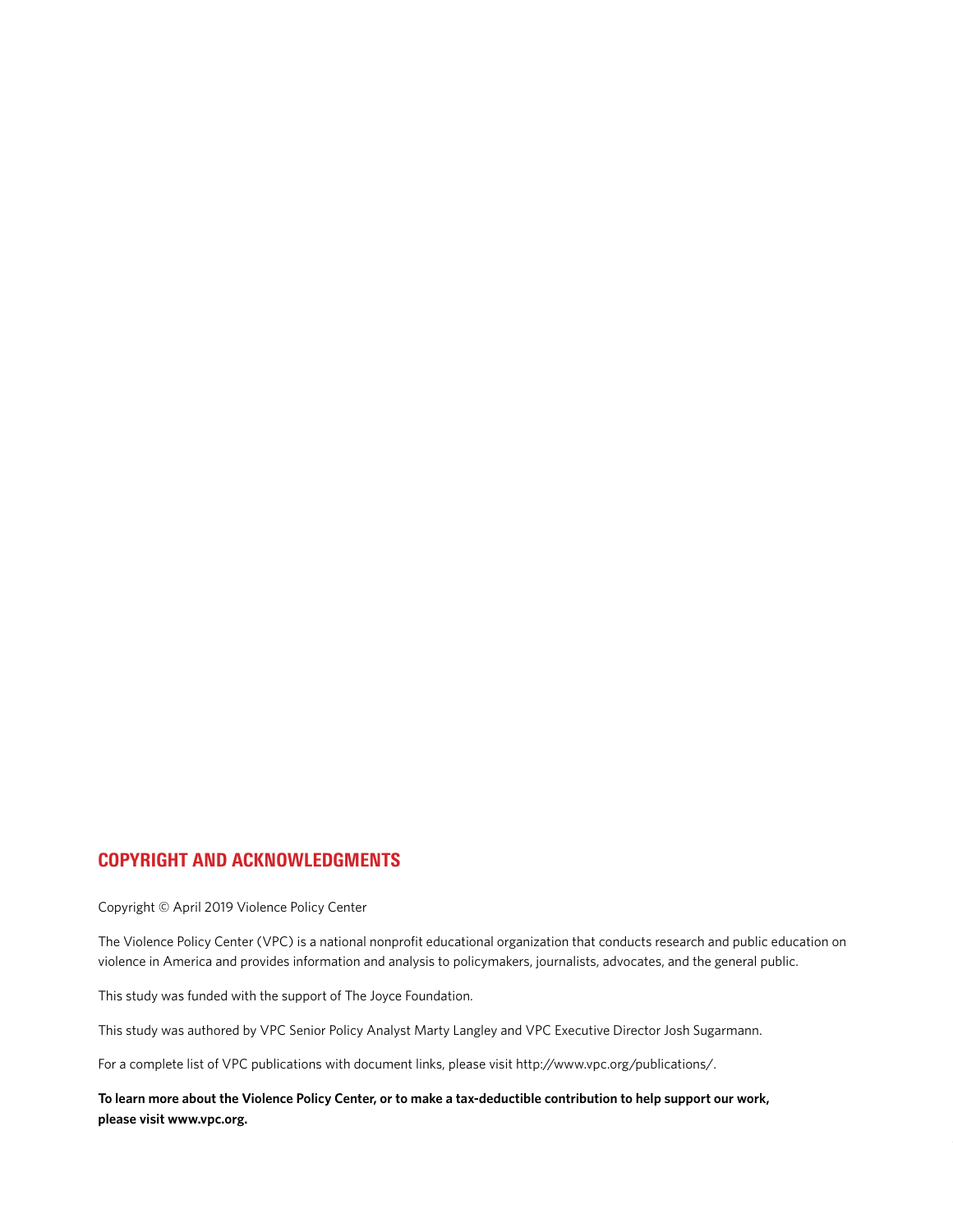# INTRODUCTION

This report offers select data on lethal gun violence in states located in the Great Lakes region (Illinois, Indiana, Michigan, Minnesota, Ohio, and Wisconsin) drawn from Violence Policy Center (VPC) publications issued in 2018 as well as additional research.

Types of gun death detailed in this report are: overall gun death (suicides, homicides, and unintentional deaths); homicide; suicide; black homicide victimization; females killed by males; and, examples of non-self defense killings involving concealed handgun permit holders (for the years 2016, 2017, and 2018).

VPC publications and ongoing research projects from which information is drawn include the following.

- n *Gun Deaths: State by State* (January 2018, http://vpc.org/press/u-s-gun-death-rate-jumps-17-percentsince-2008-supreme-court-district-of-columbia-v-heller-decision-affirming-right-to-own-a-handgunfor-self-defense/).
- *Black Homicide Victimization in the Great Lakes States: An Analysis of 2015 Homicide Data* (April 2018, http://vpc.org/studies/greatlakes18.pdf) and *Black Homicide Victimization in the United States: An Analysis of 2015 Homicide Data* (April 2018, http://vpc.org/studies/blackhomicide18.pdf).
- When Men Murder Women-The Great Lakes States: An Analysis of 2016 Homicide Data (September 2018, http://vpc.org/studies/wmmwgreatlakes18.pdf) and *When Men Murder Women: An Analysis of 2016 Homicide Data* (September 2018, http://vpc.org/studies/wmmw2018.pdf).

Concealed Carry Killers (http://concealedcarrykillers.org/).

The report is divided into two sections:

- **n Section One: Overview**, compares state data to national data for overall gun death, homicide, suicide, black homicide victimization, and females killed by males for each of the Great Lakes states.
- **n Section Two: Individual State Information**, presents one-page summaries for each of the Great Lakes states with more detailed information drawn from *Black Homicide Victimization in the Great Lakes State*s and *When Men Murder Women—The Great Lakes States*, including: age, race, and sex of victim; type of weapon used; relationship of victim to offender; and, the circumstances of the homicide. Also included are historical data for the past five years from past editions of the relevant reports including: the number of homicide victims; the homicide victimization rate; where the state's homicide rate ranks nationally; and, the percentage of homicide victims killed with guns. Finally, the section includes entries for each state for the past three years from the VPC's ongoing *Concealed Carry Killers* project, an online resource that provides examples of non-self defense killings involving private citizens with permits to carry concealed handguns in public. Updated regularly throughout the year, as of January 2019, *Concealed Carry Killers* documents 1,077 fatal, non-self defense incidents since May 2007 in 40 states and the District of Columbia, resulting in the deaths of 1,300 people. Each incident report includes detailed narratives including (if available) the age of the perpetrator and the victim(s), the weapon used, the relationship(s) of those involved in the killing, and motives for the killing when stated. While the full *Concealed Carry Killers* database includes cases where the verdict in specific incidents may still be pending, such incidents are not included in this report.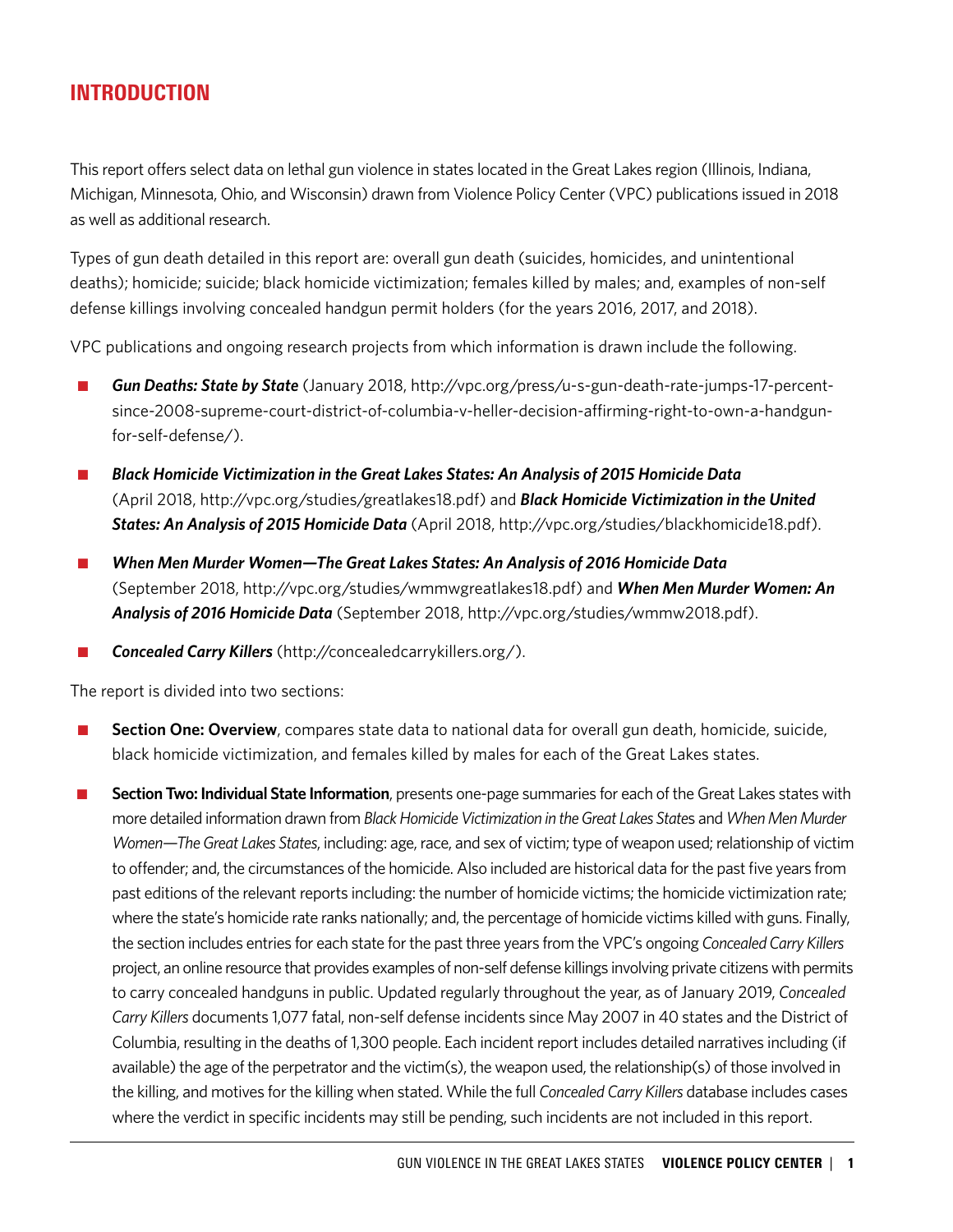# SECTION ONE: OVERVIEW

In 2018, the Violence Policy Center published studies presenting information on lethal firearms violence state by state across our nation, allowing for comparisons of the Great Lake States to national trends. Findings from each of these studies as well as additional information are detailed below.

**Overall Gun Death (Suicides, Homicides, and Unintentional Deaths)**. 1 Gun deaths in the United States have increased 17 percent since the 2008 *District of Columbia v. Heller* decision in which the U.S. Supreme Court ruled that there is a right to keep a handgun in the home for self-defense. Nationwide, from 2009 (the year after the *Heller* decision) to 2016, the overall gun death rate increased from 10.21 per 100,000 to 11.96 per 100,000. In 2016, Indiana, Michigan, and Ohio all had gun death rates higher than the overall U.S. rate. With the exception of Michigan, the overall gun death rate for each of the Great Lakes states increased at a rate greater than the country overall. Of these states, Illinois, Ohio, and Wisconsin saw their gun death rates increase by more than 40 percent from 2009 to 2016 (see table on next page).

Homicide and Suicide.<sup>2</sup> Nationwide in 2016, the overall homicide rate was 5.99 per 100,000 and the firearm homicide rate was 4.46 per 100,000. Seventy-four percent of these victims were killed with guns. That year Illinois, Indiana, Michigan, and Ohio had overall homicide rates as well as firearm homicide rates that were higher than the national average. In 2016, the national overall suicide rate was 13.90 per 100,000 and the firearm suicide rate was 7.09 per 100,000. Fifty-one percent of these victims were killed with guns. That year, Indiana, Ohio, and Wisconsin had overall suicide rates as well as firearm suicide rates that were higher than the national average, and Michigan had a firearm suicide rate that was higher than the national average.

| <b>State</b>    | <b>Homicides</b> | <b>Homicide</b><br>Rate | <b>Firearm</b><br><b>Homicides</b> | <b>Firearm</b><br><b>Homicide Rate</b> | <b>Suicides</b> | <b>Suicide</b><br>Rate | <b>Firearm</b><br><b>Suicides</b> | <b>Firearm</b><br><b>Suicide</b><br>Rate |
|-----------------|------------------|-------------------------|------------------------------------|----------------------------------------|-----------------|------------------------|-----------------------------------|------------------------------------------|
| <b>Illinois</b> | 1.157            | 9.01                    | 944                                | 7.35                                   | 1.415           | 11.02                  | 506                               | 3.94                                     |
| Indiana         | 480              | 7.24                    | 368                                | 5.55                                   | 1,034           | 15.59                  | 591                               | 8.91                                     |
| Michigan        | 624              | 6.28                    | 482                                | 4.85                                   | 1,364           | 13.73                  | 717                               | 7.22                                     |
| Minnesota       | 129              | 2.33                    | 83                                 | 1.50                                   | 745             | 13.48                  | 332                               | 6.01                                     |
| Ohio            | 721              | 6.20                    | 557                                | 4.79                                   | 1,707           | 14.69                  | 926                               | 7.97                                     |
| Wisconsin       | 256              | 4.43                    | 188                                | 3.26                                   | 866             | 15.00                  | 455                               | 7.88                                     |
| U.S. Total      | 19,362           | 5.99                    | 14,415                             | 4.46                                   | 44,965          | 13.90                  | 22,938                            | 7.09                                     |

# 2016 HOMICIDE, FIREARM HOMICIDE, SUICIDE, FIREARM SUICIDE DATA FOR THE GREAT LAKES STATES

1 Data is taken from the federal Centers for Disease Control and Prevention's WISQARS database.

2 Data is taken from the federal Centers for Disease Control and Prevention's WISQARS database.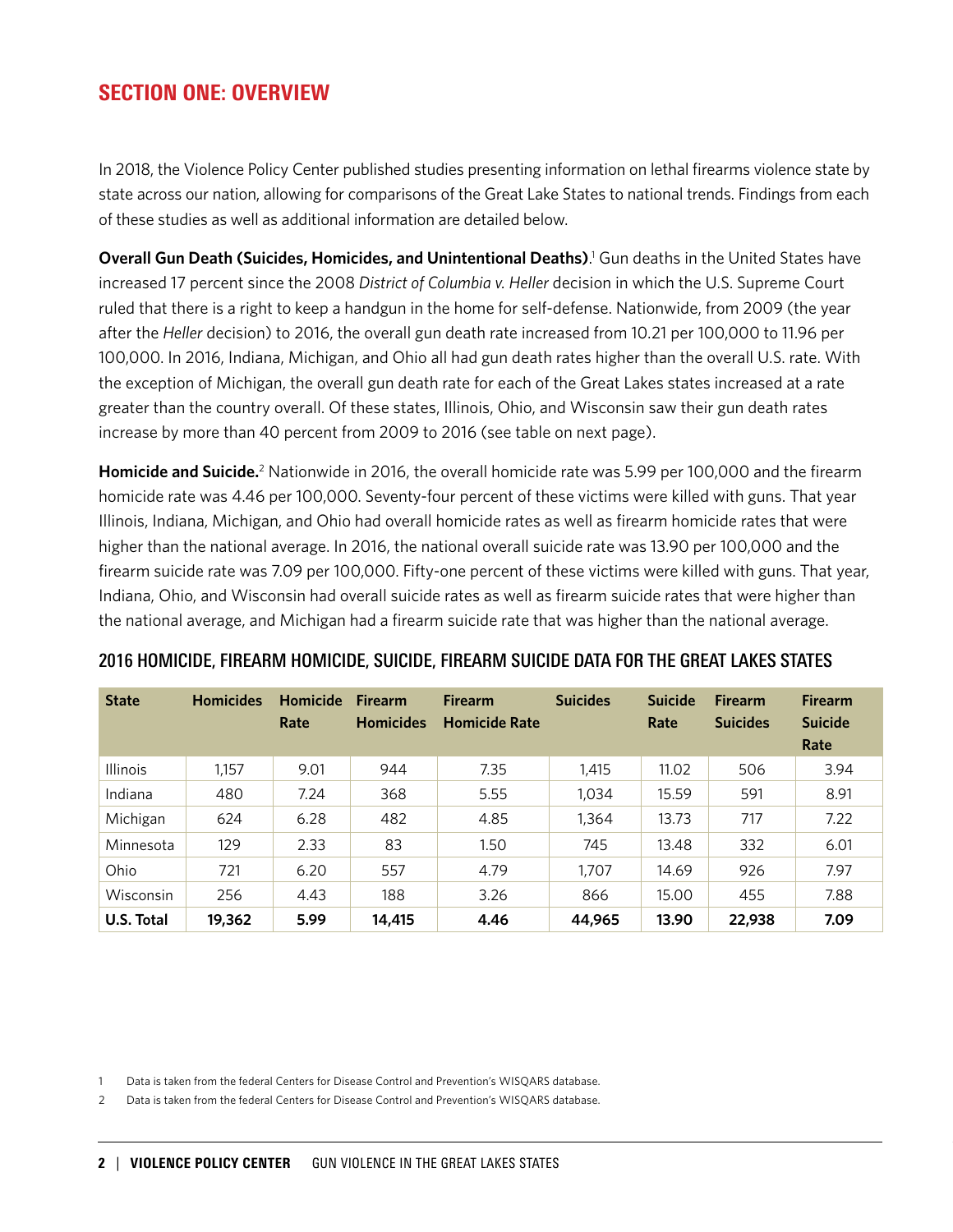**Black Homicide Victimization**.<sup>3</sup> In 2015, the national black homicide victimization rate was 18.68 per 100,000, and the overall national homicide victimization rate for all races was 4.62 per 100,000. Nationwide, 86 percent of black homicide victims were killed with guns. Wisconsin, Michigan, and Indiana were among the 10 states that had the highest black homicide victimization rates, and all six Great Lakes states had a black homicide victimization rate higher than the national average.

Women Killed by Men.<sup>4</sup> In 2016, nationwide, 93 percent of females killed by males were murdered by someone they knew and the most common weapon used was a gun. Three of the six Great Lakes states (Michigan, Ohio, and Wisconsin) had a female homicide victimization rate higher than the national average.

| <b>State</b>    | 2016<br>Overall<br><b>Firearm</b><br><b>Death Rate</b> | 2016<br>Rank | 2009<br><b>Overall</b><br><b>Firearm</b><br><b>Death Rate</b> | <b>Overall</b><br><b>Firearm Death</b><br><b>Rate Percent</b><br><b>Change, 2009</b><br>to 2016 | <b>Black</b><br><b>Homicide</b><br><b>Victimization</b><br><b>Rate, 2015</b> | Rank | Rate of<br><b>Females</b><br><b>Killed by</b><br>Males,<br>2016 | Rank             |
|-----------------|--------------------------------------------------------|--------------|---------------------------------------------------------------|-------------------------------------------------------------------------------------------------|------------------------------------------------------------------------------|------|-----------------------------------------------------------------|------------------|
| <b>Illinois</b> | 11.64                                                  | 36th         | 8.19                                                          | 42.1%                                                                                           | 20.88                                                                        | 18th | 0.90                                                            | 35th (tie)       |
| Indiana         | 15.03                                                  | 18th         | 11.44                                                         | 31.4%                                                                                           | 26.44                                                                        | 8th  | 1.13                                                            | 29th             |
| Michigan        | 12.39                                                  | 29th         | 10.98                                                         | 12.8%                                                                                           | 27.56                                                                        | 6th  | 1.25                                                            | 26th             |
| Minnesota       | 7.83                                                   | 44th         | 6.38                                                          | 22.7%                                                                                           | 18.92                                                                        | 23rd | 0.83                                                            | 37th (tie)       |
| Ohio            | 13.12                                                  | 24th         | 8.59                                                          | 52.7%                                                                                           | 20.57                                                                        | 19th | 1.30                                                            | 24 <sub>th</sub> |
| Wisconsin       | 11.49                                                  | 37th         | 8.08                                                          | 42.2%                                                                                           | 36.77                                                                        | 2nd  | 1.34                                                            | 21st             |
| U.S. Total      | 11.96                                                  |              | 10.21                                                         | 17.1%                                                                                           | 18.68                                                                        |      | 1.20                                                            |                  |

3 Data for this section is taken from the Federal Bureau of Investigation's Supplementary Homicide Report (SHR).

4 Data for this section is taken from the Federal Bureau of Investigation's Supplementary Homicide Report (SHR).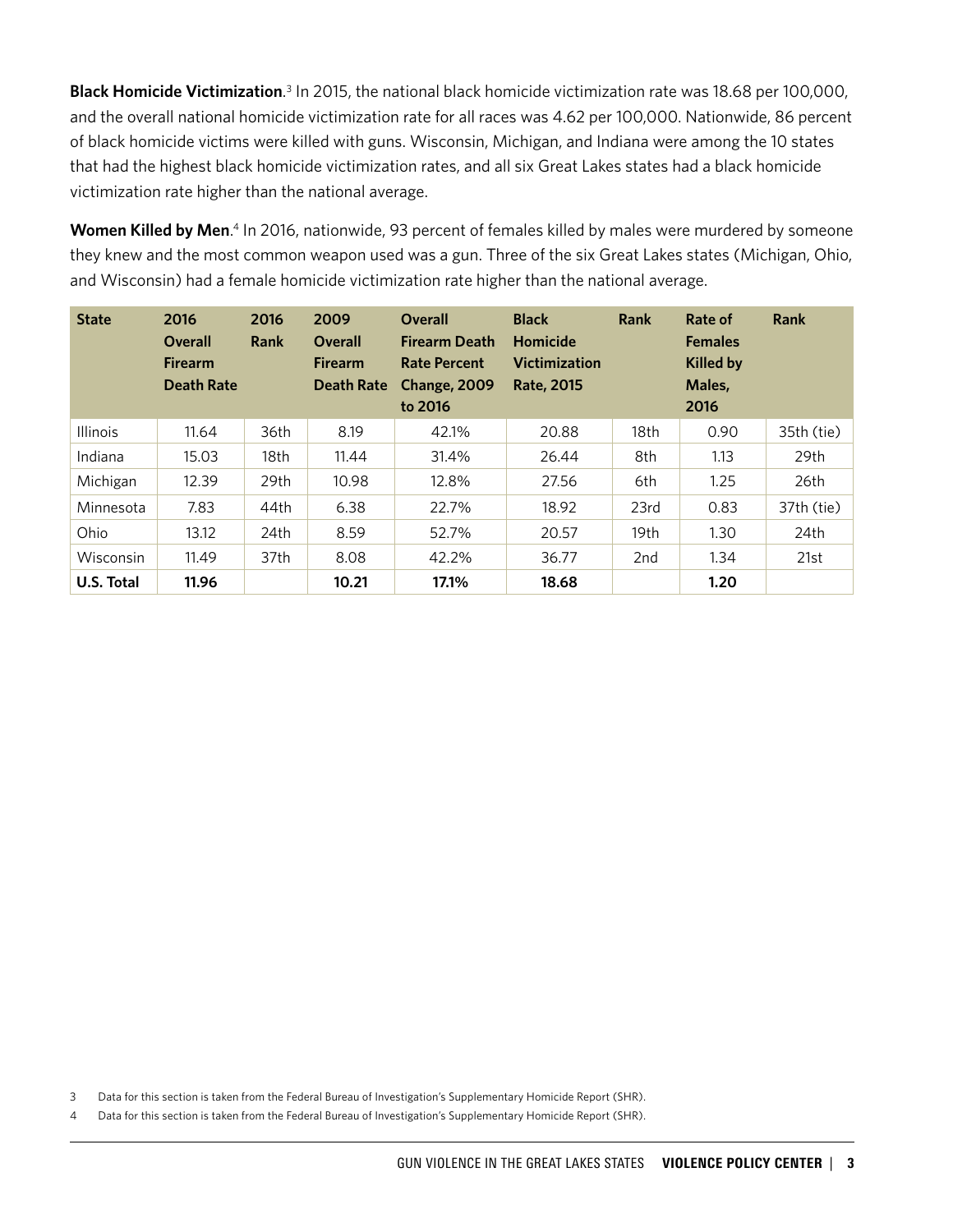# SECTION TWO: INDIVIDUAL STATE INFORMATION

# ILLINOIS

# BLACK HOMICIDE VICTIMIZATION

*There were 394 black homicide victims in Illinois in 2015.*<sup>5</sup> *The homicide rate among black victims in Illinois was 20.88 per 100,000 in 2015.*

# **Ranked 18th in the United States**

| Age                                 | Forty-four homicide victims (11 percent) were less than 18 years old and 3 victims (1<br>percent) were 65 years of age or older. The average age was 28 years old.                                                                                                                                                                                                                                                       |
|-------------------------------------|--------------------------------------------------------------------------------------------------------------------------------------------------------------------------------------------------------------------------------------------------------------------------------------------------------------------------------------------------------------------------------------------------------------------------|
| <b>Sex</b>                          | Out of 394 homicide victims, 361 were male and 33 were female.                                                                                                                                                                                                                                                                                                                                                           |
| <b>Most Common Weapons</b>          | For homicides in which the weapon used could be identified, 94 percent of victims<br>(362 out of 386) were shot and killed with guns. Of these, 99 percent (357<br>victims) were killed with handguns. There were 2 victims killed with firearms, type<br>not stated. There were 17 victims killed with knives or other cutting instruments, 1<br>victim killed by bodily force, and 2 victims killed by a blunt object. |
| <b>Victim/Offender Relationship</b> | For homicides in which the victim to offender relationship could be identified, 61<br>percent of victims (51 out of 83) were killed by someone they knew. Thirty-two<br>victims were killed by strangers.                                                                                                                                                                                                                |
| Circumstance                        | For homicides in which the circumstances could be identified, 83 percent (280)<br>out of 337) were not related to the commission of any other felony. Of these, 18<br>percent (50 homicides) involved arguments between the victim and the offender.                                                                                                                                                                     |

# BLACK HOMICIDE VICTIMIZATION IN ILLINOIS, 2011 - 2015

| Year | <b>Black Homicide</b><br><b>Victims</b> | <b>Black Homicide</b><br>Rate | <b>National Rank</b> | <b>Percent of Black Victims</b><br><b>Killed with Guns</b> |
|------|-----------------------------------------|-------------------------------|----------------------|------------------------------------------------------------|
| 2015 | 394                                     | 20.88                         | 18th                 | 94%                                                        |
| 2014 | 331                                     | 17.49                         | 17th (tie)           | 91%                                                        |
| 2013 | 343                                     | 18.10                         | 15th                 | 91%                                                        |
| 2012 | 379                                     | 19.94                         | 11th                 | 90%                                                        |
| 2011 | 357                                     | 18.73                         | 20th                 | 90%                                                        |

5 From 2012 to 2015, Chicago and Rockford were the only two reporting agencies in Illinois to submit Supplementary Homicide Report (SHR) data to the FBI. Beginning in 2016, all Illinois law enforcement agencies were required by state law to report SHR data to the FBI.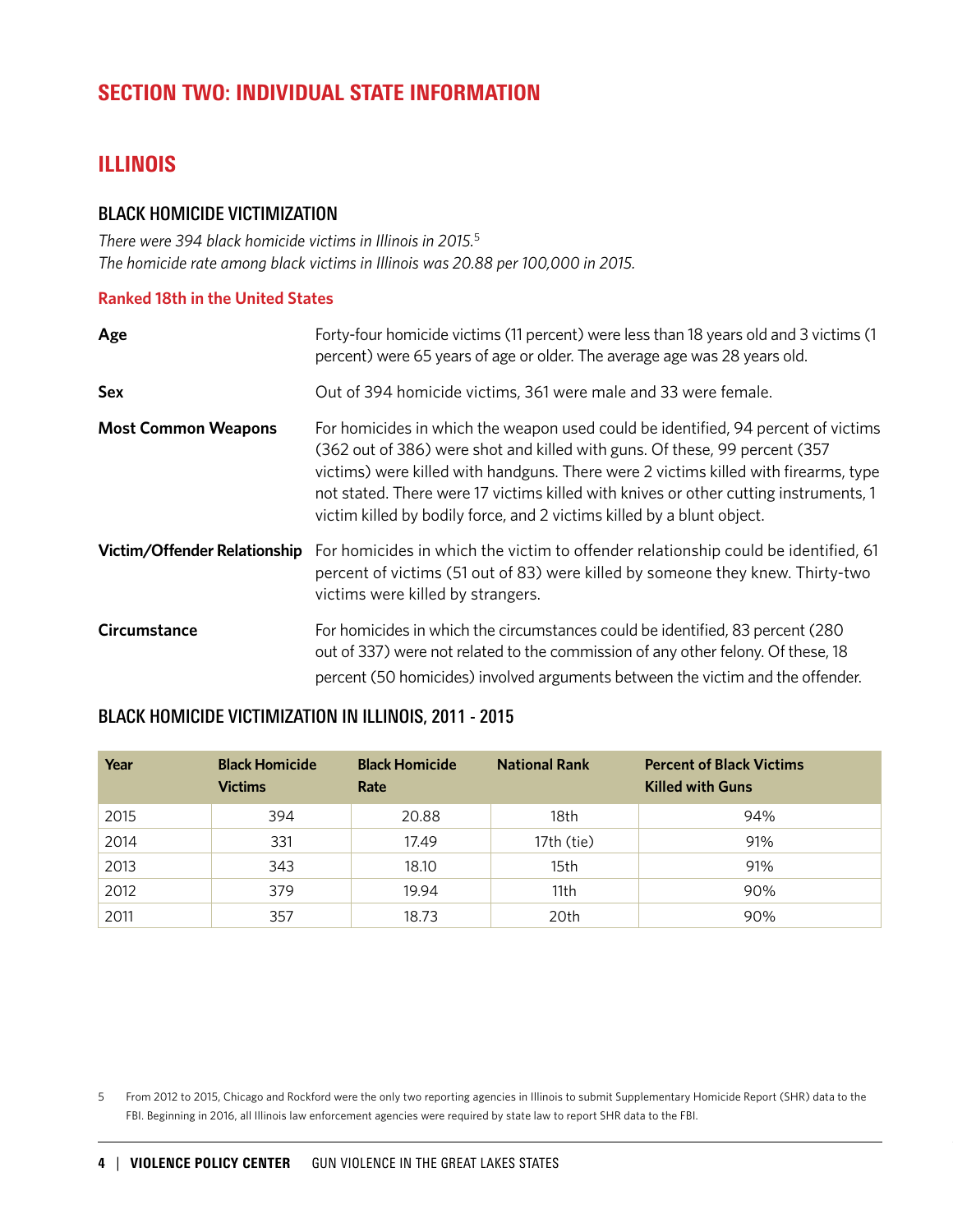# ILLINOIS

# WOMEN KILLED BY MEN

*59 females were murdered by males in Illinois in 2016. The homicide rate among females murdered by males in Illinois was 0.90 per 100,000 in 2016.*

## **Ranked 35th (tie) in the United States**

| Age                          | For homicides in which the age of the victim was reported (58 homicides), 8 victims<br>(14 percent) were less than 18 years old and 6 victims (10 percent) were 65 years of<br>age or older. The average age was 38 years old.                                                                                                                                                                                                                                                                                                             |
|------------------------------|--------------------------------------------------------------------------------------------------------------------------------------------------------------------------------------------------------------------------------------------------------------------------------------------------------------------------------------------------------------------------------------------------------------------------------------------------------------------------------------------------------------------------------------------|
| Race                         | Out of 59 female homicide victims, 39 were white and 20 were black.                                                                                                                                                                                                                                                                                                                                                                                                                                                                        |
| <b>Most Common Weapons</b>   | For homicides in which the weapon used could be identified, 47 percent of female<br>victims (26 out of 55) were shot and killed with guns. Of these, 85 percent (22<br>victims) were killed with handguns. There were 17 females killed with knives or<br>other cutting instruments, 1 female killed by a blunt object, and 7 females killed by<br>bodily force.                                                                                                                                                                           |
| Victim/Offender Relationship | For homicides in which the victim to offender relationship could be identified, 96<br>percent of female victims (49 out of 51) were murdered by someone they knew.<br>Two female victims were killed by strangers. Of the victims who knew their<br>offenders, 73 percent (36 victims) were wives, common-law wives, ex-wives, or<br>girlfriends of the offenders. Among the female intimates who were murdered,<br>56 percent (20 victims) were killed with guns; 80 percent of these (16 victims)<br>were shot and killed with handguns. |
| Circumstance                 | For homicides in which the circumstances could be identified, 91 percent (48<br>out of 53) were not related to the commission of any other felony. Of these,<br>56 percent (27 homicides) involved arguments between the victim and the<br>offender.                                                                                                                                                                                                                                                                                       |

# WOMEN KILLED BY MEN IN ILLINOIS, 2012 - 2016

| Year | <b>Female Homicide</b><br><b>Victims</b> | <b>Female Homicide</b><br><b>Victimization Rate</b> | <b>National Rank</b> | <b>Percent of Female</b><br><b>Victims Killed with</b><br>Guns |
|------|------------------------------------------|-----------------------------------------------------|----------------------|----------------------------------------------------------------|
| 2016 | 59                                       | 0.90                                                | 35th (tie)           | 47%                                                            |
| 2015 | 22                                       | 0.34                                                | 46th                 | 55%                                                            |
| 2014 | 16                                       | 0.24                                                | 47th                 | 56%                                                            |
| 2013 | 16                                       | 0.24                                                | 48th                 | 25%                                                            |
| 2012 | 16                                       | 0.24                                                | 48th                 | 71%                                                            |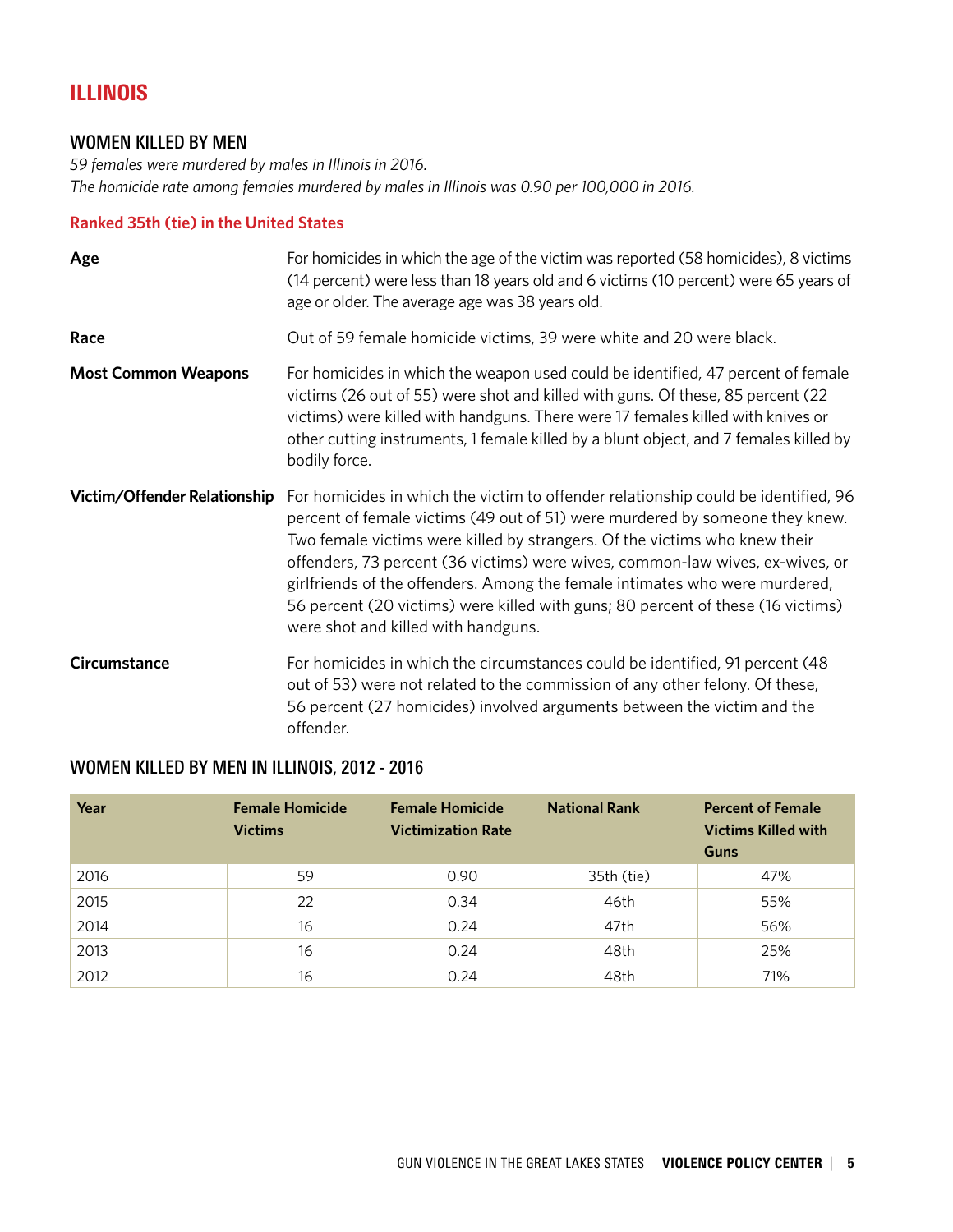# FATAL, NON-SELF DEFENSE INCIDENTS INVOLVING CONCEALED HANDGUN PERMIT HOLDERS IN ILLINOIS 2016 — 2018

## **Concealed Handgun Permit Holder: Juan Lopez (SUICIDE)**

**Date:** November 19, 2018

**People Killed:** 4 (including shooter)

#### **Law Enforcement Officers Killed:** 1

## **n** Mass Shooting **n a Murder/Suicide <b>n** Law Enforcement Death

**Circumstances:** On November 19, 2018, concealed handgun permit holder Juan Lopez, 32, shot and killed his ex-fiancee Dr. Tamara O'Neal, 38, pharmacy resident Dayna Less, 24, and Chicago Police Officer Samuel Jimenez, 28, with a Glock 9mm pistol at Mercy Hospital & Medical Center in Chicago. Lopez and Dr. O'Neal, who had recently broken off their engagement, argued in the parking lot of the hospital before Lopez shot and killed Dr. O'Neal. Lopez then shot and killed Less as she stepped off an elevator inside the hospital. Officer Jimenez was shot in the neck during a gun battle with Lopez inside the hospital. Lopez was shot in the abdomen during the gun battle with police before shooting himself in the head. He died at the scene. Lopez obtained a concealed carry permit in 2016. In 2014, his ex-wife obtained an order of protection against him, alleging threats of violence with a gun against her, a neighbor, and a realtor, and alleging that he slept with a pistol under his pillow. Nearly five years prior to the shooting, Lopez threatened to shoot up the Chicago Fire Department Academy and was fired for failing to show up at work while facing allegations of "improper conduct" toward women.

**Source:** "Mercy Hospital Chicago shooting: Illinois State Police investigating Mercy Hospital shooter's gun permits," *abc7chicago.com*, November 21, 2018; "Gunman who went on rampage at Mercy Hospital had troubled history, particularly with women," *Chicago Tribune*, November 20, 2018.

#### **Concealed Handgun Permit Holder: Ryan Zike (SUICIDE)**

**Date:** January 3, 2018

**People Killed:** 2 (including shooter)

#### **n Murder/Suicide**

**Circumstances:** On January 3, 2018, concealed handgun permit holder Ryan Zike, 33, shot and killed his former girlfriend, Claire VanLandingham, 27, with a pistol before shooting himself in the head. Zike approached VanLandingham around 6:20 AM as she was leaving her apartment. Following a brief conversation, Zike pulled out a pistol and shot her multiple times before turning the gun on himself. A man who was waiting to pick up VanLandingham witnessed the shooting and rammed Zike with his Land Rover Discovery shortly after Zike shot himself "to avoid being shot." An autopsy found that Zike died from his self-inflicted gunshot wound to the head and that he did not suffer major trauma from being struck by the Land Rover.

**Source:** "Police: Man killed self after fatally shooting ex-girlfriend in Lake Forest," *chicago.suntimes.com*, January 17, 2018.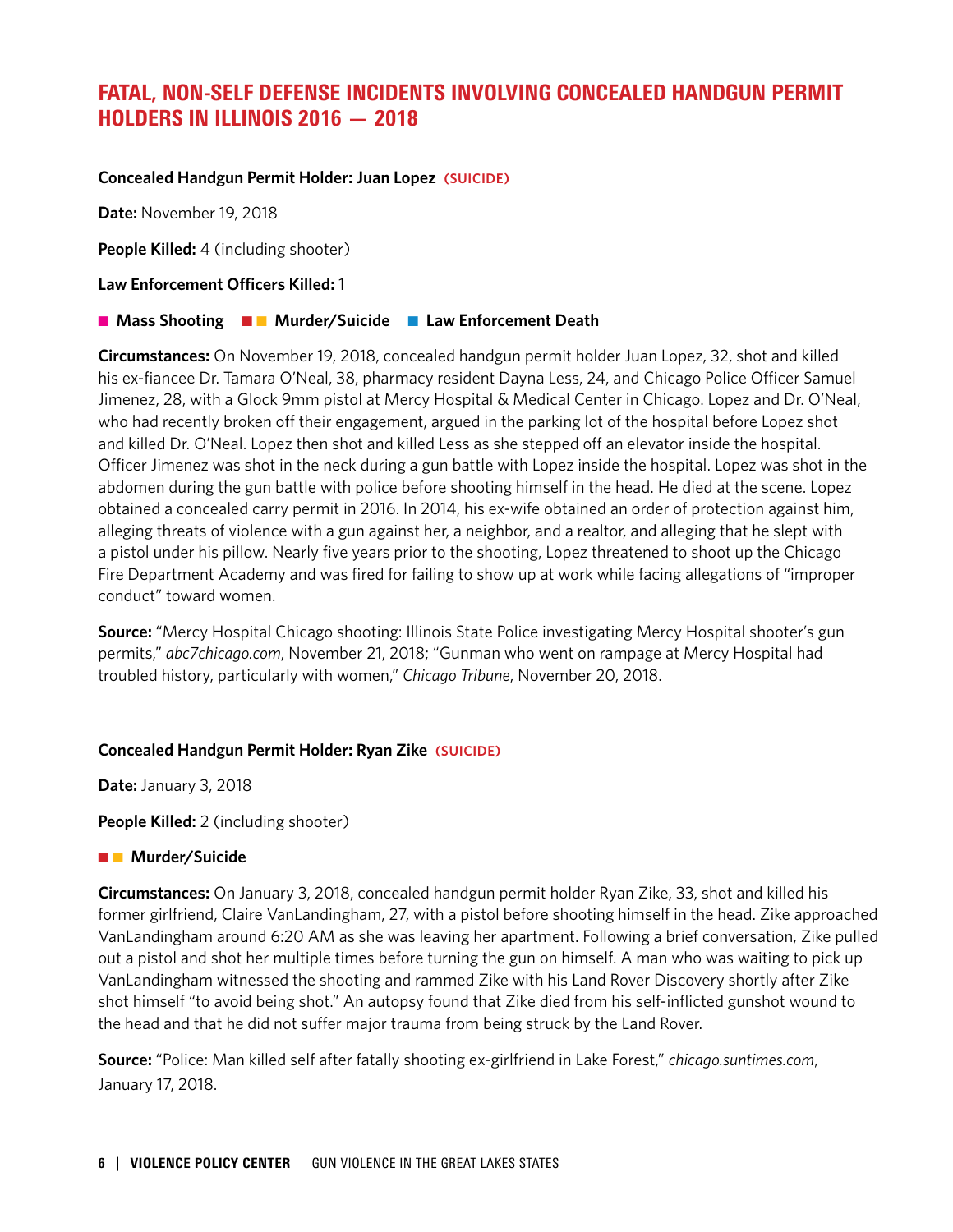## **Concealed Handgun Permit Holder: John F. Ingram (CONVICTED)**

**Date:** March 27, 2016

## **People Killed:** 1

# **n Murder/Suicide**

**Circumstances:** On March 27, 2016, concealed handgun permit holder John F. Ingram, 21, was allegedly involved in a shooting in Carbondale, Illinois, that resulted in the death of next-door neighbor Timothy Beaty, 41. The shooting, which involved four suspects, was the result of an altercation that started inside at a party, where shots were fired, and then moved outside the house, where the gunfire continued. Beaty had not attended the party and was killed by a stray bullet. Urging a reduction in his client's million-dollar bail, Ingram's attorney noted that Ingram has a concealed carry permit issued in Missouri. Ingram was charged with first degree murder in the death of Beaty. On May 17, 2018, John Ingram plead guilty to aggravated discharge of a firearm and was sentenced to six and a half years in prison.

**Source:** "Man heads to prison for role in deadly shooting," *wsiltv.com*, May 18, 2018; "Murder charges filed in musician's death," *wjpf.com*, June 20, 2016; "Updated: Third suspect in March 27 shooting turns himself in," *thesouthern.com*, April 5, 2016.

# **Concealed Handgun Permit Holder: Sergio Ramirez-Abeja (SUICIDE)**

**Date:** January 14, 2016

**People Killed:** 2 (including shooter)

# **n Murder/Suicide**

**Circumstances:** On January 14, 2016, concealed handgun permit holder Sergio Ramirez-Abeja, 43, shot and killed Santiago Garcia-Mendoza, 40, before leading police on a high-speed chase and shooting himself as police were about to place him under arrest. The incident began with a dispute between Ramirez-Abeja and his daughter's stepfather, Garcia-Mendoza. Witnesses saw Ramirez-Abeja shoot Garcia-Mendoza at least three times in the driveway of Garcia-Mendoza's home. Ramirez-Abeja then fled the scene and was pursued by police, reaching speeds of up to 85 mph during the 40-mile high-speed chase. An officer struck Ramirez-Abeja's car from behind, forcing him off the road. As an officer approached the vehicle he heard a gunshot, which was determined to be a lethal self-inflicted gunshot from Ramirez-Abeja.

**Source:** "Police say man dead after killing daughter's stepfather, high-speed chase," *Chicago Tribune*, January 14, 2016.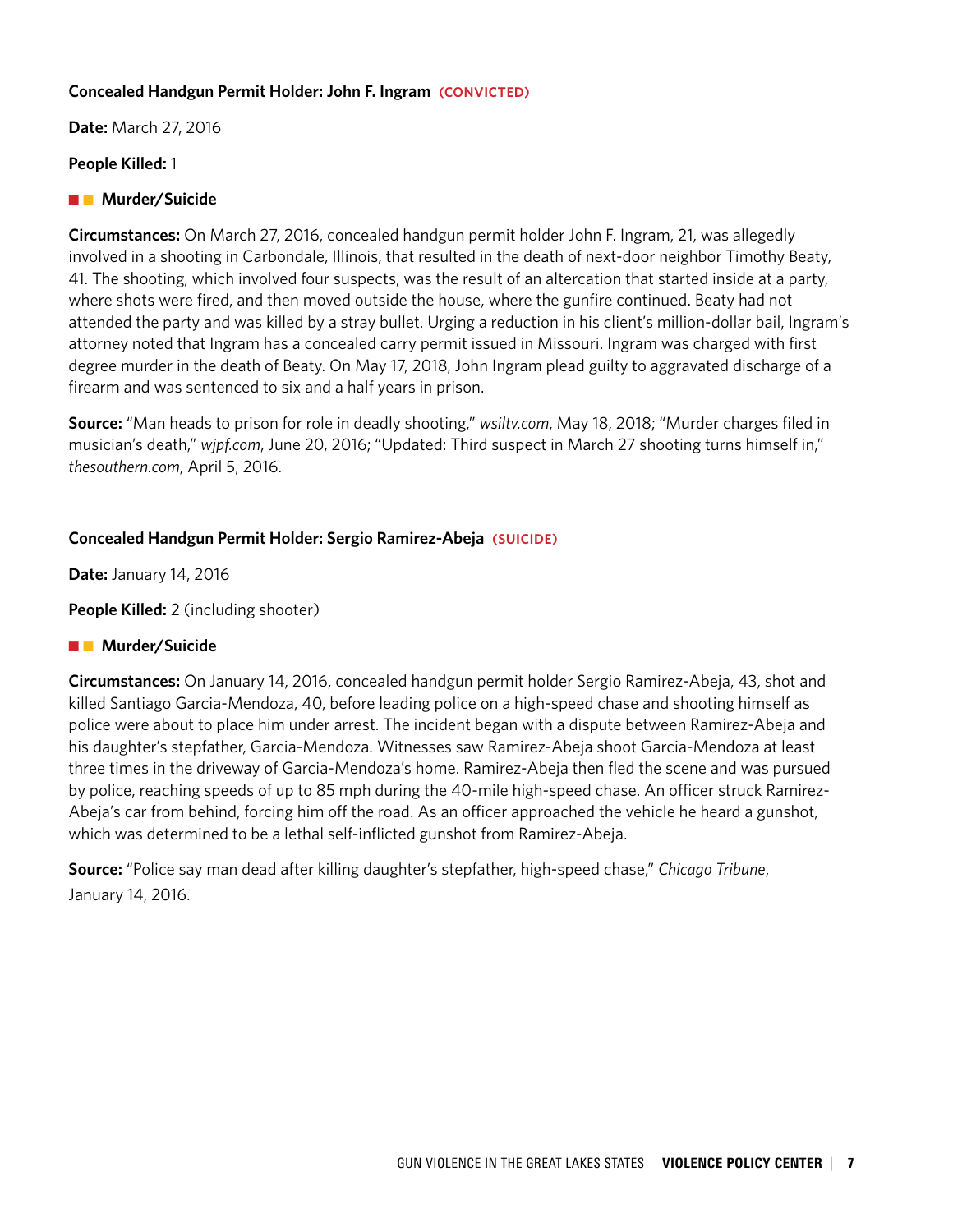# INDIANA

# BLACK HOMICIDE VICTIMIZATION

*There were 168 black homicide victims in Indiana in 2015. The homicide rate among black victims in Indiana was 26.44 per 100,000 in 2015.*

## **Ranked 8th in the United States**

| Age                          | Seventeen homicide victims (10 percent) were less than 18 years old and 3 victims<br>(2 percent) were 65 years of age or older. The average age was 30 years old.                                                                                                                                                                                                                                                         |
|------------------------------|---------------------------------------------------------------------------------------------------------------------------------------------------------------------------------------------------------------------------------------------------------------------------------------------------------------------------------------------------------------------------------------------------------------------------|
| <b>Sex</b>                   | Out of 168 homicide victims, 143 were male and 25 were female.                                                                                                                                                                                                                                                                                                                                                            |
| <b>Most Common Weapons</b>   | For homicides in which the weapon used could be identified, 92 percent of victims<br>(152 out of 166) were shot and killed with guns. Of these, 73 percent (111 victims)<br>were killed with handguns. There were 34 victims killed with firearms, type not<br>stated. There were 5 victims killed with knives or other cutting instruments, 3<br>victims killed by bodily force, and 5 victims killed by a blunt object. |
| Victim/Offender Relationship | For homicides in which the victim to offender relationship could be identified,<br>85 percent of victims (66 out of 78) were killed by someone they knew. Twelve<br>victims were killed by strangers.                                                                                                                                                                                                                     |
| Circumstance                 | For homicides in which the circumstances could be identified, 64 percent (77 out of<br>120) were not related to the commission of any other felony. Of these, 49 percent<br>(38 homicides) involved arguments between the victim and the offender.                                                                                                                                                                        |

# BLACK HOMICIDE VICTIMIZATION IN INDIANA, 2011 - 2015

| Year | <b>Black Homicide</b><br><b>Victims</b> | <b>Black Homicide</b><br>Rate | <b>National Rank</b> | <b>Percent of Black Victims</b><br><b>Killed with Guns</b> |
|------|-----------------------------------------|-------------------------------|----------------------|------------------------------------------------------------|
| 2015 | 168                                     | 26.44                         | 8th                  | 92%                                                        |
| 2014 | 186                                     | 29.49                         | 2 <sub>nd</sub>      | 85%                                                        |
| 2013 | 213                                     | 34.15                         | 1st                  | 90%                                                        |
| 2012 | 157                                     | 25.48                         | 6th                  | 91%                                                        |
| 2011 | 134                                     | 21.95                         | 11th                 | 85%                                                        |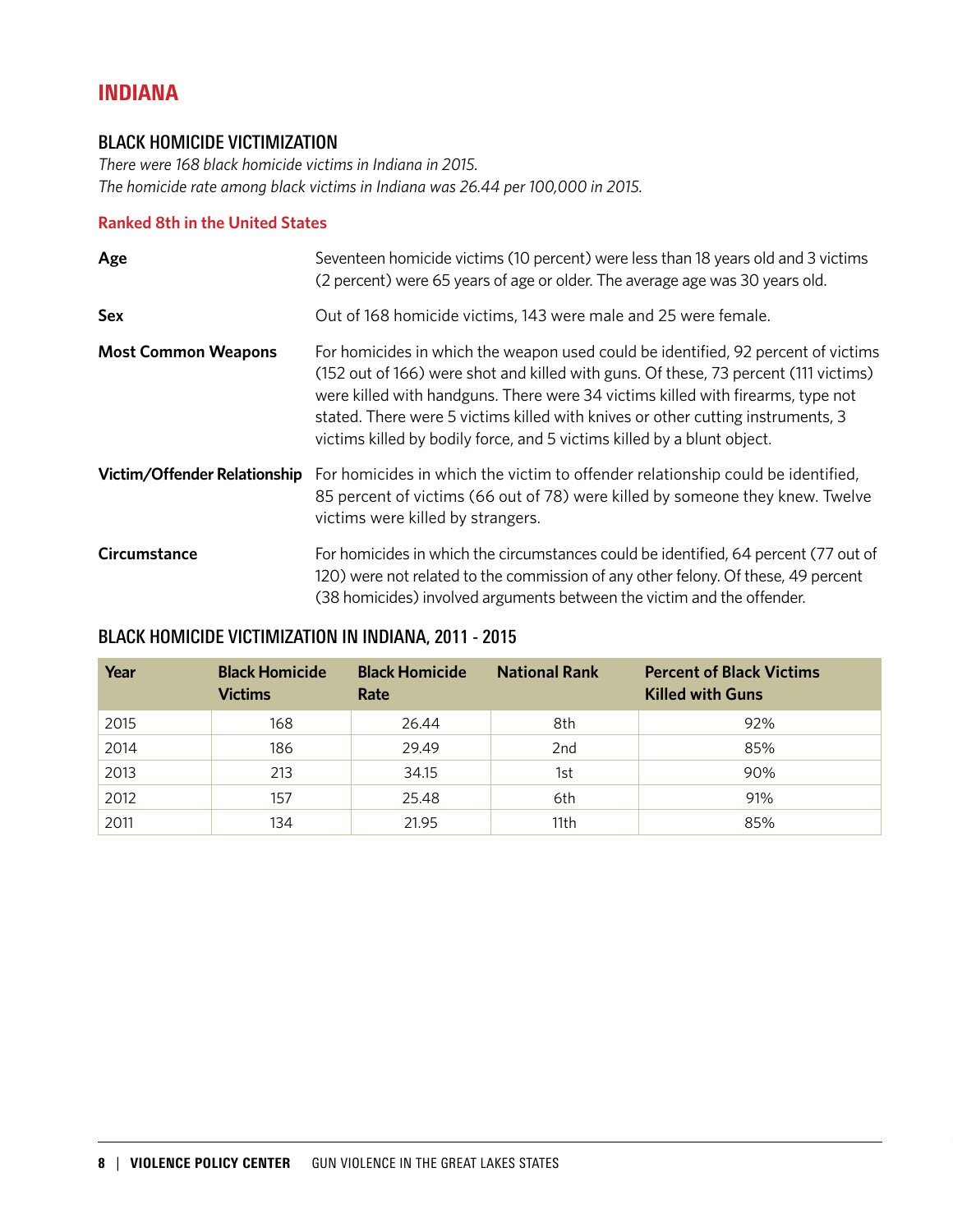# INDIANA

# WOMEN KILLED BY MEN

*38 females were murdered by males in Indiana in 2016. The homicide rate among females murdered by males in Indiana was 1.13 per 100,000 in 2016.*

# **Ranked 29th in the United States**

| Age                          | For homicides in which the age of the victim was reported (37 homicides), 4 victims<br>(11 percent) were less than 18 years old and 2 victims (5 percent) were 65 years of<br>age or older. The average age was 36 years old.                                                                                                                                                                                                                                                                                                            |
|------------------------------|------------------------------------------------------------------------------------------------------------------------------------------------------------------------------------------------------------------------------------------------------------------------------------------------------------------------------------------------------------------------------------------------------------------------------------------------------------------------------------------------------------------------------------------|
| Race                         | Out of 38 female homicide victims, 30 were white and 8 were black.                                                                                                                                                                                                                                                                                                                                                                                                                                                                       |
| <b>Most Common Weapons</b>   | For homicides in which the weapon used could be identified, 56 percent of female<br>victims (20 out of 36) were shot and killed with guns. Of these, 80 percent (16<br>victims) were killed with handguns. There were 2 females killed with knives or<br>other cutting instruments, 2 females killed by a blunt object, and 5 females killed<br>by bodily force.                                                                                                                                                                         |
| Victim/Offender Relationship | For homicides in which the victim to offender relationship could be identified,<br>97 percent of female victims (33 out of 34) were murdered by someone they<br>knew. One female victim was killed by a stranger. Of the victims who knew their<br>offenders, 52 percent (17 victims) were wives, common-law wives, ex-wives, or<br>girlfriends of the offenders. Among the female intimates who were murdered,<br>65 percent (11 victims) were killed with guns; 82 percent of these (9 victims)<br>were shot and killed with handguns. |
| Circumstance                 | For homicides in which the circumstances could be identified, 73 percent (24<br>out of 33) were not related to the commission of any other felony. Of these,<br>54 percent (13 homicides) involved arguments between the victim and the<br>offender.                                                                                                                                                                                                                                                                                     |

# WOMEN KILLED BY MEN IN INDIANA, 2012 - 2016

| Year | <b>Female Homicide</b><br><b>Victims</b> | <b>Female Homicide</b><br><b>Victimization Rate</b> | <b>National Rank</b> | <b>Percent of Female</b><br><b>Victims Killed with</b><br>Guns |
|------|------------------------------------------|-----------------------------------------------------|----------------------|----------------------------------------------------------------|
| 2016 | 38                                       | 1.13                                                | 29th                 | 56%                                                            |
| 2015 | 34                                       | 1.01                                                | 26th                 | 58%                                                            |
| 2014 | 42                                       | 1.25                                                | 17 <sub>th</sub>     | 41%                                                            |
| 2013 | 36                                       | 1.08                                                | 21st (tie)           | 58%                                                            |
| 2012 | 47                                       | 1.42                                                | 14th                 | 60%                                                            |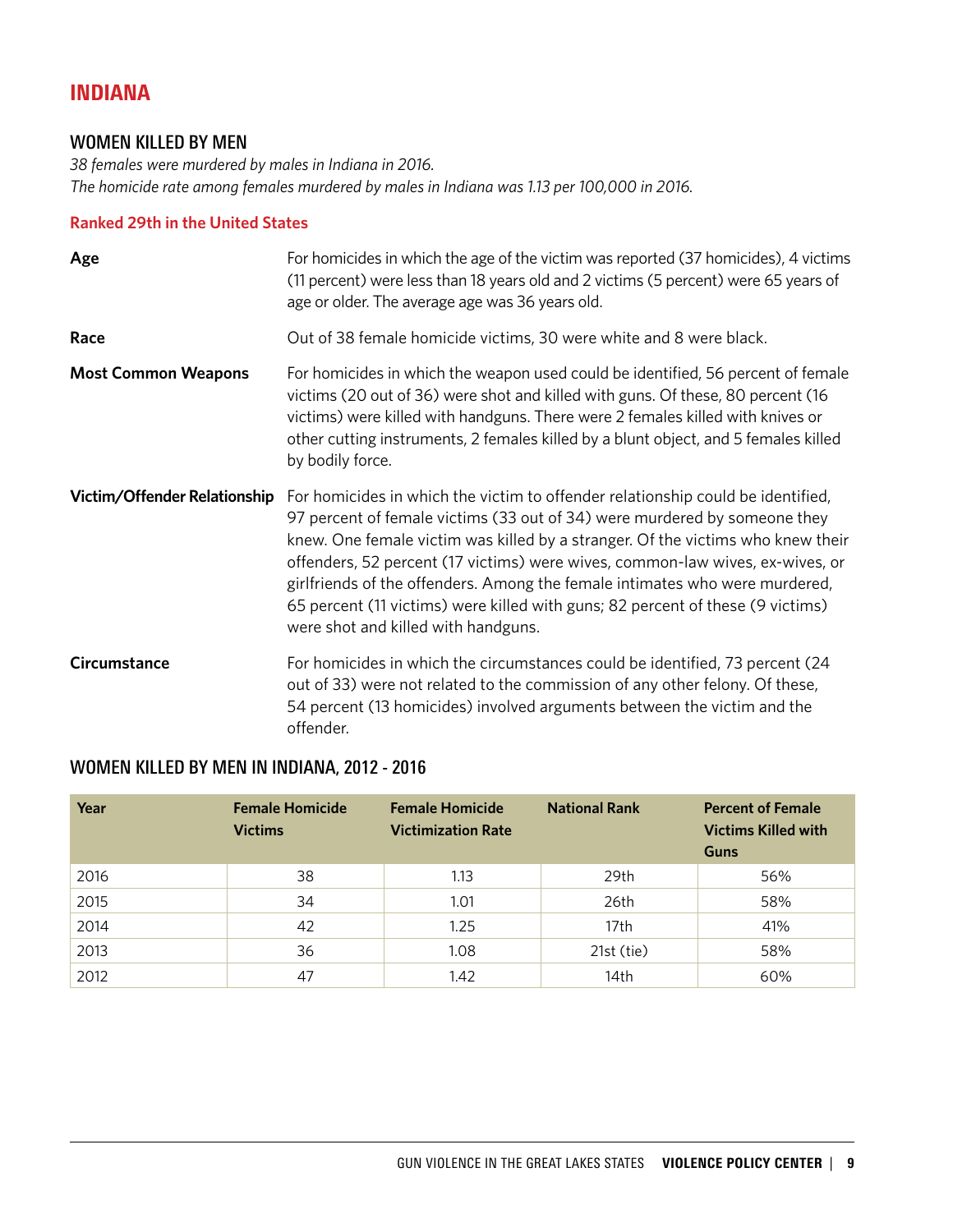# FATAL, NON-SELF DEFENSE INCIDENTS INVOLVING CONCEALED HANDGUN PERMIT HOLDERS IN INDIANA, 2016 — 2018

## **Concealed Handgun Permit Holder: James Ross Jr. (CONVICTED)**

**Date:** September 20, 2016

## **People Killed:** 2

## **n** Homicide

**Circumstances:** On September 20, 2016, concealed handgun permit holder James Ross Jr., 28, shot and killed Antonio McClain, 29, and Anthony McClain, 25, following a confrontation between Ross and Cheri Avery, outside Avery's apartment. Ross went to the apartment to confront Avery in an attempt to quash rumors that he had been involved in a July 2016 triple homicide. Ross also insisted that Avery keep a man named "Capo" away from her home. When Antonio and Anthony McClain confronted Ross during the argument, he pulled his 9mm pistol and opened fire at close range, striking Antonio McClain in the nose and Anthony McClain in the eye. Both men were dead at the scene. Ross claimed he acted in self defense, since Antonio McClain had been armed. The prosecuting attorney noted, however, that police found a gun on McClain's back, not in his hand. On February 13, 2018, James Ross Jr. was convicted of two counts of murder, and in March 2018 was sentenced to 65 years in prison on each count, for a total of 130 years in prison, to be served consecutively.

**Source:** "Ross receives 130 year sentence in double murder," *www.goshennews.com*, March 8, 2018; "Attorney argues self-defense in double murder trial," *www.goshennews.com*, February 7, 2018.

# **Concealed Handgun Permit Holder: Michael Young (CONVICTED)**

**Date:** May 31, 2016

#### **People Killed:** 1

# **n** Homicide

**Circumstances:** On May 31, 2016, concealed handgun permit holder Michael Young, 70, shot and killed Markest Flowers, 27, following a dispute in South Bend. Young was at LaSalle Kitchen & Tavern having a drink with Carla Beachy on the night of the shooting. Beachy went outside to smoke and testified that a man stopped her from getting back out of her vehicle and was persistent that she give him money. She said she gave him a \$50 bill, which was the only cash she was carrying. When Young came out to check on her, Beachy told him what had happened. According to investigators, Beachy never said that the man robbed her, only that he had been persistent in asking for money. Young testified in court, however, that Beachy had told him she'd been robbed. Young then went looking for the man, who Beachy described as a young black man wearing a red shirt. Before leaving, Young, who was already carrying a small "pocket gun," retrieved a 9mm Glock pistol from his vehicle because it was "safer." Young soon found Flowers walking on Main Street, and asked him if he knew anything about his friend getting robbed. Young told Flowers that if he just gave the money back there would be no problem. Young alleged that Flowers lunged at him before walking away, at which point Young followed him. Two women testified that they saw Young grab Flowers by his backpack, spin him around, and shoot him. In court, Young claimed that he had lost his balance stepping off a curb, put his hand out to catch himself, which was when Flowers turned around, and that the gun then fired. Young said he felt threatened and was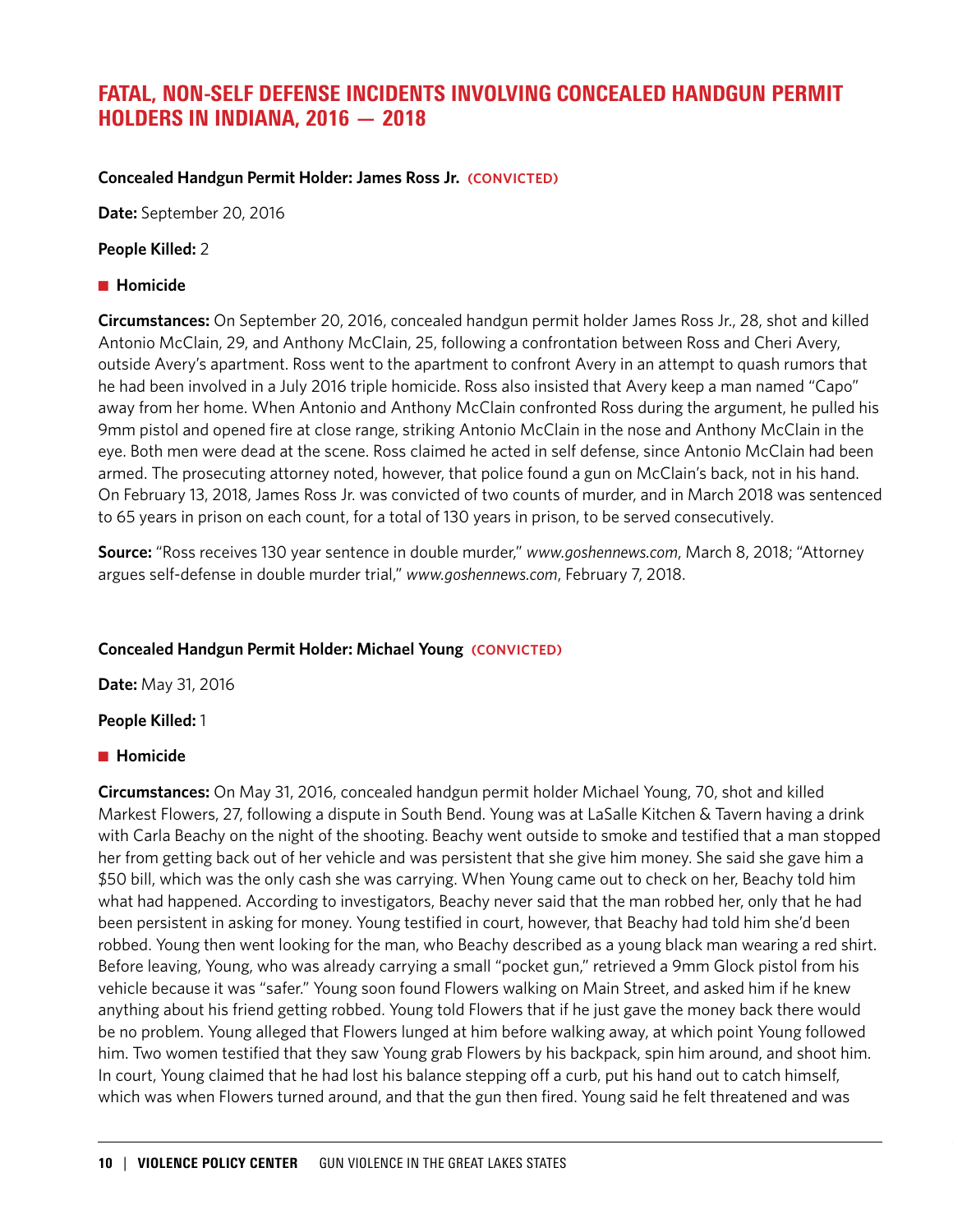acting in self-defense. The prosecutor in the case described Young's actions as a "hunt" and played a portion of an interview that Young gave to investigators where he described Flowers' appearance as "very thuggish." Investigators never found the money in Flowers' possession. On June 23, 2017, Young was found guilty of murder and on July 28, 2017, was sentenced to 50 years in prison.

**Source:** "Man sentenced 50 years in South Bend murder," *www.wsbt.com*, July 27, 2017; Michael Young found guilty of murder in South Bend man's shooting death," *South Bend Tribune*, June 23, 2017; "Defendant takes the stand in South Bend murder trial," *South Bend Tribun*e, June 22, 2017.

# **Concealed Handgun Permit Holder: Kanisha Shelton (UNINTENTIONAL)**

**Date:** April 20, 2016

# **People Killed:** 1

# **n** Unintentional

**Circumstances:** On April 20, 2016, a two-year-old boy unintentionally shot himself after finding his mother's .380 Bersa pistol in her purse. According to police, the boy's mother, Kanisha Shelton, 23, had "momentarily stepped away" when the toddler climbed to the kitchen counter, removed the pistol from her purse, and shot himself in the shoulder. He was taken to the hospital in critical condition and later died. The mother had a concealed carry permit. On May 5, 2016, Kanisha Shelton, was charged with neglect of a dependent resulting in death. According to court documents, Shelton told police her son sometimes climbed onto the chairs against the counter where she left her purse and gun and that he got into her purse "all of the time."

**Source:** "Mother charged with neglect after son fatally shot himself makes first court appearance," *www.fox59.com*, May 11, 2016; "Child, 2, kills self with gun from mom's purse," *Indianapolis Star*, April 21, 2016.

# **Concealed Handgun Permit Holder: Qing Chen (SUICIDE)**

**Date:** March 10, 2016

**People Killed:** 2 (including shooter)

# **n Murder/Suicide**

**Circumstances:** On March 10, 2016, concealed handgun permit holder Qing Chen, 37, shot and killed his supervisor Ward Edwards, 49, before turning the 9mm Glock pistol on himself in a meeting room at the Cummins Seymour Engine Plant where they worked. The motive was described as a personnel issue, with the Seymour police chief noting that the two had a "supervisor/employee relationship." Autopsy results showed that Edwards died of multiple gunshot wounds and Chen died of a self-inflicted gunshot wound. Chen purchased the Glock handgun used in the shooting from Plainfield Shooting Supply in 2012.

**Source:** "New details released in Seymour shooting," *whas11.com*, March 11, 2016.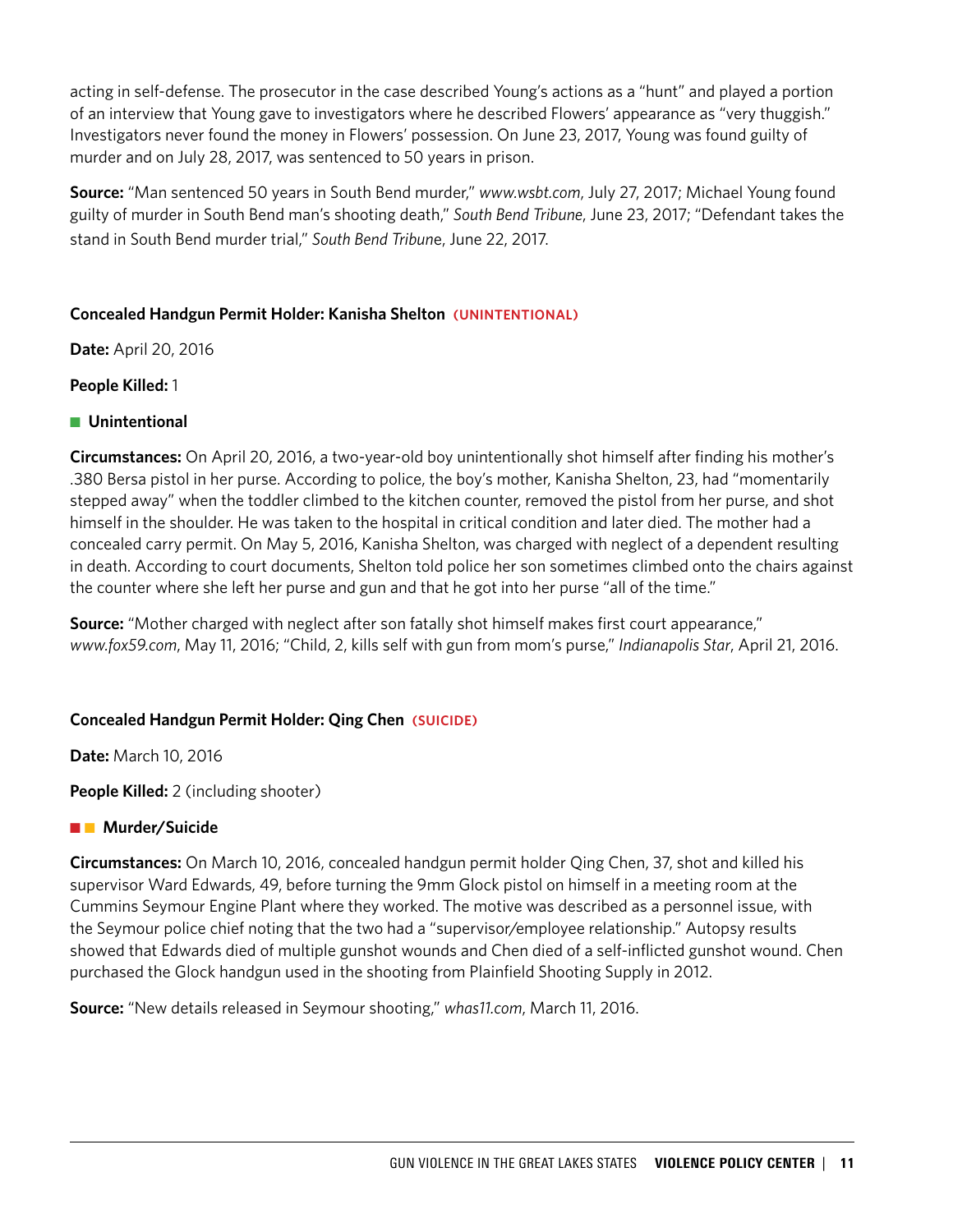## **Concealed Handgun Permit Holder: James Lonaker (UNINTENTIONAL)**

**Date:** February 21, 2016

#### **People Killed:** 1

**n** Unintentional

**Circumstances:** On February 21, 2016, concealed handgun permit holder James Lonaker, 62, was unintentionally shot and killed by his six-year-old son. Lonaker was in his bedroom changing his clothes, put his .38 revolver down on top of a table, and then turned to use his computer. His son then picked up the handgun and pulled the trigger, unintentionally shooting his father in the upper body. Lonaker died en route to the hospital. The boy told investigators that he did not think the handgun was loaded and did not intend to hurt his father.

**Source:** "'We can tell his heart is broken': Ind. 6-year-old picks up dad's gun and accidentally kills him," *Washington Post*, February 23, 2016.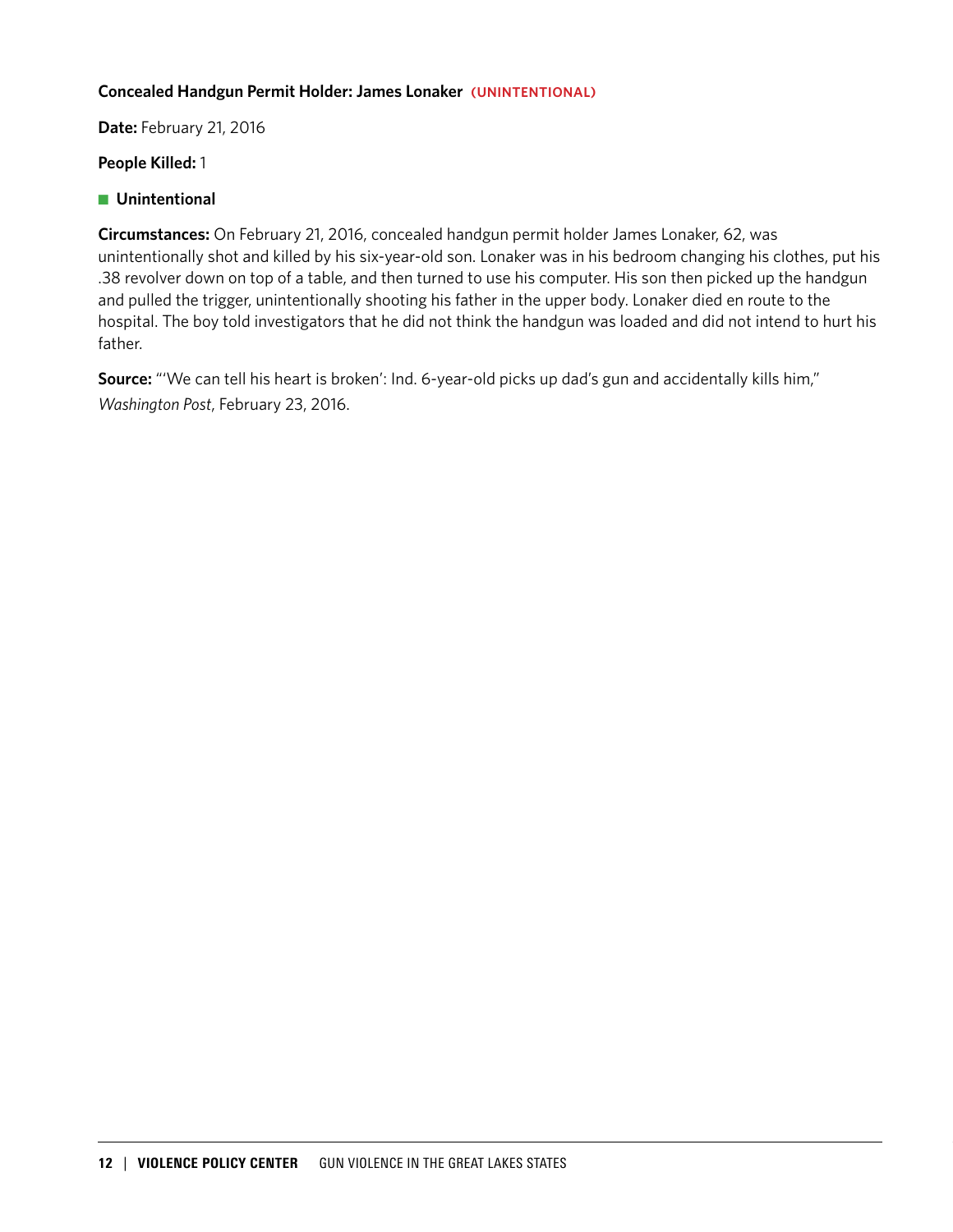# MICHIGAN

# BLACK HOMICIDE VICTIMIZATION

*There were 388 black homicide victims in Michigan in 2015. The homicide rate among black victims in Michigan was 27.56 per 100,000 in 2015.*

# **Ranked 6th in the United States**

| Age                                 | Twenty-two homicide victims (6 percent) were less than 18 years old and 8 victims<br>(2 percent) were 65 years of age or older. The average age was 33 years old.                                                                                                                                                                                                                                                           |
|-------------------------------------|-----------------------------------------------------------------------------------------------------------------------------------------------------------------------------------------------------------------------------------------------------------------------------------------------------------------------------------------------------------------------------------------------------------------------------|
| Sex                                 | Out of 388 homicide victims, 345 were male and 43 were female.                                                                                                                                                                                                                                                                                                                                                              |
| <b>Most Common Weapons</b>          | For homicides in which the weapon used could be identified, 87 percent of<br>victims (320 out of 369) were shot and killed with guns. Of these, 41 percent<br>(130 victims) were killed with handguns. There were 177 victims killed with<br>firearms, type not stated. There were 26 victims killed with knives or other cutting<br>instruments, 9 victims killed by bodily force, and 7 victims killed by a blunt object. |
| <b>Victim/Offender Relationship</b> | For homicides in which the victim to offender relationship could be identified,<br>80 percent of victims (71 out of 89) were killed by someone they knew. Eighteen<br>victims were killed by strangers.                                                                                                                                                                                                                     |
| Circumstance                        | For homicides in which the circumstances could be identified, 85 percent (117 out<br>of 138) were not related to the commission of any other felony. Of these, 51 percent<br>(60 homicides) involved arguments between the victim and the offender.                                                                                                                                                                         |

# BLACK HOMICIDE VICTIMIZATION IN MICHIGAN, 2011 - 2015

| Year | <b>Black Homicide</b><br><b>Victims</b> | <b>Black Homicide</b><br>Rate | <b>National Rank</b> | <b>Percent of Black Victims</b><br><b>Killed with Guns</b> |
|------|-----------------------------------------|-------------------------------|----------------------|------------------------------------------------------------|
| 2015 | 388                                     | 27.56                         | 6th                  | 87%                                                        |
| 2014 | 360                                     | 25.52                         | 6th                  | 83%                                                        |
| 2013 | 428                                     | 30.34                         | 3rd                  | 88%                                                        |
| 2012 | 492                                     | 34.77                         | 3rd                  | 89%                                                        |
| 2011 | 447                                     | 31.54                         | 3rd                  | 85%                                                        |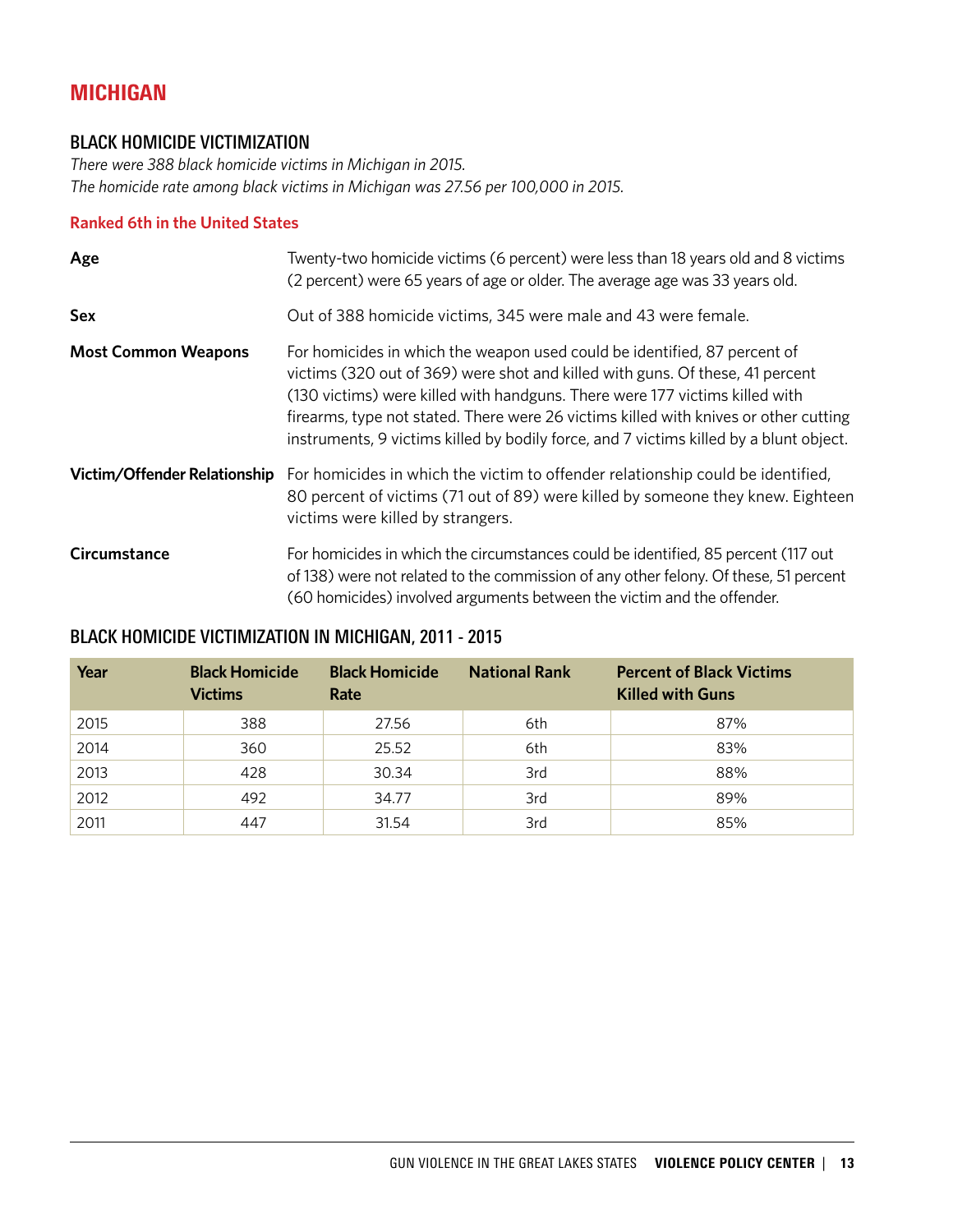# MICHIGAN

# WOMEN KILLED BY MEN

*63 females were murdered by males in Michigan in 2016. The homicide rate among females murdered by males in Michigan was 1.25 per 100,000 in 2016.*

## **Ranked 26th in the United States**

| Age                          | For homicides in which the age of the victim was reported (59 homicides), 4 victims<br>(7 percent) were less than 18 years old and 6 victims (10 percent) were 65 years of<br>age or older. The average age was 40 years old.                                                                                                                                                                                                                                                                                                               |
|------------------------------|---------------------------------------------------------------------------------------------------------------------------------------------------------------------------------------------------------------------------------------------------------------------------------------------------------------------------------------------------------------------------------------------------------------------------------------------------------------------------------------------------------------------------------------------|
| Race                         | Out of 63 female homicide victims, 46 were white, 14 were black, 1 was Asian or<br>Pacific Islander, and 2 were of unknown race.                                                                                                                                                                                                                                                                                                                                                                                                            |
| <b>Most Common Weapons</b>   | For homicides in which the weapon used could be identified, 64 percent of female<br>victims (32 out of 50) were shot and killed with guns. Of these, 59 percent (19<br>victims) were killed with handguns. There were 7 females killed with knives or<br>other cutting instruments, 1 female killed by a blunt object, and 5 females killed by<br>bodily force.                                                                                                                                                                             |
| Victim/Offender Relationship | For homicides in which the victim to offender relationship could be identified, 95<br>percent of female victims (52 out of 55) were murdered by someone they knew.<br>Three female victims were killed by strangers. Of the victims who knew their<br>offenders, 42 percent (22 victims) were wives, common-law wives, ex-wives, or<br>girlfriends of the offenders. Among the female intimates who were murdered,<br>68 percent (15 victims) were killed with guns; 60 percent of these (9 victims)<br>were shot and killed with handguns. |
| <b>Circumstance</b>          | For homicides in which the circumstances could be identified, 84 percent (31)<br>out of 37) were not related to the commission of any other felony. Of these,<br>58 percent (18 homicides) involved arguments between the victim and the<br>offender.                                                                                                                                                                                                                                                                                       |

# WOMEN KILLED BY MEN IN MICHIGAN, 2012 - 2016

| Year | <b>Female Homicide</b><br><b>Victims</b> | <b>Female Homicide</b><br><b>Victimization Rate</b> | <b>National Rank</b> | <b>Percent of Female</b><br><b>Victims Killed with</b><br>Guns |
|------|------------------------------------------|-----------------------------------------------------|----------------------|----------------------------------------------------------------|
| 2016 | 63                                       | 1.25                                                | 26th                 | 64%                                                            |
| 2015 | 61                                       | 1.21                                                | 20th                 | 46%                                                            |
| 2014 | 67                                       | 1.33                                                | 12th (tie)           | 47%                                                            |
| 2013 | 73                                       | 1.45                                                | 10th                 | 53%                                                            |
| 2012 | 57                                       | 1.13                                                | 24th (tie)           | 52%                                                            |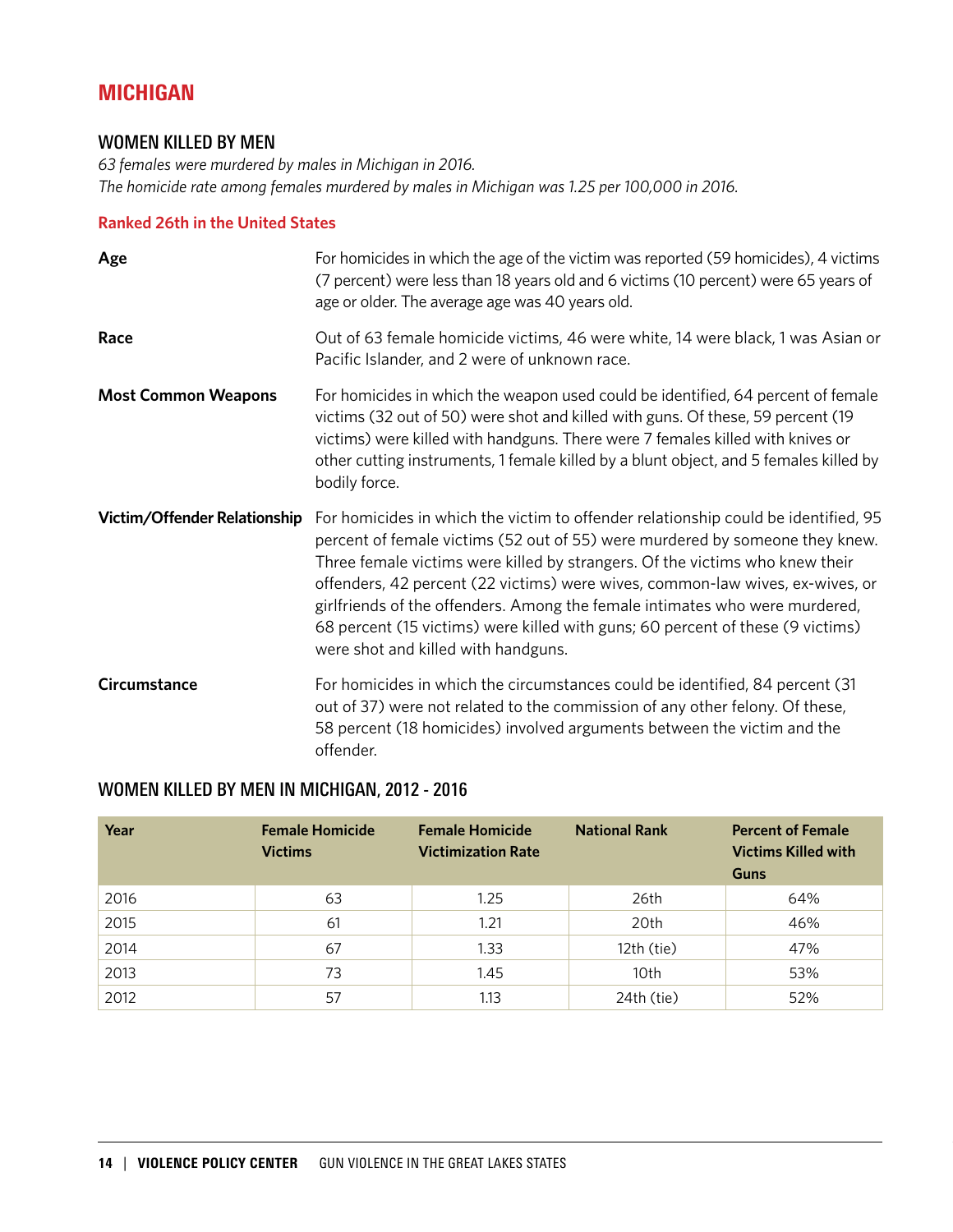# FATAL, NON-SELF DEFENSE INCIDENTS INVOLVING CONCEALED HANDGUN PERMIT HOLDERS IN MICHIGAN, 2016 – 2018

**Concealed Handgun Permit Holder: Ruben Salinas (SUICIDE)**

**Date:** May 9, 2018

**People Killed:** 1

**n** Suicide

**Circumstances:** On May 9, 2018, concealed handgun permit holder Ruben Salinas, 27, shot and killed himself following a car chase involving himself and his ex-girlfriend's new boyfriend. According to news reports, on the night of May 9, 2018, Salinas arrived at the home of his ex-girlfriend at the same time as her new boyfriend. Salinas pulled a gun on the other man who then jumped into his car and fled, with Salinas driving after him. The men drove approximately five miles, and police say at least 12 shots were fired from two different guns during the chase. The man being chased called 911 and police pursued Salinas. The two men drove through the entrance to a hospital when Salinas' car was rammed by a police officer as Salinas continued firing at the other man. Salinas' car was rammed three times by police before coming to a stop. Salinas then fatally shot himself. Salinas had no prior convictions or documented mental health problems. A handgun, an AR-15 assault rifle, and a third weapon were recovered from Salinas' car.

**Source:** "Shocking moment a scorned lover, 27, drives behind and shoots at his ex's new boyfriend, 30, in a wild car chase before killing himself," *The Daily Mail*, May 12, 2018.

# **Concealed Handgun Permit Holder: Ashley Somerville (CONVICTED)**

**Date:** November 11, 2017

#### **People Killed:** 1

# **n** Homicide

**Circumstances:** On November 11, 2017, concealed handgun permit holder Ashley Somerville, 27, allegedly shot and killed her girlfriend, Shantel Johnson-Jackson, 27, following an argument in the parking lot at the apartment complex where Somerville lived. According to police the women were in an altercation prior to the shooting which took place in or near a vehicle. Somerville was charged with one count of open murder and one felony firearm count. On August 20, 2018, Ashley Somerville pleaded no contest to second degree murder in the death of Shantel Johnson-Jackson. On October 1, 2018, she was sentenced to 12 to 25 years in prison.

**Source:** "'She brought a gun to a fistfight,' prosecutor says of woman who killed girlfriend," *mlive.com*, October 1, 2018; "Woman accused of killing girlfriend pleads no contest," *mlive.com*, August 27, 2018; "Autopsy delays case for woman accused of fatally shooting girlfriend," *mlive.com*, December 5, 2017; "27-year-old woman faces murder charge in shooting death of girlfriend," *mlive.com*, November 14, 2017.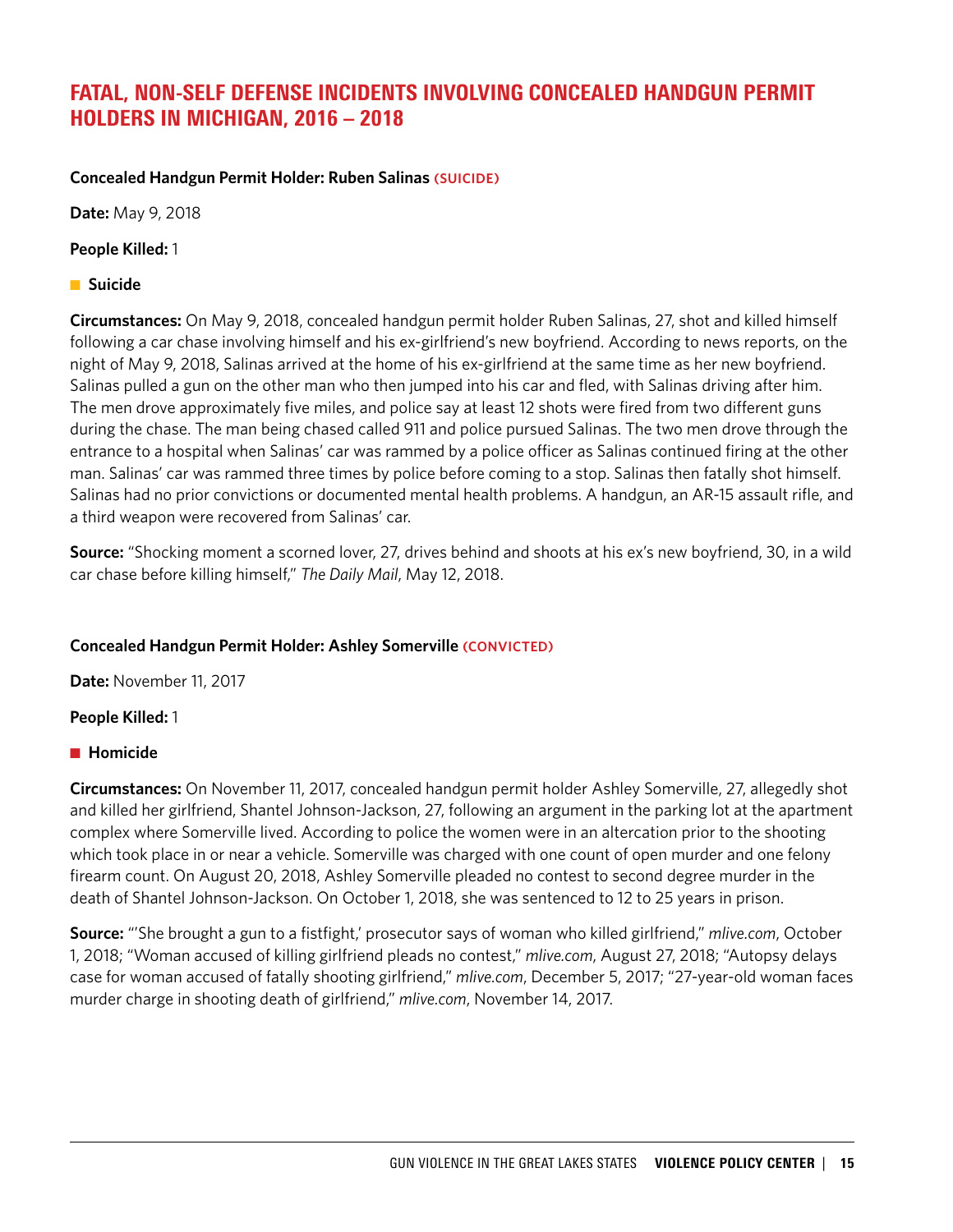## **Concealed Handgun Permit Holder: Sandra Lynette Waller (CONVICTED)**

**Date:** October 16, 2017

#### **People Killed:** 1

#### **n** Homicide

**Circumstances:** On October 16, 2017, concealed handgun permit holder Sandra Lynette Waller, 49, shot and killed Lorraine Maylynn Faison, 49, following a dispute at the Burlington's store where the two worked. The women had a longstanding feud including a disagreement over how to discount merchandise at the store. According to police, Waller walked in to the store shortly after 7 AM and shot Faison. Waller was charged with first degree murder and a felony firearm charge. On February 2, 2018, Sandra Lynette Waller pleaded guilty to second degree murder and felony firearms violation in the death of Lorraine Faison. Waller was sentenced to 16 to 40 years for murder and two years for the firearms violations.

**Source:** "Woman sentenced in murder of co-worker at Burlington Coat Factory in Taylor," *clickondetroit.com*, February 20, 2018; "Woman charged with murder in shooting death of co-worker at Burlington," *thenewsherald.com*, October 18, 2017.

## **Concealed Handgun Permit Holder: Names Not Provided (CONVICTED)**

**Date:** Between October 1, 2016 and September 1, 2017

## **People Killed:** 2

#### ■ Homicide

**Circumstances:** Between October 1, 2016 and September 30, 2017, Michigan State Police report that one Michigan concealed handgun permit holder was convicted of Homicide – Murder 2nd Degree and one Michigan concealed handgun permit holder was convicted of Operating – While Intoxicated Causing Death. In their annual report, the Michigan State Police do not release the offender's name, the exact date of the event, nor the type of weapon used in the homicide.

**Source:** *Concealed Pistol License Annual Report*, *October 1, 2016 – September 30, 2017*, Michigan State Police.

#### **Concealed Handgun Permit Holder: Name Not Provided (SUICIDE)**

**Date:** Between October 1, 2016 and September 1, 2017

#### **People Killed:** 132

#### **n** Suicide

**Circumstances:** Between October 1, 2016 and September 30, 2017, Michigan State Police report that 132 Michigan concealed handgun permit holders took their own lives. In their annual report, the Michigan State Police do not release the victim's name, the exact date of the suicide, nor the type of weapon used in the suicide.

**Source:** *Concealed Pistol License Annual Report, October 1, 2016 – September 30, 2017*, Michigan State Police.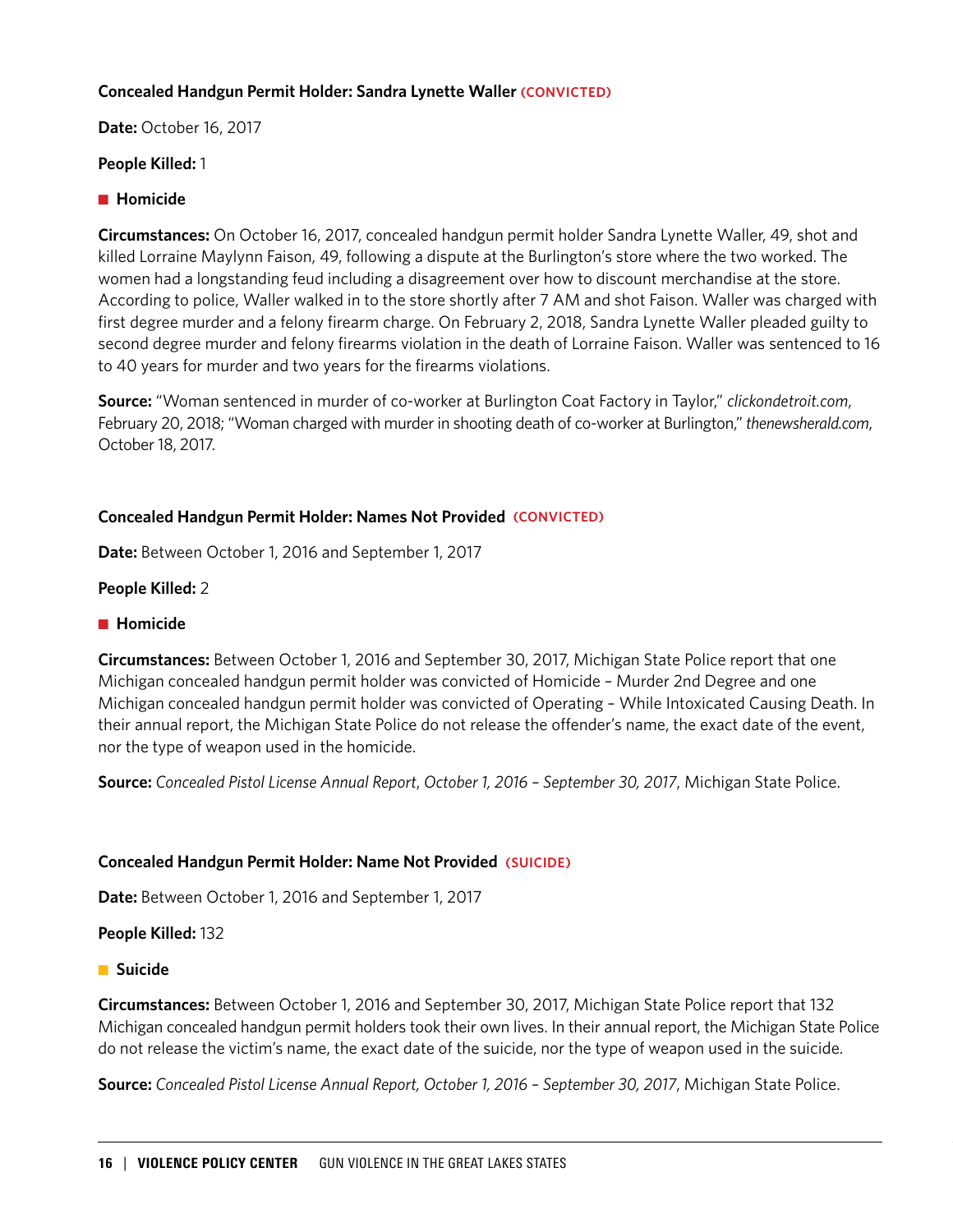## **Concealed Handgun Permit Holder: Unidentified (UNINTENTIONAL)**

**Date:** November 13, 2016

## **People Killed:** 1

## **n** Unintentional

**Circumstances:** On November 13, 2016, Jamari Moore, three, was unintentionally shot and killed by the 10-year-old son of his mother's boyfriend while they were playing in a bedroom. According to police, the 10-year-old found a loaded, holstered handgun on a closet shelf about five and a half feet off the ground. "I'm sorry, it was an accident," the 10-year-old reportedly told police over and over again, crying. The 10-year-old's father, a concealed handgun permit holder, had a history of leaving his firearm in areas accessible to children in the home, including an incident two weeks prior to the fatal shooting, according to the Washtenaw County Sheriff's Office. The sheriff's office requested a manslaughter charge against the father, but prosecutors declined, instead suggesting that the state legislature should "enact legislation regarding how a firearm must be safely stored within a residence."

**Source:** "Detroit plays tough in accidental shootings involving kids," *usatoday.com*, May 24, 2017; "Mother of 3-year-old fatally shot by other child: 'Part of my world died,'" *www.mlive.com*, November 18, 2016.

# **Concealed Handgun Permit Holder: Carl Price (CONVICTED)**

**Date:** August 18, 2016

## **People Killed:** 1

#### **n** Homicide

**Circumstances:** On August 18, 2016, concealed handgun permit holder Carl Price, 24, shot and killed Robert Wray Jr., 34, when an argument involving the two and a third man escalated to the point of all three firing weapons. Police recovered Price's 45 caliber handgun and Wray's 9mm handgun at the scene, but never found the 40 caliber handgun that they believe was used by the third person. In all, at least 18 shots were fired. Price, who claimed he was acting in self-defense, was convicted of voluntary manslaughter and felony firearm possession. According to the prosecutor, Price kept shooting Wray after he was already down and later tried to impede the investigation.

**Source:** "Man convicted of lesser charge of manslaughter in 2016 shootout in south Lansing," *www.lansingstatejournal.com,* May 3, 2018.

# **Concealed Handgun Permit Holder: Zurlon Tipton (UNINTENTIONAL)**

**Date:** June 28, 2016

**People Killed:** 1

#### **n** Unintentional

**Circumstances:** On June 28, 2016, concealed handgun permit holder Zurlon Tipton, 26, unintentionally shot and killed himself at a car dealership in Michigan. Tipton, a former running back with the Indianapolis Colts,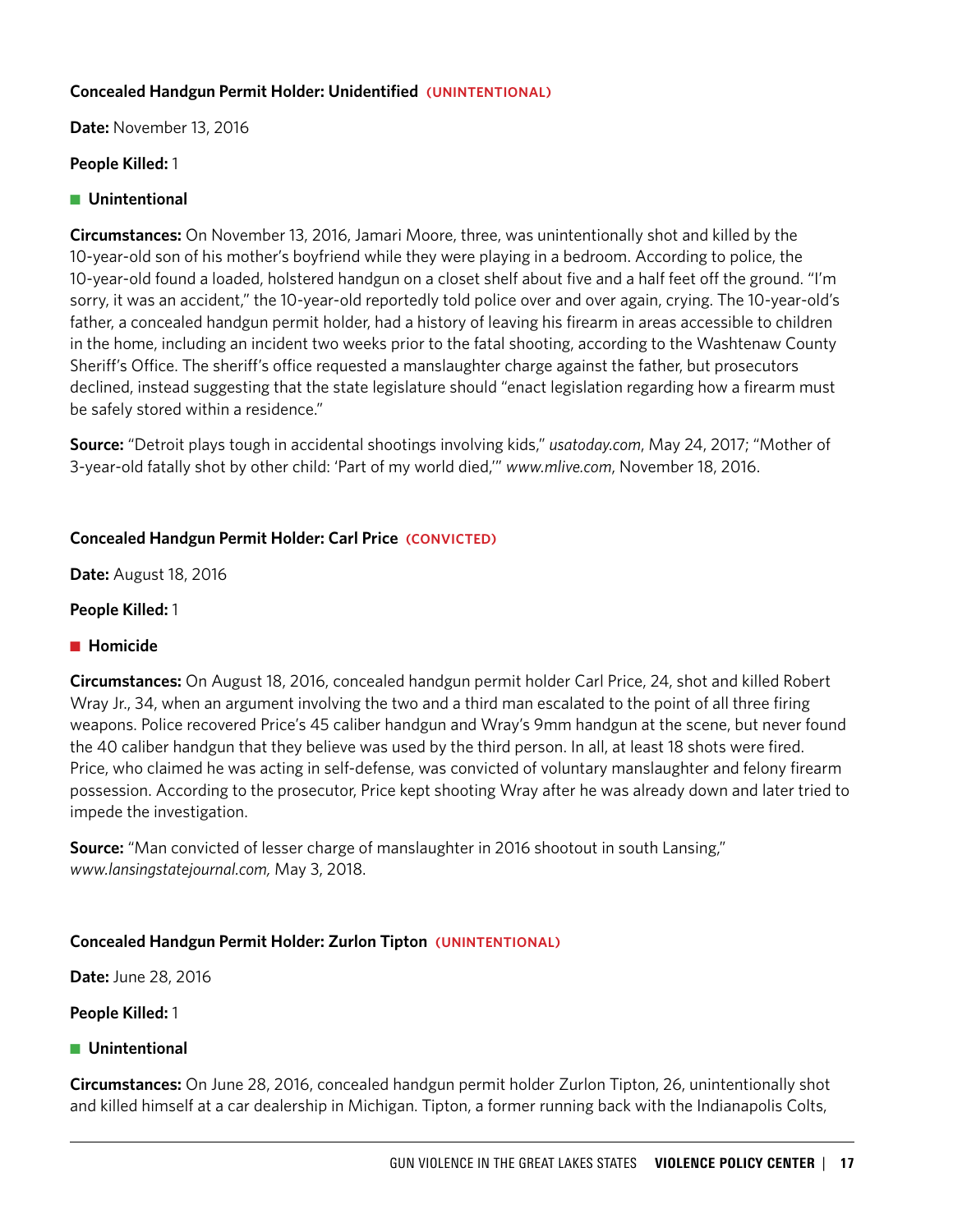was removing a bag from the trunk of his car when one of the two guns in the bag fired, fatally wounding him in the stomach.

**Source:** "Former Colts RB Zurlon Tipton dead after accidentally shooting himself," *si.com*, June 28, 2016; "Ex-Colts RB Zurlon Tipton dies from accidental gunshot," *indystar.com*, June 28, 2016.

## **Concealed Handgun Permit Holder: Deangelo Gaines (CONVICTED)**

**Date:** February 14, 2016

## **People Killed:** 1

## **n** Homicide

**Circumstances:** On February 14, 2016, concealed handgun permit holder Deangelo Gaines, 25, and his girlfriend, Kayla Babick, 24, were in the bedroom of her home. According to police, the couple were lying in bed watching television. Gaines' 45 caliber Springfield handgun was on the bed, after being cleaned and loaded. Gaines told police that Babick got up to answer the phone and when she got back into bed, the handgun discharged. A bullet struck her in the left side of her rib cage, and she staggered downstairs to the living room where she died. Gaines told police that she may have laid down on top of the handgun or somehow hit it with her hand, causing it to fire. Two other adults and Babick's children, ages two and four, were also in the house at the time of the incident. Police stated that Gaines was too reckless in the handling of his gun and recommended that he be charged with manslaughter. On October 4, 2016, Deangelo Gaines pleaded no contest to careless discharge of a firearm causing death. The charge carries a maximum sentence of two years in prison, but as part of his plea agreement, Gaines avoided jail time and was placed on probation.

**Source:** "Man enters plea in Valentine's Day death of girlfriend," *battlecreekenquirer.com*, October 4, 2016; "After woman dies in bed when gun fires, charges sought against boyfriend," *mlive.com*, April 4, 2016; "Girlfriend killed on Valentine's Day after boyfriend's .45 caliber handgun fires in bed," *mlive.com*, February 15, 2016.

# **Concealed Handgun Permit Holder: Jaquan Jamal White (UNINTENTIONAL)**

**Date:** January 11, 2016

#### **People Killed:** 1

# **n** Unintentional

**Circumstances:** On January 11, 2016, concealed handgun permit holder Jaquan Jamal White, 25, was shot and killed with his own AK-47 pistol. According to police, White was in the bedroom of a home with a 31-yearold woman and her three children ages four, six, and eight. At least two of the children were in the bedroom when the gun fired. Investigators said that White's death was caused by a gunshot wound to the head. They also stated that evidence pointed towards negligence and that White's death may have resulted from "roughhousing" by the children. Investigators also found what they believed to be marijuana and cocaine both on White's body and inside the house. An investigation into the incident was opened by Children's Protective Services and the children were removed from their mother's care.

**Source:** "UPDATE: Autopsy complete on Suttons Bay shooting victim," *record-eagle.com*, January 13, 2016.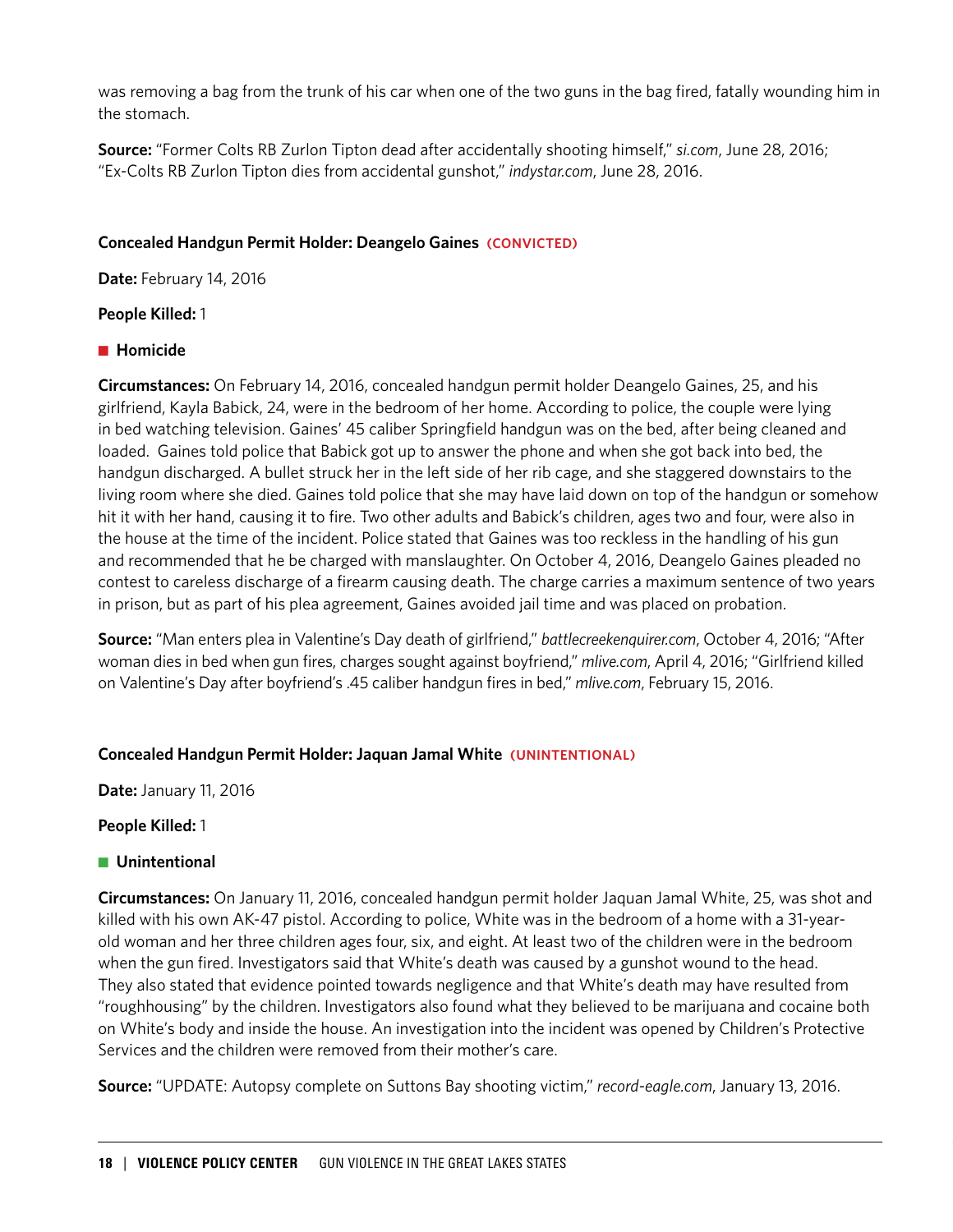# MINNESOTA

# BLACK HOMICIDE VICTIMIZATION

*There were 63 black homicide victims in Minnesota in 2015. The homicide rate among black victims in Minnesota was 18.92 per 100,000 in 2015.*

# **Ranked 23rd in the United States**

| Age                                 | Seven homicide victims (11 percent) were less than 18 years old and 1 victim (2<br>percent) was 65 years of age or older. The average age was 30 years old.                                                                                                                                                                                                                        |
|-------------------------------------|------------------------------------------------------------------------------------------------------------------------------------------------------------------------------------------------------------------------------------------------------------------------------------------------------------------------------------------------------------------------------------|
| Sex                                 | Out of 63 homicide victims, 55 were male and 8 were female.                                                                                                                                                                                                                                                                                                                        |
| <b>Most Common Weapons</b>          | For homicides in which the weapon used could be identified, 78 percent of<br>victims (46 out of 59) were shot and killed with guns. Of these, 78 percent (36<br>victims) were killed with handguns. There were 9 victims killed with firearms,<br>type not stated. There were 10 victims killed with knives or other cutting<br>instruments, and 3 victims killed by bodily force. |
| <b>Victim/Offender Relationship</b> | For homicides in which the victim to offender relationship could be identified, 82<br>percent of victims (28 out of 34) were killed by someone they knew. Six victims<br>were killed by strangers.                                                                                                                                                                                 |
| Circumstance                        | For homicides in which the circumstances could be identified, 73 percent (33 out of<br>45) were not related to the commission of any other felony. Of these, 42 percent (14<br>homicides) involved arguments between the victim and the offender.                                                                                                                                  |

# BLACK HOMICIDE VICTIMIZATION IN MINNESOTA, 2011 - 2015

| Year | <b>Black Homicide</b><br><b>Victims</b> | <b>Black Homicide</b><br>Rate | <b>National Rank</b> | <b>Percent of Black Victims</b><br><b>Killed with Guns</b> |
|------|-----------------------------------------|-------------------------------|----------------------|------------------------------------------------------------|
| 2015 | 63                                      | 18.92                         | 23rd                 | 78%                                                        |
| 2014 | 40                                      | 12.48                         | 31st                 | 81%                                                        |
| 2013 | 46                                      | 14.92                         | 22 <sub>nd</sub>     | 72%                                                        |
| 2012 | 46                                      | 15.44                         | 24th                 | 71%                                                        |
| 2011 | 34                                      | 11.88                         | 35th                 | 62%                                                        |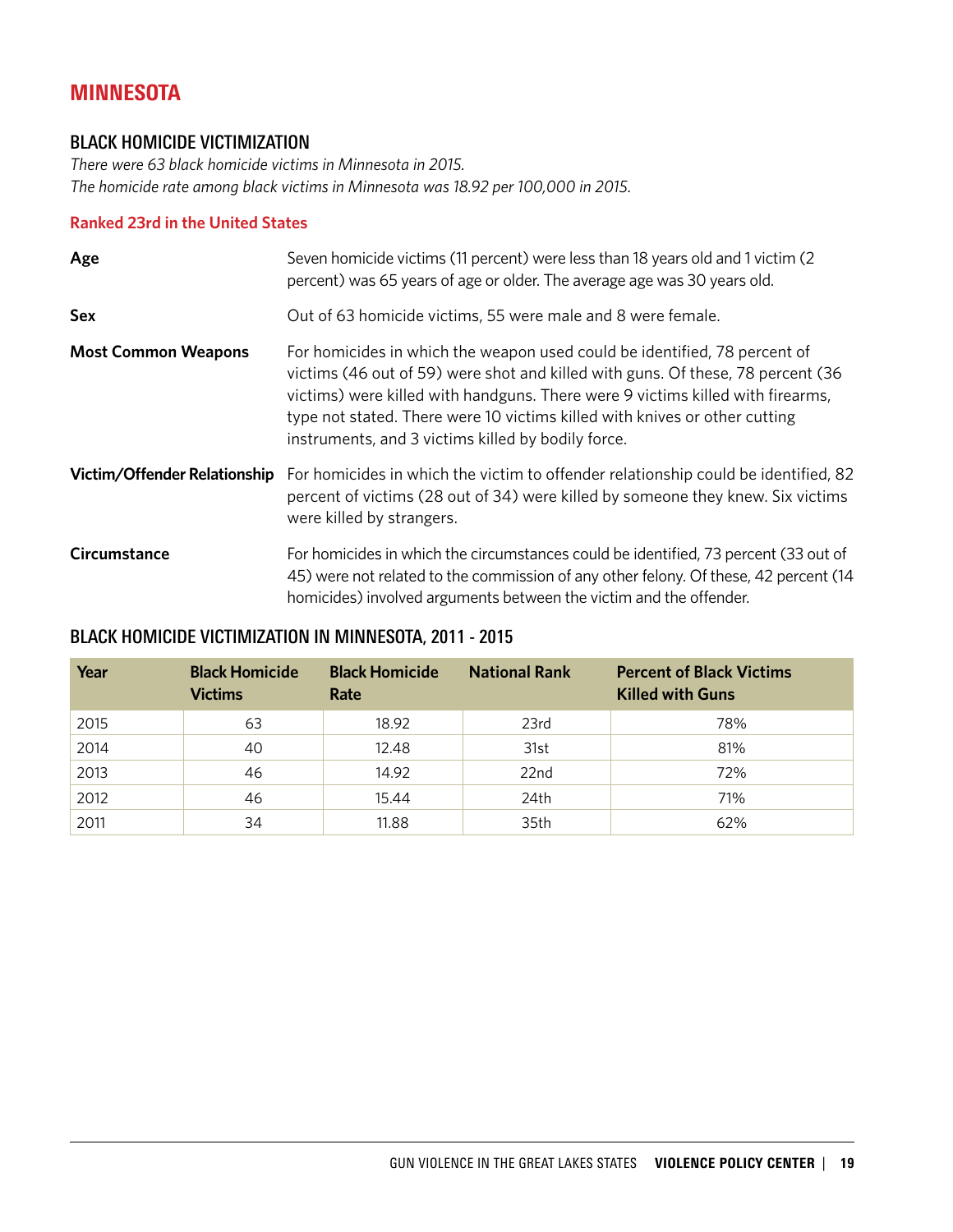# **MINNESOTA**

# WOMEN KILLED BY MEN

*23 females were murdered by males in Minnesota in 2016. The homicide rate among females murdered by males in Minnesota was 0.83 per 100,000 in 2016.*

## **Ranked 37th (tie) in the United States**

| Age                          | For homicides in which the age of the victim was reported (21 homicides), 4 victims<br>(19 percent) were less than 18 years old. The average age was 31 years old.                                                                                                                                                                                                                                                                                                                                                                       |
|------------------------------|------------------------------------------------------------------------------------------------------------------------------------------------------------------------------------------------------------------------------------------------------------------------------------------------------------------------------------------------------------------------------------------------------------------------------------------------------------------------------------------------------------------------------------------|
| Race                         | Out of 23 female homicide victims, 20 were white, 2 were American Indian or<br>Alaskan Native, and 1 was of unknown race.                                                                                                                                                                                                                                                                                                                                                                                                                |
| <b>Most Common Weapons</b>   | For homicides in which the weapon used could be identified, 67 percent of female<br>victims (12 out of 18) were shot and killed with guns. Of these, 83 percent (10<br>victims) were killed with handguns. There were 2 females killed with knives or<br>other cutting instruments and 3 females killed by bodily force.                                                                                                                                                                                                                 |
| Victim/Offender Relationship | For homicides in which the victim to offender relationship could be identified,<br>100 percent of female victims (21 out of 21) were murdered by someone they<br>knew. No female victims were killed by strangers. Of the victims who knew their<br>offenders, 62 percent (13 victims) were wives, common-law wives, ex-wives, or<br>girlfriends of the offenders. Among the female intimates who were murdered,<br>62 percent (8 victims) were killed with guns; 88 percent of these (7 victims)<br>were shot and killed with handguns. |
| Circumstance                 | For homicides in which the circumstances could be identified, 88 percent (15<br>out of 17) were not related to the commission of any other felony. Of these, 20<br>percent (3 homicides) involved arguments between the victim and the offender.                                                                                                                                                                                                                                                                                         |

| Year | <b>Female Homicide</b><br><b>Victims</b> | <b>Female Homicide</b><br><b>Victimization Rate</b> | <b>National Rank</b> | <b>Percent of Female</b><br><b>Victims Killed with</b><br>Guns |
|------|------------------------------------------|-----------------------------------------------------|----------------------|----------------------------------------------------------------|
| 2016 | 23                                       | 0.83                                                | 37th (tie)           | 67%                                                            |
| 2015 | 25                                       | 0.91                                                | 33rd                 | 50%                                                            |
| 2014 | 25                                       | 0.91                                                | 34th (tie)           | 48%                                                            |
| 2013 | 22                                       | 0.81                                                | 32nd (tie)           | 47%                                                            |
| 2012 | 19                                       | 0.70                                                | 39th (tie)           | 37%                                                            |

# WOMEN KILLED BY MEN IN MINNESOTA, 2012 - 2016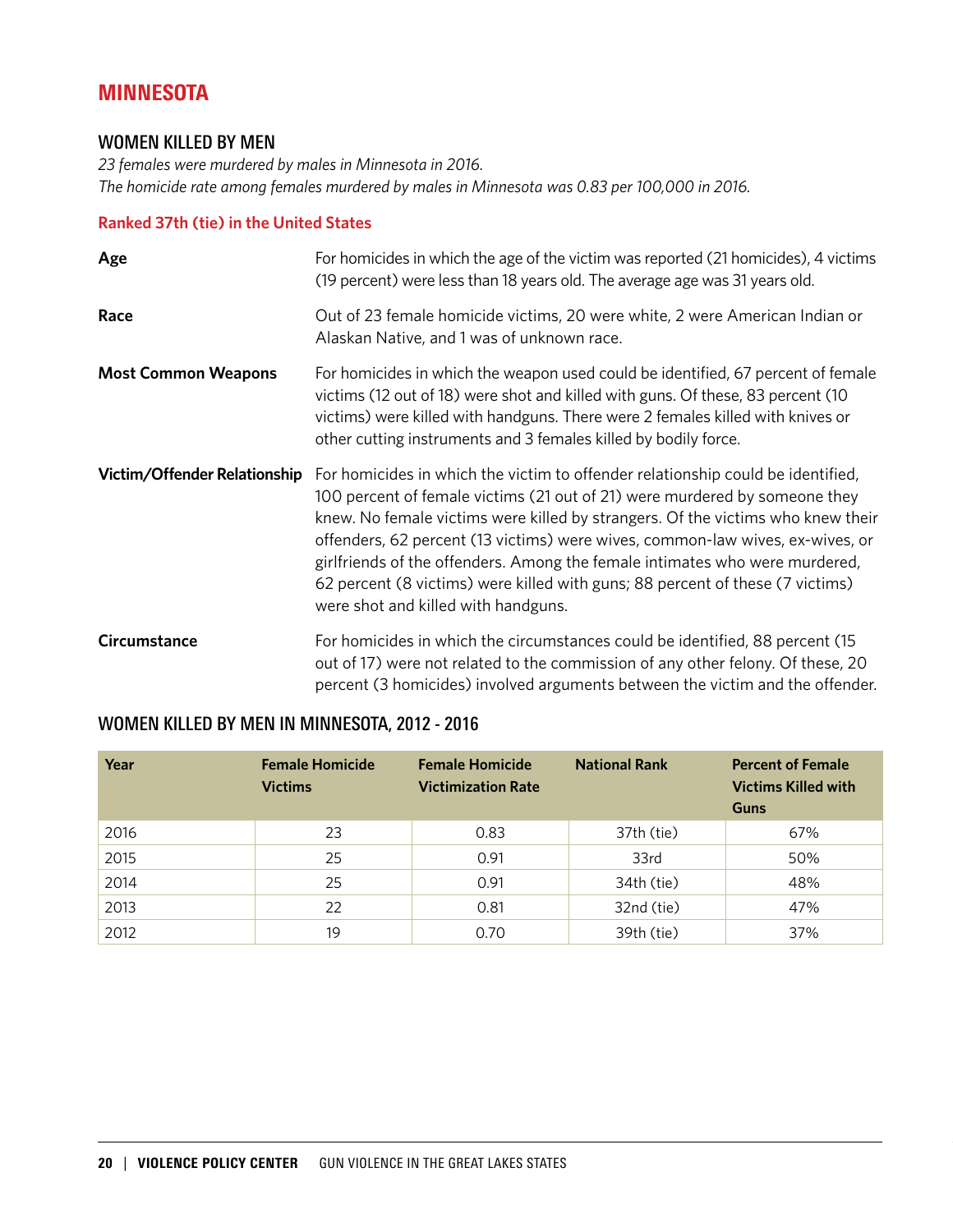# FATAL, NON-SELF DEFENSE INCIDENTS INVOLVING CONCEALED HANDGUN PERMIT HOLDERS IN MINNESOTA, 2016 – 2018

# **Concealed Handgun Permit Holder: David Krauss (SUICIDE)**

**Date:** March 30, 2017

# **People Killed:** 1

**n** Suicide

**Circumstances:** On March 30, 2017, concealed handgun permit holder David Krauss, 29, shot his son Wyatt Krauss, eight, in the head with a 9mm handgun before turning the gun on himself in an attempted murdersuicide at their home in Grand Rapids, Minnesota. David Krauss's mother went to the house after attempting to contact him earlier in the day and found the door unlocked. After entering, she found David and Wyatt in Wyatt's bedroom. David was dead from a gunshot wound to the head, but Wyatt was still breathing. He was taken to a hospital in Duluth in critical condition. The handgun Krauss used was found at the scene and had been purchased on March 22, 2017.

**Source:** "Child critically injured in attempted murder-suicide," *www.grandrapidsmn.com*, April 1, 2017.

# **Concealed Handgun Permit Holder: Name Not Provided (CONVICTED)**

**Date:** 2017

#### **People Killed:** 9

#### **n** Homicide

**Circumstances:** Between January 1, 2017 and December 31, 2017, the Minnesota Department of Public Safety reported that among the reported convictions of individuals with permits to carry were nine homicide offenses, which consist of murder and nonnegligent manslaughter, negligent manslaughter, assisting suicide, or criminal vehicular homicide.

**Source:** *2017 Permit to Carry Report*, State of Minnesota Department of Public Safety, Bureau of Criminal Apprehension, March 1, 2018.

#### **Concealed Handgun Permit Holder: Stephen Carl Allwine (CONVICTED)**

**Date:** November 13, 2016

#### **People Killed:** 1

#### **n** Homicide

**Circumstances:** On November 13, 2016, Amy Louise Allwine, 43, wife of concealed handgun permit holder Stephen Carl Allwine, 43, was found dead in their home from a gunshot wound to the head, a 9mm Springfield XDS pistol near her body. According to police, Stephen Allwine had been attempting to hire a hitman to kill his wife through the untraceable "dark web" since Valentine's Day, 2016. After this effort failed, Allwine obtained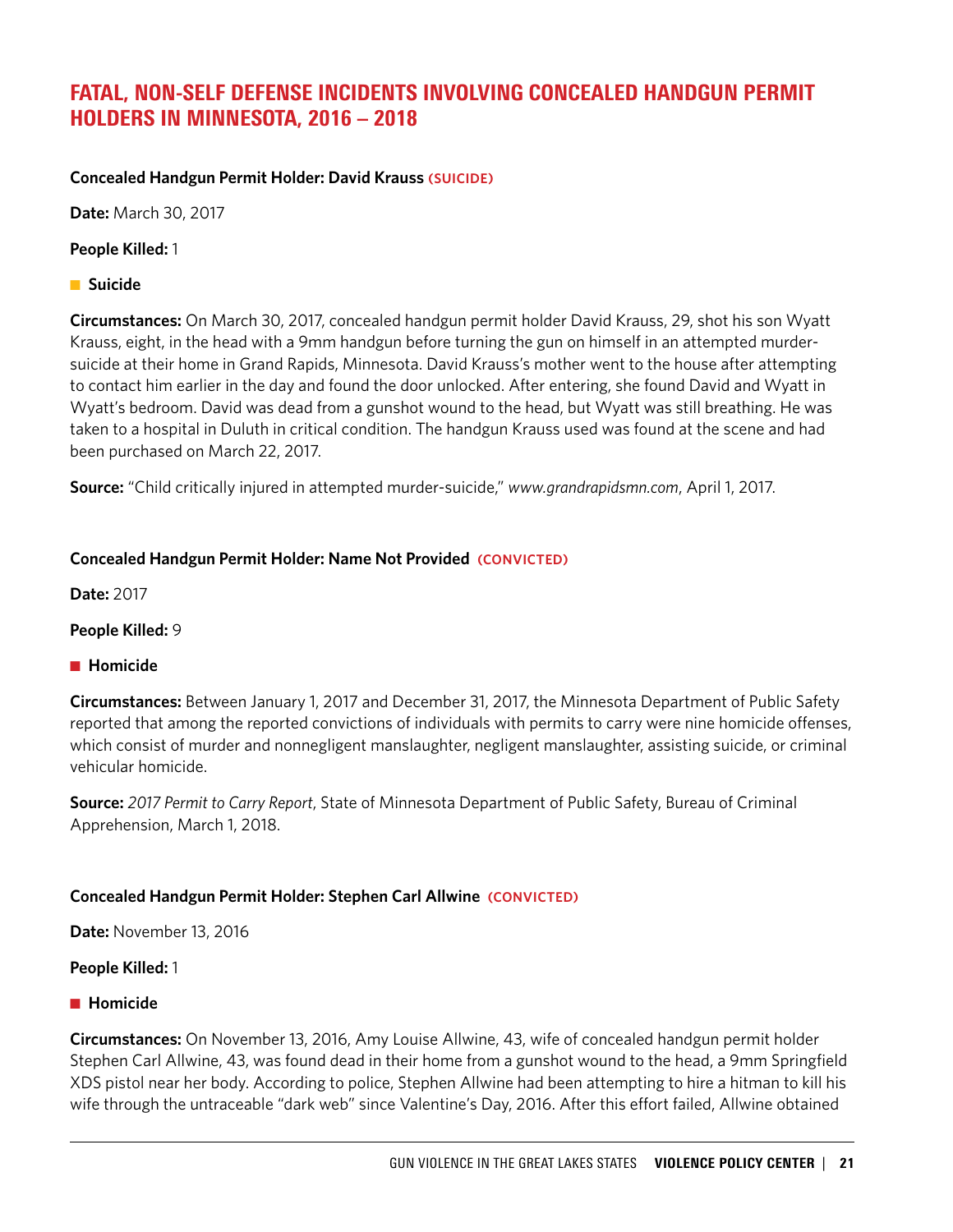a concealed handgun permit on August 10, 2016 and bought the 9mm pistol that would later be used to kill the victim. He also reportedly used the dark web to inquire about the drug scopolamine, known as a "mind control" drug. The victim was found to have had 45 times the normal prescribed amount of scopolamine in her body when she died, and did not have a prescription for the drug. Stephen Allwine also sent his wife two anonymous emails urging her to kill herself for the sake of her family. Police reported that the evidence was not consistent with a suicide, including the absence of gunpowder on the victim's hands. According to statements made by the couple's nine-year-old son, who discovered the body, when he asked his father why his mother was sleeping on the floor, Allwine replied, "She's probably dead." Allwine was charged with second-degree murder. On January 31, 2018, Stephen Allwine was found guilty of first degree murder in the death of Amy Louise Allwine. On February 2, 2018, Stephen Allwine was sentenced to life in prison.

**Source:** *"*Allwine receives life sentence for killing wife, staging suicide," r*osemounttownpages.com*, February 2, 2018; "Stephen Allwine found guilty of killing his wife, staging death as suicide," *startribune.com*, January 31, 2018; "Cottage Grove husband set up her death as suicide after failed hit, police say," *www.twincities.com*, January 18, 2017.

# **Concealed Handgun Permit Holder: David M. Easter (CONVICTED)**

**Date:** August 23, 2016

#### **People Killed:** 1

#### **n** Homicide

**Circumstances:** On August 23, 2016, concealed handgun permit holder David M. Easter, 26, shot and killed Spencer Daniel Brown, 23, at Myre-Big Island State Park in southern Minnesota. Easter was a private in the Minnesota National Guard. Easter's wife Karla and their infant daughter were nearby at the time of the shooting. According to Karla Easter, her husband confronted Brown, who was in his car, and the two men exchanged words. Karla heard Brown tell her husband to stop shining a light at him. She then heard gunshots and saw that Brown was wounded. David Easter called 911 to report the shooting and surrendered peacefully when officers arrived, turning over his 45 caliber pistol. According to Sheriff Kurt Freitag, Easter claimed that Brown had come at him with a baseball bat. But the sheriff noted there was no evidence to support this claim, as Easter was outside the car and fired twice through the closed driver's side window. Easter had a valid concealed carry permit from Nebraska but did not have a valid Minnesota permit, and Minnesota does not have a reciprocity agreement with Nebraska. On April 13, 2017, a jury found David M. Easter guilty of seconddegree murder in the death of Spencer Daniel Brown. Easter was also found guilty of gross misdemeanor carrying or possessing a pistol without a permit in a public place. On September 15, 2017, Easter was sentenced to more than 25 years in prison. With credit for time already served, Easter will serve the first 16 and three quarters years in prison with the balance served on supervised release.

**Source:** "25-year term for gunman who killed man sitting in car in state park near Albert Lea," *Minneapolis Star-Tribune*, September 18, 2017; "Jury finds Easter guilty of 2nd-degree murder, gun violation," *www.albertleatribune.com*, April 13, 2017; "Gunman charged in shooting death in Minn. state park is in National Guard," *Minneapolis Star Tribune*, August 25, 2016.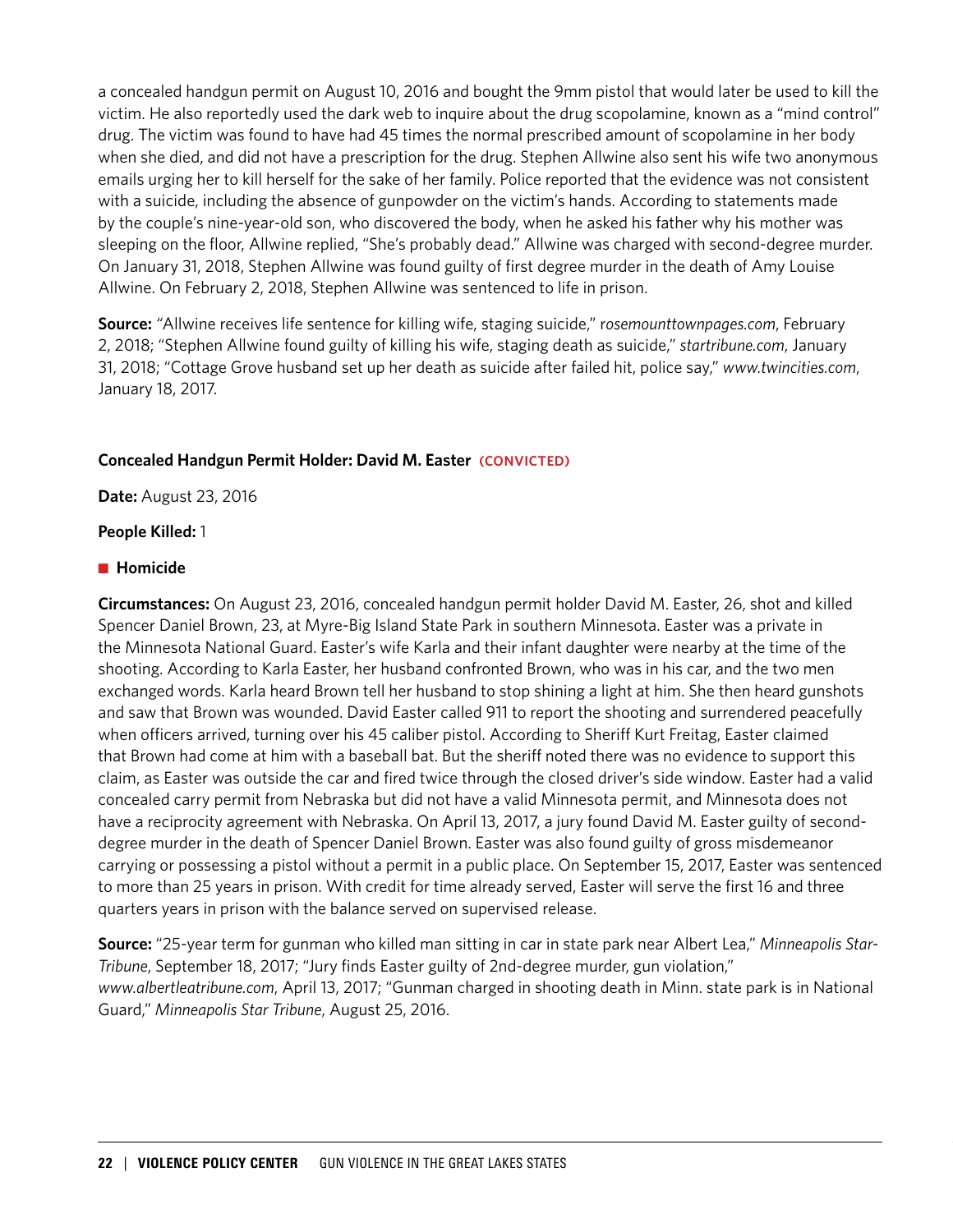# **Concealed Handgun Permit Holder: Name Not Provided (CONVICTED)**

**Date:** 2016

**People Killed:** 1

# **n** Homicide

**Circumstances:** Between January 1, 2016 and December 31, 2016, the Minnesota Department of Public Safety reported that among the reported convictions of individuals with permits was one homicide offense, which consist of murder and non-negligent manslaughter, negligent manslaughter, assisting suicide, or criminal vehicular homicide.

**Source:** *2016 Permit to Carry Report*, State of Minnesota Department of Public Safety, Bureau of Criminal Apprehension, March 1, 2017.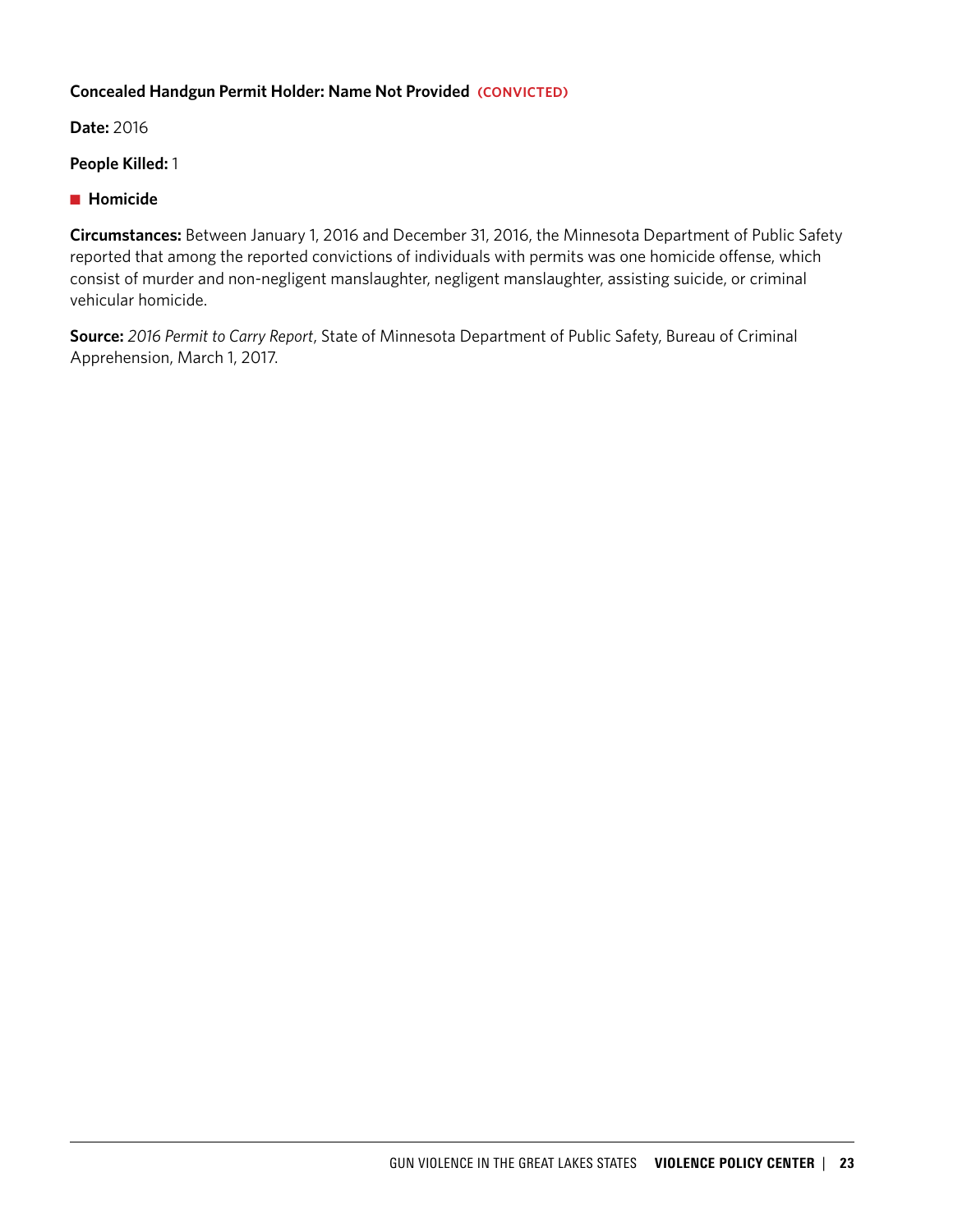# OHIO

# BLACK HOMICIDE VICTIMIZATION

*There were 304 black homicide victims in Ohio in 2015. The homicide rate among black victims in Ohio was 20.57 per 100,000 in 2015.*

## **Ranked 19th in the United States**

| Age                          | Eighteen homicide victims (6 percent) were less than 18 years old and 2 victims (1<br>percent) were 65 years of age or older. The average age was 31 years old.                                                                                                                                                                                                                                                             |
|------------------------------|-----------------------------------------------------------------------------------------------------------------------------------------------------------------------------------------------------------------------------------------------------------------------------------------------------------------------------------------------------------------------------------------------------------------------------|
| <b>Sex</b>                   | Out of 304 homicide victims, 260 were male and 44 were female.                                                                                                                                                                                                                                                                                                                                                              |
| <b>Most Common Weapons</b>   | For homicides in which the weapon used could be identified, 84 percent of<br>victims (224 out of 268) were shot and killed with guns. Of these, 55 percent<br>(123 victims) were killed with handguns. There were 91 victims killed with<br>firearms, type not stated. There were 28 victims killed with knives or other cutting<br>instruments, 11 victims killed by bodily force, and 3 victims killed by a blunt object. |
| Victim/Offender Relationship | For homicides in which the victim to offender relationship could be identified,<br>86 percent of victims (96 out of 111) were killed by someone they knew. Fifteen<br>victims were killed by strangers.                                                                                                                                                                                                                     |
| Circumstance                 | For homicides in which the circumstances could be identified, 79 percent (120 out<br>of 152) were not related to the commission of any other felony. Of these, 43 percent<br>(51 homicides) involved arguments between the victim and the offender.                                                                                                                                                                         |

# BLACK HOMICIDE VICTIMIZATION IN OHIO, 2011 - 2015

| Year | <b>Black Homicide</b><br><b>Victims</b> | <b>Black Homicide</b><br>Rate | <b>National Rank</b> | <b>Percent of Black Victims</b><br><b>Killed with Guns</b> |
|------|-----------------------------------------|-------------------------------|----------------------|------------------------------------------------------------|
| 2015 | 304                                     | 20.57                         | 19th                 | 84%                                                        |
| 2014 | 256                                     | 17.49                         | $17th$ (tie)         | 87%                                                        |
| 2013 | 284                                     | 19.59                         | 11th                 | 88%                                                        |
| 2012 | 269                                     | 18.69                         | 14th                 | 86%                                                        |
| 2011 | 305                                     | 21.28                         | 12 <sub>th</sub>     | 88%                                                        |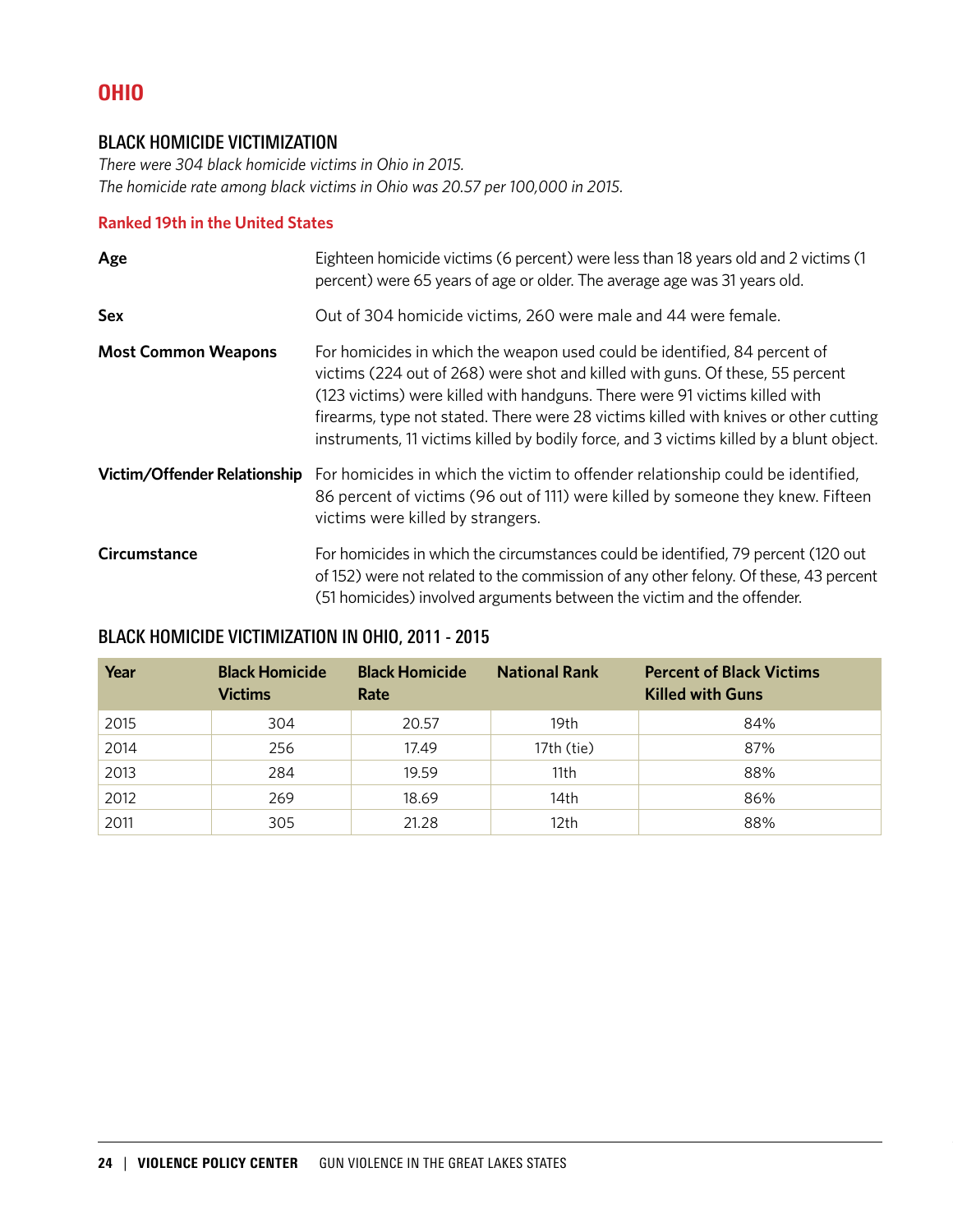# OHIO

# WOMEN KILLED BY MEN

*77 females were murdered by males in Ohio in 2016. The homicide rate among females murdered by males in Ohio was 1.30 per 100,000 in 2016.*

# **Ranked 24th in the United States**

| Age                          | For homicides in which the age of the victim was reported (75 homicides), 8 victims<br>(11 percent) were less than 18 years old and 3 victims (4 percent) were 65 years of<br>age or older. The average age was 37 years old.                                                                                                                                                                                                                                                                                                               |
|------------------------------|---------------------------------------------------------------------------------------------------------------------------------------------------------------------------------------------------------------------------------------------------------------------------------------------------------------------------------------------------------------------------------------------------------------------------------------------------------------------------------------------------------------------------------------------|
| Race                         | Out of 77 female homicide victims, 50 were white and 27 were black.                                                                                                                                                                                                                                                                                                                                                                                                                                                                         |
| <b>Most Common Weapons</b>   | For homicides in which the weapon used could be identified, 60 percent of female<br>victims (41 out of 68) were shot and killed with guns. Of these, 51 percent (21<br>victims) were killed with handguns. There were 9 females killed with knives or<br>other cutting instruments, 3 females killed by a blunt object, and 10 females killed<br>by bodily force.                                                                                                                                                                           |
| Victim/Offender Relationship | For homicides in which the victim to offender relationship could be identified, 95<br>percent of female victims (69 out of 73) were murdered by someone they knew.<br>Four female victims were killed by strangers. Of the victims who knew their<br>offenders, 57 percent (39 victims) were wives, common-law wives, ex-wives, or<br>girlfriends of the offenders. Among the female intimates who were murdered,<br>74 percent (29 victims) were killed with guns; 45 percent of these (13 victims)<br>were shot and killed with handguns. |
| Circumstance                 | For homicides in which the circumstances could be identified, 83 percent<br>(49 out of 59) were not related to the commission of any other felony. Of<br>these, 63 percent (31 homicides) involved arguments between the victim<br>and the offender.                                                                                                                                                                                                                                                                                        |

# WOMEN KILLED BY MEN IN OHIO, 2012 - 2016

| Year | <b>Female Homicide</b><br><b>Victims</b> | <b>Female Homicide</b><br><b>Victimization Rate</b> | <b>National Rank</b> | <b>Percent of Female</b><br><b>Victims Killed with</b><br>Guns |
|------|------------------------------------------|-----------------------------------------------------|----------------------|----------------------------------------------------------------|
| 2016 | 77                                       | 1.30                                                | 24th                 | 60%                                                            |
| 2015 | 57                                       | 0.96                                                | 31st                 | 53%                                                            |
| 2014 | 46                                       | 0.78                                                | 40th                 | 43%                                                            |
| 2013 | 54                                       | 0.91                                                | 30th                 | 46%                                                            |
| 2012 | 66                                       | 1.12                                                | 26th                 | 52%                                                            |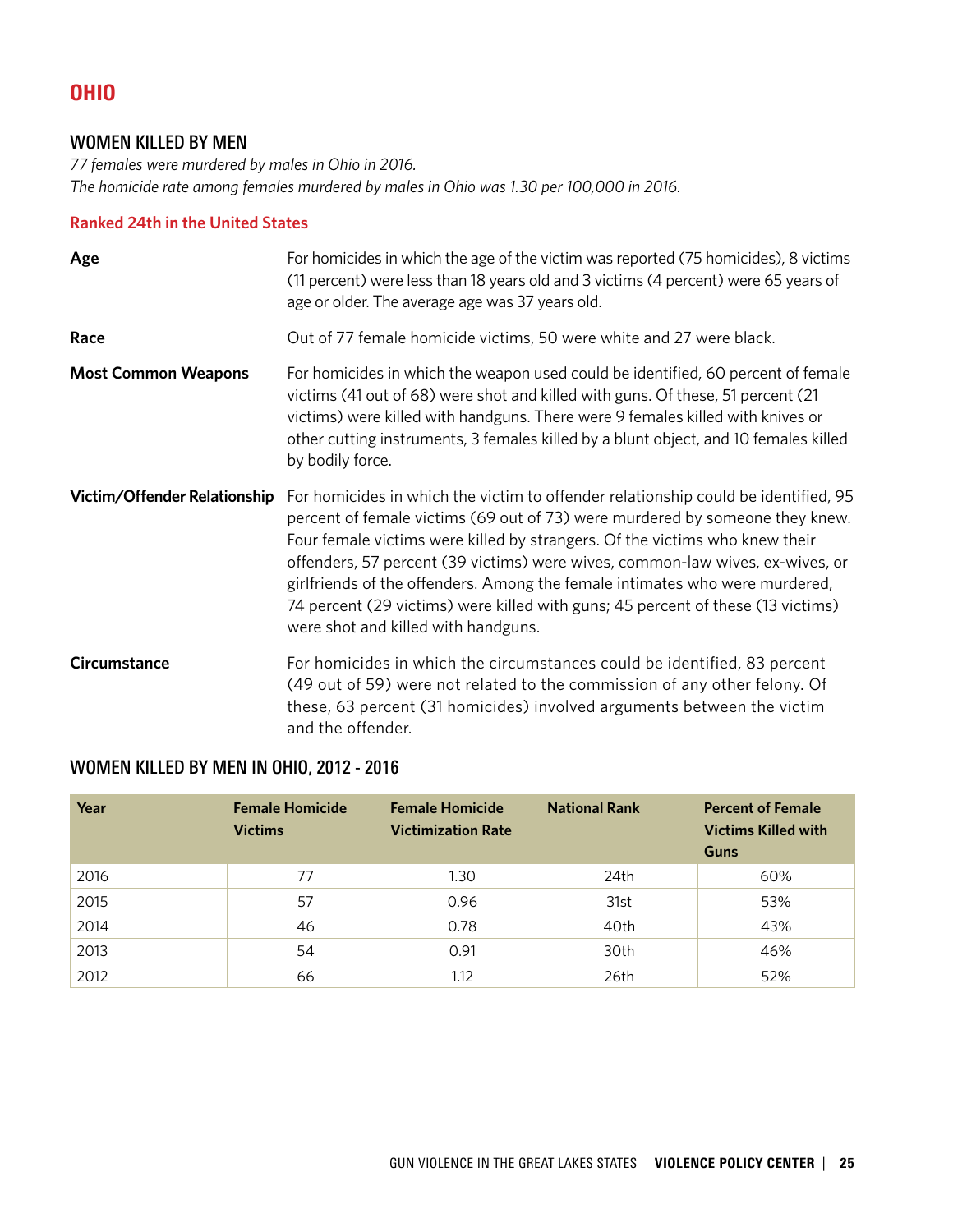# FATAL, NON-SELF DEFENSE INCIDENTS INVOLVING CONCEALED HANDGUN PERMIT HOLDERS IN OHIO, 2016 – 2018

## **Concealed Handgun Permit Holder: Unidentified (UNINTENTIONAL)**

**Date:** April 20, 2018

**People Killed:** 1

#### **n** Unintentional

**Circumstances:** On April 20, 2018, an unidentified concealed handgun permit holder unintentionally shot and killed her two-year-old daughter, Laila Johnson, while trying to engage the safety of her gun. According to police, the mother was apparently putting the gun away when it fired. The bullet passed through a mattress, striking her daughter in the chest. Three other children were in the hotel room when the incident occurred, but were not injured.

**Source:** "Mom Was Turning On Safety When 2-Year-Old Was Shot, Killed," *pittsburgh.cbslocal.com*, April 23, 2018; "2-year-old girl accidentally shot and killed at Wickliffe hotel, police say," *cleveland.com*, April 21, 2018.

## **Concealed Handgun Permit Holder: Joan Horton (SHOT AND KILLED IN INCIDENT)**

**Date:** January 5, 2018

#### **People Killed:** 1

**Circumstances:** On January 5, 2018, concealed handgun permit holder Joan Horton, 39, was shot and killed with her own gun after getting into a fight. Police say that Horton was involved in a fight with another woman, who did not have a gun, at Andy's Café when she pulled out her handgun. When an unarmed bouncer tried to break up the fight and take her gun, it went off, striking her once in the stomach. Horton was transported to the hospital where she died from her injuries. Police say it was not clear who was holding the gun when it went off. No charges were filed.

**Source:** "Victim in Carthage Shooting had concealed-carry permit," *www.cincinnati.com*, January 6, 2018.

# **Concealed Handgun Permit Holder: Unidentified (UNINTENTIONAL)**

**Date:** September 28, 2017

#### **People Killed:** 1

# **n** Unintentional

**Circumstances:** On September 28, 2017, three-year-old Christian Hein died after shooting himself in the head with his father's gun outside the family's home in Parma, Ohio. According to investigators, the boy found the loaded gun in the center console of the family's van and unintentionally shot himself with it. A caller to 911 described the shooting, "It sounded like a shot, and now some guy is running around the backyard screaming and yelling….I don't know what happened, but it doesn't look good or sound good. There's a little kid, looks like he's got blood all over him." The boy's father had a concealed carry permit.

**Source:** "Medical examiner's office identifies boy shot in head in Parma," *cleveland.com*, September 29, 2017; "Police: 4-year-old in Parma shot himself in the head," *news5cleveland.com*, September 28, 2017.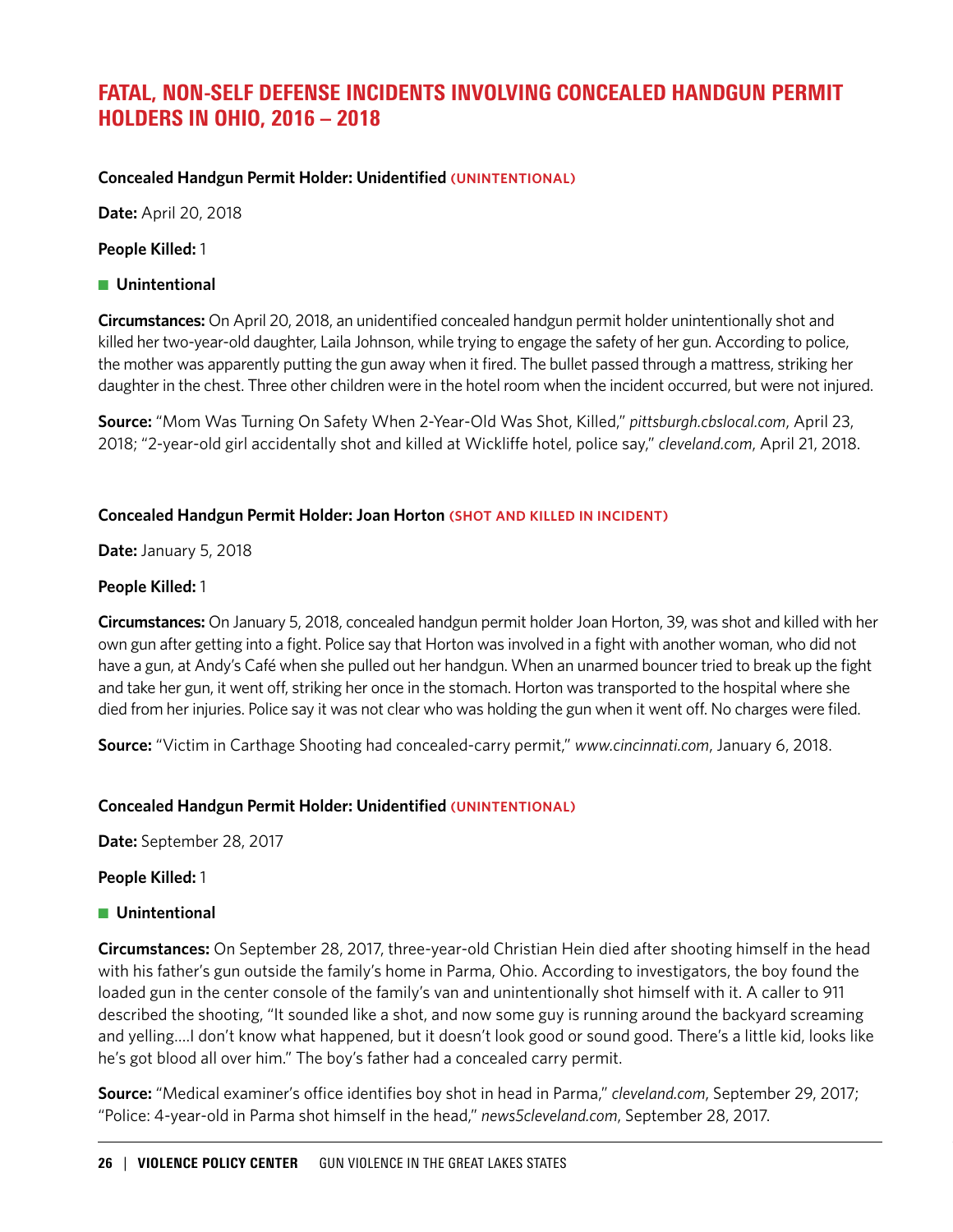#### **Concealed Handgun Permit Holder: David Kinney (CONVICTED)**

**Date:** May 7, 2017

# **People Killed:** 1

## ■ Homicide

**Circumstances:** On May 7, 2017, concealed handgun permit holder David Kinney, 30, shot and killed his friend Brad McGarry, 43, at McGarry's home following an argument. According to police, Kinney's first written statement about the incident indicated that he went to McGarry's home to return a weed-eater and found McGarry's body. In a second statement two days later, Kinney admitted there was an argument between himself and McGarry saying, "I started to tell him what we can no longer see each other in any other way but being friends and we started arguing." Kinney went on to allege that McGarry grabbed a pistol and was waving it around and pointing it at him, and that he panicked and shot McGarry, saying he never meant to kill his best friend and that he acted in self defense. Kinney was charged with murder with a firearm specification. On February 6, 2018, David Kinney was found guilty of aggravated murder in the death of Brad McGarry. On February 14, 2018, Kinney was sentenced to life in prison plus three years, with no possibility for parole.

**Source:** "Best friend's murder sends Bellaire man to prison," *wtrf.com*, February 14, 2018; "Belmont County jury finds Kinney guilty in McGarry's death," *timesleaderonline.com*, February 6, 2018; "Interview ruled admissible in murder case," *The Times Leader*, July 7, 2017; "More details surface in Bellaire murder case," *wtov9.com*, May 18, 2017.

## **Concealed Handgun Permit Holder: Steve Stephens (SUICIDE)**

**Date:** April 16, 2017

**People Killed:** 2 (including shooter)

# **n Murder/Suicide**

**Circumstances:** On April 16, 2017, concealed handgun permit holder Steve Stephens, 37, shot and killed Robert Godwin Sr., 74, as Godwin was collecting aluminum cans on East 93rd Street in Cleveland, Ohio. Stephens, who did not know Godwin prior to the shooting, posted a video of the murder on Facebook shortly after it happened. In the video, Stephens forced Godwin to say the name of Stephens' girlfriend before shooting him and claimed to have killed more than a dozen other people, which remains unsubstantiated. Stephens led police on a multistate manhunt before shooting and killing himself in Erie County, Pennsylvania. Police recovered a 45 caliber Glock handgun from his car, which was believed to be the murder weapon.

**Source:** "Gun believed to be murder weapon found in Steve Stephens' car," *www.thedenverchannel.com*, April 19, 2017; "Cleveland Facebook murder suspect shot, killed himself after pursuit: Police," *www.abcnews.go.com*, April 18, 2017; "Facebook shooting suspect has concealed carry license, police say," *www.cleveland.com*, April 17, 2017; "Multistate manhunt underway for suspect in Facebook homicide video," *www.washingtonpost.com*, April 17, 2017; "Woman targeted by Facebook killer is cooperating with police, source says," *www.cleveland.com*, April 17, 2017.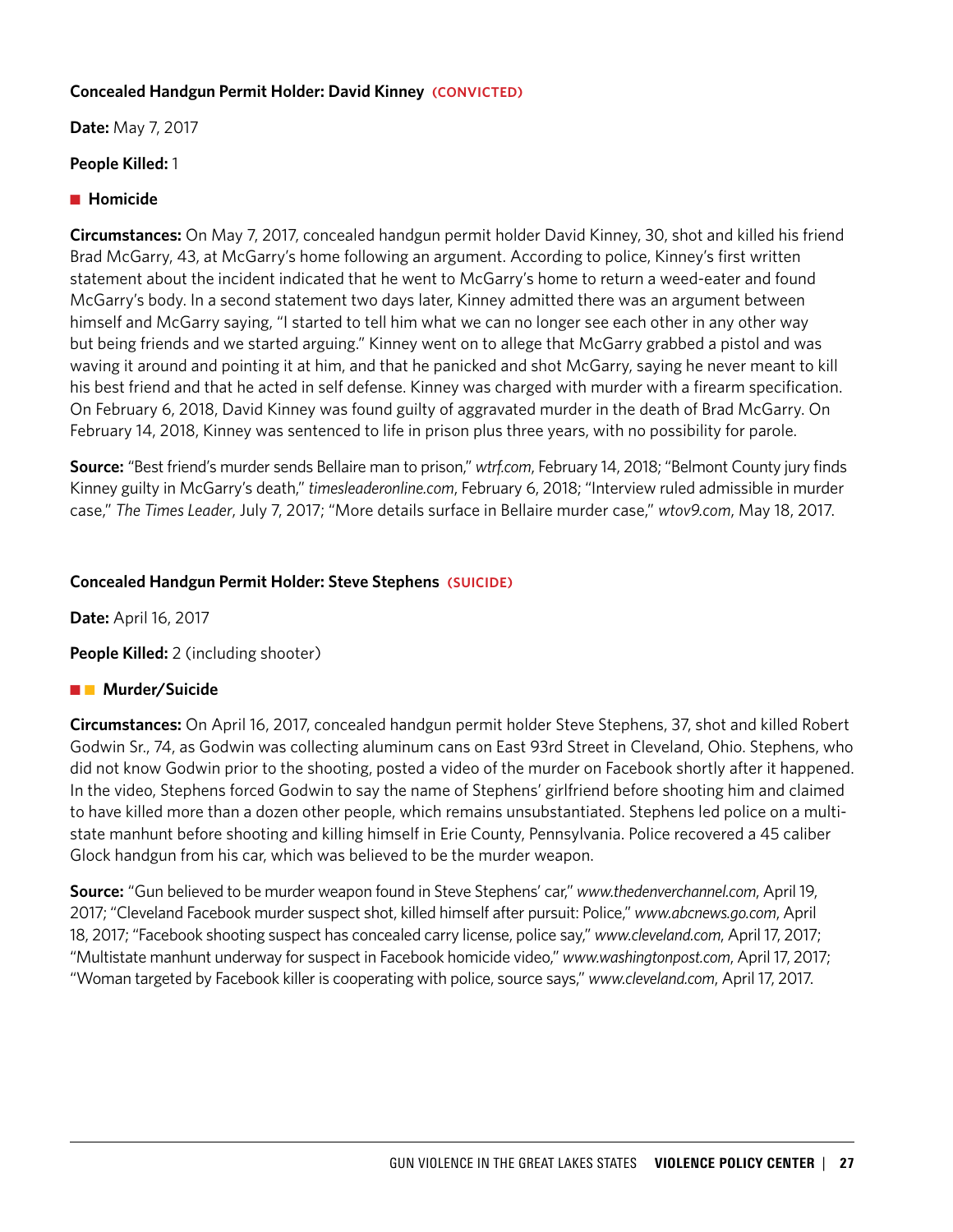## **Concealed Handgun Permit Holder: William S. Knight (CONVICTED)**

**Date:** March 20, 2017

#### **People Killed:** 1

#### **n** Homicide

**Circumstances:** On March 20, 2017, concealed handgun permit holder William S. Knight, 63, shot and killed Keith Johnson, 24, on Danmead Avenue in Akron, Ohio. The family of Knight's son-in-law began communicating with Johnson when he offered to sell a dirt bike on social media, believing that the motorcycle was the same one that had been stolen from their garage in February 2016. According to Johnson's father, Johnson had owned the dirt bike for about three months and did not know it was stolen. After agreeing to meet on Danmead Avenue, the family demanded Johnson give back the motorcycle. When Johnson attempted to leave, Knight's son-in-law, 40, grabbed onto the dirt bike to stop him. Knight then shot Johnson in the head. A member of the family was on the phone with 911 when the shot was fired, and had been attempting to get police officers to the scene to convince Johnson to give them the motorcycle. Knight was arrested and charged with felonious assault and involuntary manslaughter. On April 10, 2018, William Knight was found guilty on two counts of murder and two counts of felonious assault in the killing of Keith Johnson. On April 23, 2018, Knight was sentenced to life in prison. He will be eligible for parole after serving 18 years of his sentence.

**Source:** "Streetsboro man sentenced to life in prison after shooting a man in the head over dirt bike," *news5cleveland.com*, April 23, 2018; "Streetsboro man found guilty of murder in fatal shooting over dirt bike," *cleveland.com*, April 10, 2018; "Man charged in deadly Akron shooting over stolen dirt bike," *www.fox8.com*, March 21, 2017.

#### **Concealed Handgun Permit Holder: Dawn Shearer (CONVICTED)**

**Date:** February 6, 2017

#### **People Killed:** 1

#### **n** Homicide

**Circumstances:** On February 6, 2017, concealed handgun permit holder Dawn Shearer shot and killed her exhusband, Tony Shearer, inside their Middletown, Ohio, home. The victim was found shot in the head. Shearer stated that she was acting in self-defense and her defense attorney claimed that witnesses saw the victim chasing Shearer around their driveway and that he had blocked her car to prevent her from leaving. The couple had divorced but were attempting to reconcile. Shearer was charged with murder and pleaded not guilty. On June 23, 2017, Dawn Shearer was found guilty of murder and felonious assault in the death of Tony Shearer. She was sentenced to a mandatory 15 years to life in prison.

**Source:** "Middletown woman convicted of murder in ex-husband's death," *www.journal-news.com*, June 23, 2017; "Middletown woman claims self-defense in shooting of ex-husband," *www.wlwt.com*, February 8, 2017.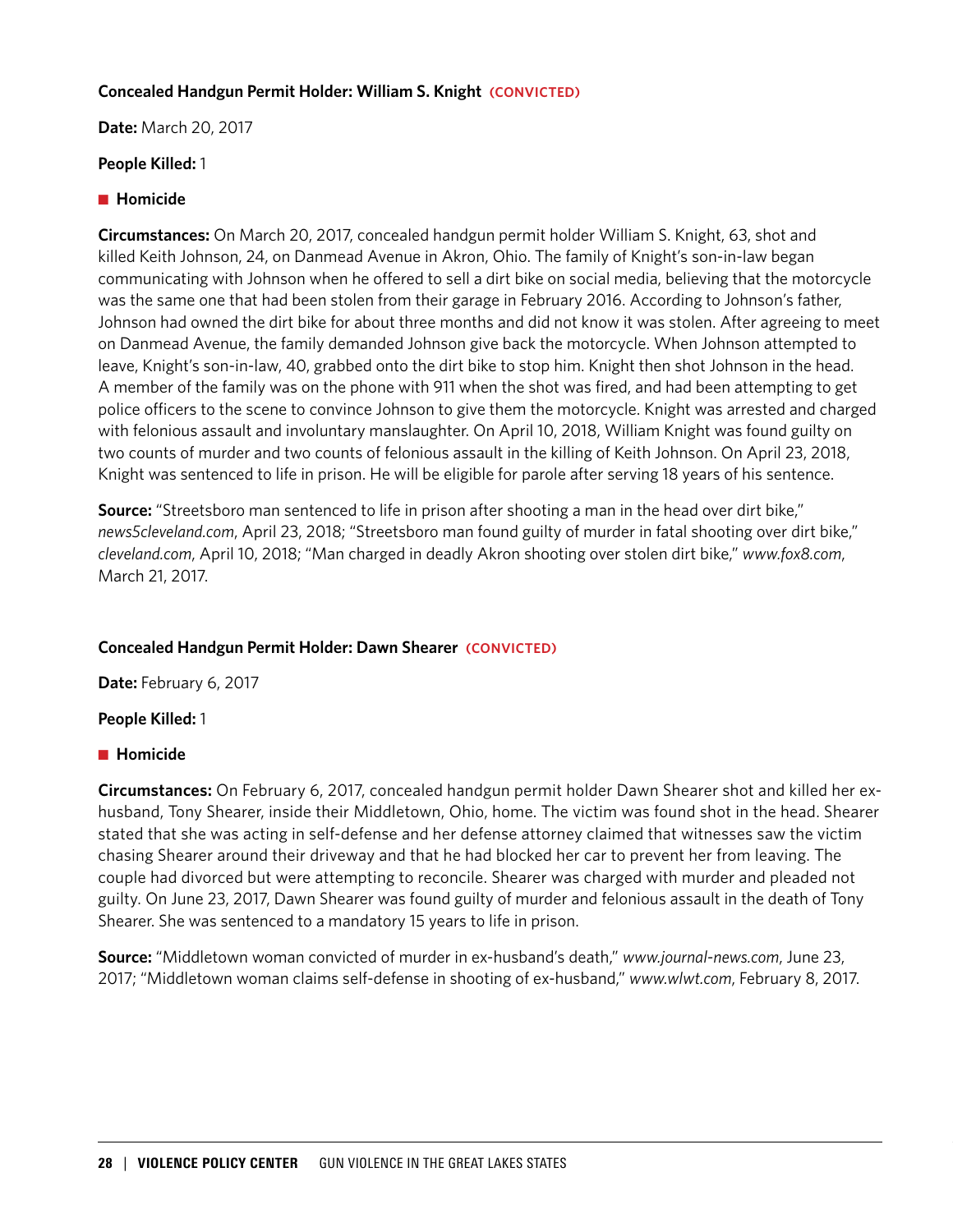## **Concealed Handgun Permit Holder: Javon Thomas (CONVICTED)**

**Date:** January 7, 2017

## **People Killed:** 2

## ■ Homicide

**Circumstances:** On January 7, 2017, concealed handgun permit holder Javon Thomas, 27, shot and killed Brian Brack, 24, and Austin Tiller, 20, following an altercation at a party at Thomas' girlfriend's apartment. Brack's girlfriend, Destany Dixon, called Brack from the party and was upset about a joke that Thomas had made at her expense. Thomas testified that he saw Brack put a gun in his pocket as he walked into the apartment. The two men exchanged words and each pulled a gun and fired. Thomas fired six shots from his Micro Desert Eagle .380 pistol. Three of the shots went through Tiller's back, killing him. One hit Brack in the chest and he died in the hallway outside the apartment. One shot wounded Dixon in the leg. On October 12, 2017, Thomas was found guilty of two counts of murder, two counts of felonious assault, and one count of misdemeanor negligent homicide, along with four firearms specifications. On November 27, 2017, Thomas was sentenced to 36 years to life in prison.

**Source:** "Javon Thomas gets 36 years to life in prison for murder," *record-courier.com*, November 27, 2017.

## **Concealed Handgun Permit Holder: Steven Leannais (CONVICTED)**

**Date:** December 8, 2016

## **People Killed:** 1

#### **n** Homicide

**Circumstances:** On December 8, 2016, concealed handgun permit holder Steven Leannais, 30, unintentionally shot and killed his friend Anthony Stanford, II, 27, during a drunken dinner party at Leannais' Cleveland apartment. Leannais apparently decided to live-stream some of the evening's events on Facebook. The video shows Leannais jokingly waving the gun around as well as putting it in his own mouth, saying, "I'm going to do it, I swear to God." Sometime after streaming the video, Stanford was fatally shot in the abdomen. Leannais agreed to prosecutors' request to surrender any guns in his possession in addition to his concealed carry permit. Leannais was charged with third-degree felony involuntary manslaughter. On March 14, 2018, Steven Leannais was convicted of involuntary manslaughter in the death of Anthony Stanford. Leannais faces between three and six years in prison.

**Source:** "Cleveland man who shot friend during dinner party found guilty of involuntary manslaughter," *cleveland.com*, March 14, 2018; "A tragic mistake: Man shot friend after playing with gun on Facebook Live," *www.wtae.com*, December 13, 2016; "Banker's assistant, 30, 'accidentally shot and killed his 27-year-old friend' after playing about with a gun at a drunken dinner party that was being streamed live on Facebook," *Daily Mail*, December 13, 2016.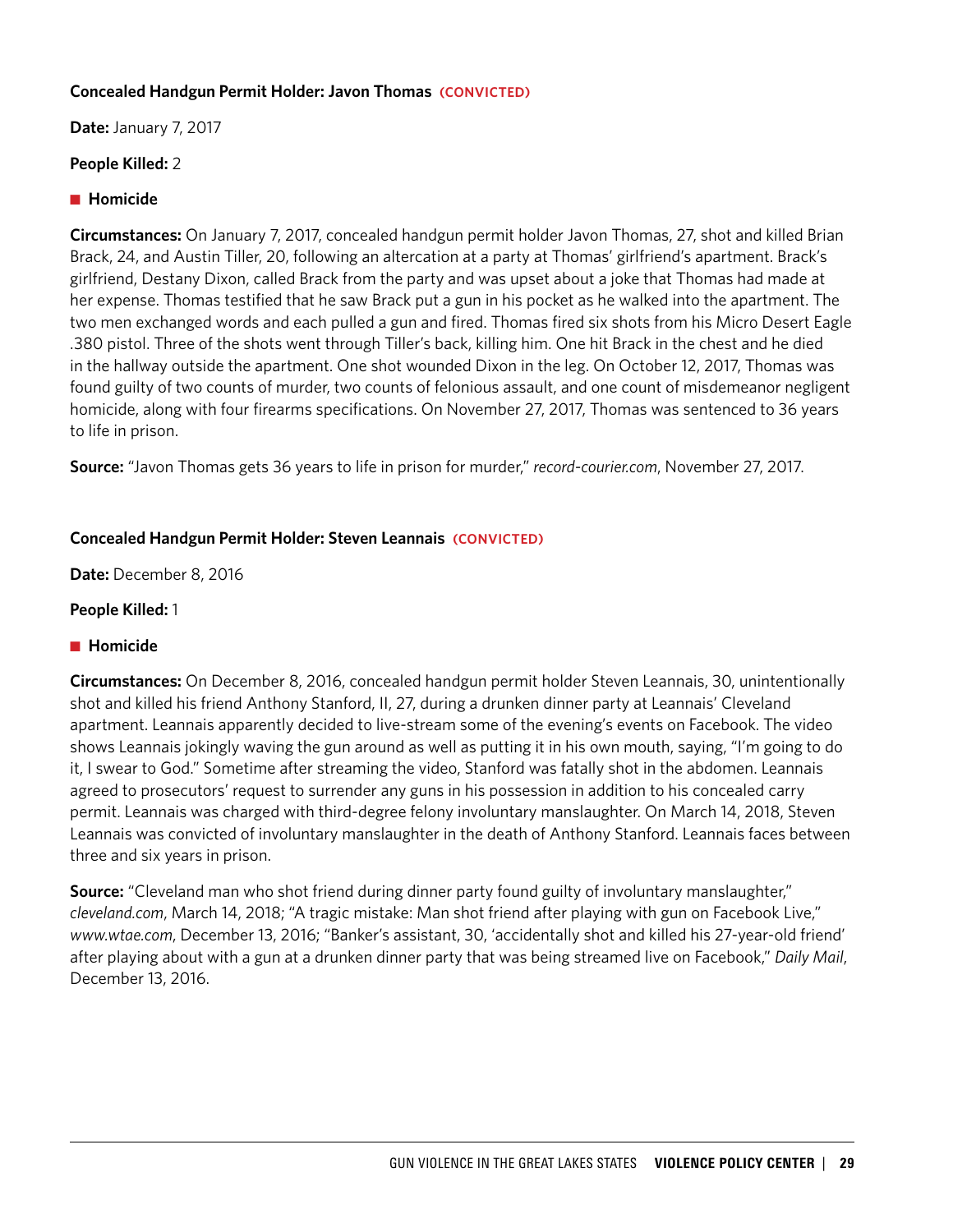#### **Concealed Handgun Permit Holder: Frank Staton (CONVICTED)**

**Date:** March 24, 2016

#### **People Killed:** 2

#### **n** Homicide

**Circumstances:** On March 24, 2016, concealed handgun permit holder Frank Staton, 56, shot and killed Terri Treadway, 58 and Catherine Sutter, 58, before attempting to kill himself. Treadway and Sutter were housekeepers at Hamlet Village, an assisted living facility in northeast Ohio. According to police, Staton lived with one of the women. According to an affidavit in his arrest warrant, Staton admitted to shooting the women. Staton was hospitalized in critical condition. He was charged with murder. On August 23, 2016, Frank Staton pleaded guilty to aggravated murder, murder, and felonious assault in the deaths of Terri Treadway and Catherine Sutter. He was sentenced to 66 years to life in prison.

**Source:** "Man pleads guilty to killing two women at Chagrin Falls retirement community," *fox8.com*, August 23, 2016; "Warrant: Chef at Ohio facility admitted killing housekeepers," *limaohio.com*, March 26, 2016.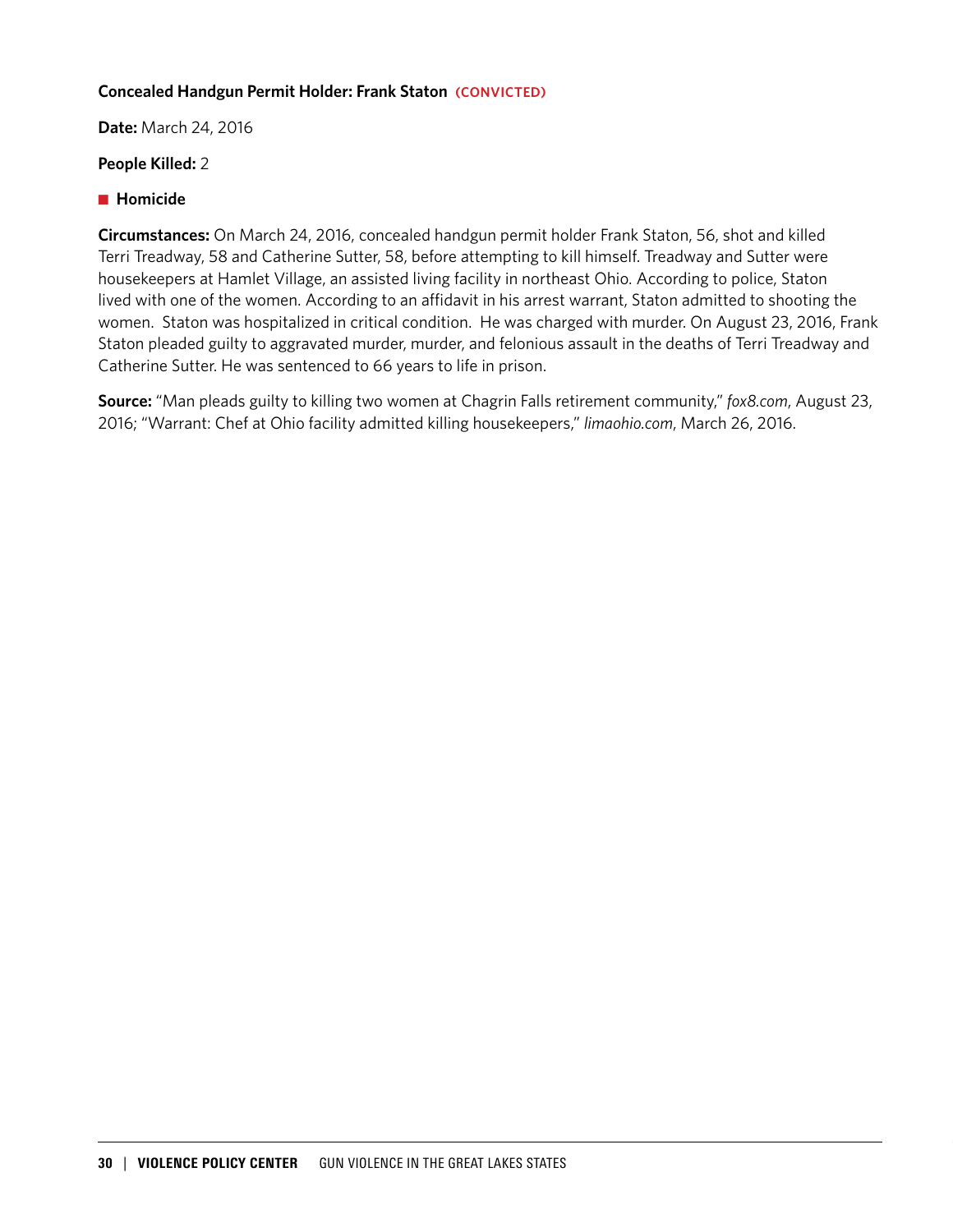# **WISCONSIN**

# BLACK HOMICIDE VICTIMIZATION

*There were 140 black homicide victims in Wisconsin in 2015. The homicide rate among black victims in Wisconsin was 36.77 per 100,000 in 2015.*

# **Ranked 2nd in the United States**

| Age                                 | Eleven homicide victims (8 percent) were less than 18 years old and 1 victim (1<br>percent) was 65 years of age or older. The average age was 29 years old.                                                                                                                                                                                                                                                              |
|-------------------------------------|--------------------------------------------------------------------------------------------------------------------------------------------------------------------------------------------------------------------------------------------------------------------------------------------------------------------------------------------------------------------------------------------------------------------------|
| Sex                                 | Out of 140 homicide victims, 121 were male and 19 were female.                                                                                                                                                                                                                                                                                                                                                           |
| <b>Most Common Weapons</b>          | For homicides in which the weapon used could be identified, 85 percent of<br>victims (117 out of 137) were shot and killed with guns. Of these, 75 percent (88<br>victims) were killed with handguns. There were 29 victims killed with firearms,<br>type not stated. There were 12 victims killed with knives or other cutting<br>instruments, 5 victims killed by bodily force, and 1 victim killed by a blunt object. |
| <b>Victim/Offender Relationship</b> | For homicides in which the victim to offender relationship could be identified, 56<br>percent of victims (40 out of 71) were killed by someone they knew. Thirty-one<br>victims were killed by strangers.                                                                                                                                                                                                                |
| Circumstance                        | For homicides in which the circumstances could be identified, 82 percent (58 out of<br>71) were not related to the commission of any other felony. Of these, 66 percent (38<br>homicides) involved arguments between the victim and the offender.                                                                                                                                                                        |

# BLACK HOMICIDE VICTIMIZATION IN WISCONSIN, 2011 - 2015

| Year | <b>Black Homicide</b><br><b>Victims</b> | <b>Black Homicide</b><br>Rate | <b>National Rank</b> | <b>Percent of Black Victims</b><br><b>Killed with Guns</b> |
|------|-----------------------------------------|-------------------------------|----------------------|------------------------------------------------------------|
| 2015 | 140                                     | 36.77                         | 2nd                  | 85%                                                        |
| 2014 | 91                                      | 24.04                         | 8th                  | 87%                                                        |
| 2013 | 93                                      | 24.74                         | 7th                  | 80%                                                        |
| 2012 | 91                                      | 24.38                         | 8th                  | 84%                                                        |
| 2011 | 86                                      | 23.22                         | 8th                  | 70%                                                        |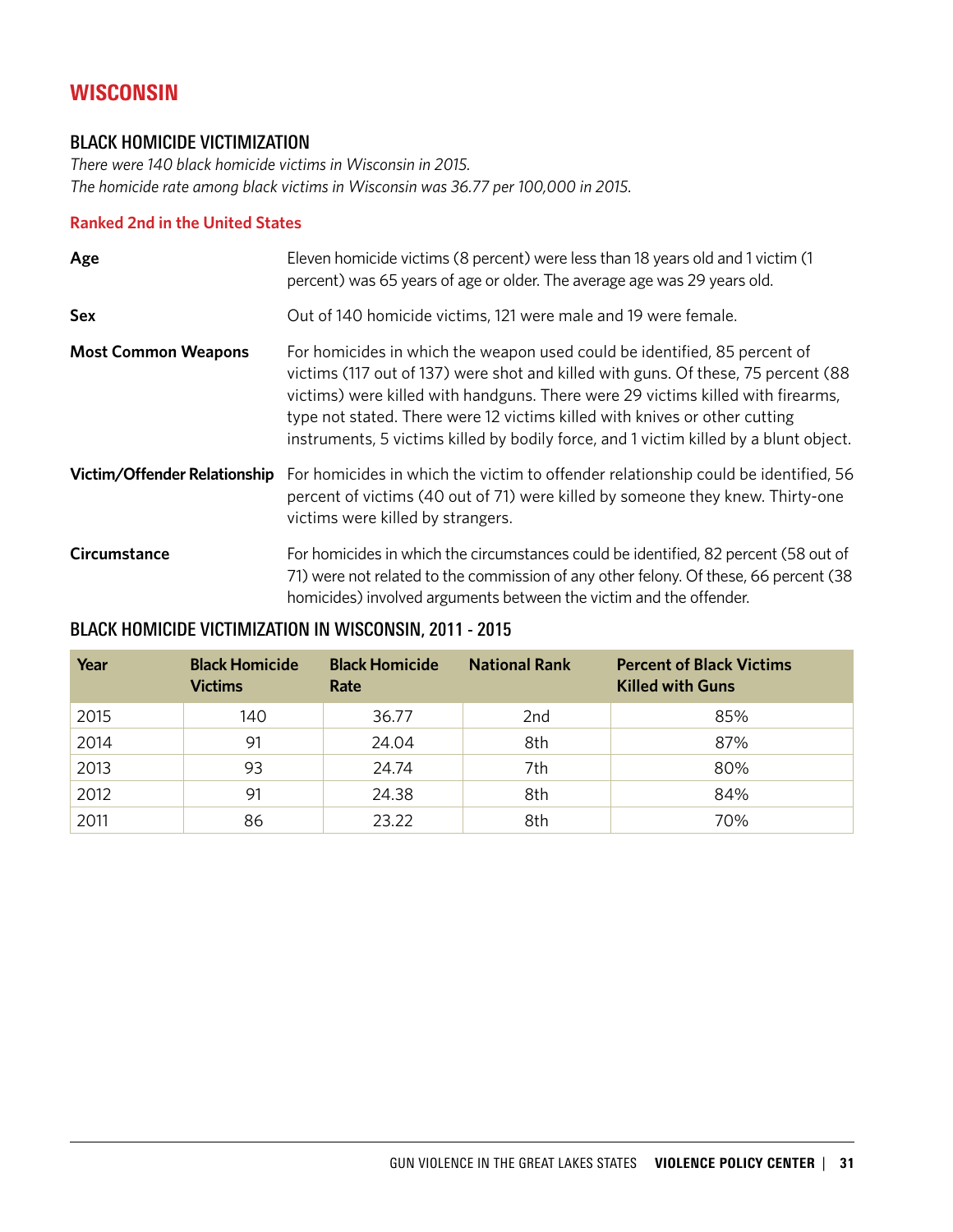# **WISCONSIN**

# WOMEN KILLED BY MEN

*39 females were murdered by males in Wisconsin in 2016. The homicide rate among females murdered by males in Wisconsin was 1.34 per 100,000 in 2016.*

## **Ranked 21st in the United States**

| Age                          | For homicides in which the age of the victim was reported (39 homicides), 2 victims<br>(5 percent) were less than 18 years old and 3 victims (8 percent) were 65 years of<br>age or older. The average age was 38 years old.                                                                                                                                                                                                                                                                                                               |  |  |
|------------------------------|--------------------------------------------------------------------------------------------------------------------------------------------------------------------------------------------------------------------------------------------------------------------------------------------------------------------------------------------------------------------------------------------------------------------------------------------------------------------------------------------------------------------------------------------|--|--|
| Race                         | Out of 39 female homicide victims, 28 were white, 10 were black, and 1 was<br>American Indian or Alaskan Native.                                                                                                                                                                                                                                                                                                                                                                                                                           |  |  |
| <b>Most Common Weapons</b>   | For homicides in which the weapon used could be identified, 58 percent of female<br>victims (22 out of 38) were shot and killed with guns. Of these, 82 percent (18<br>victims) were killed with handguns. There were 6 females killed with knives or<br>other cutting instruments, 2 females killed by a blunt object, and 4 females killed<br>by bodily force.                                                                                                                                                                           |  |  |
| Victim/Offender Relationship | For homicides in which the victim to offender relationship could be identified, 95<br>percent of female victims (36 out of 38) were murdered by someone they knew.<br>Two female victims were killed by strangers. Of the victims who knew their<br>offenders, 67 percent (24 victims) were wives, common-law wives, ex-wives, or<br>girlfriends of the offenders. Among the female intimates who were murdered,<br>50 percent (12 victims) were killed with guns; 83 percent of these (10 victims)<br>were shot and killed with handguns. |  |  |
| Circumstance                 | For homicides in which the circumstances could be identified, 86 percent<br>(32 out of 37) were not related to the commission of any other felony. Of<br>these, 47 percent (15 homicides) involved arguments between the victim<br>and the offender.                                                                                                                                                                                                                                                                                       |  |  |

# WOMEN KILLED BY MEN IN WISCONSIN, 2012 - 2016

| Year | <b>Female Homicide</b><br><b>Victims</b> | <b>Female Homicide</b><br><b>Victimization Rate</b> | <b>National Rank</b> | <b>Percent of Female</b><br><b>Victims Killed with</b><br><b>Guns</b> |
|------|------------------------------------------|-----------------------------------------------------|----------------------|-----------------------------------------------------------------------|
| 2016 | 39                                       | 1.34                                                | 21st                 | 58%                                                                   |
| 2015 | 24                                       | 0.83                                                | 36th                 | 57%                                                                   |
| 2014 | 27                                       | 0.93                                                | 33rd                 | 62%                                                                   |
| 2013 | 33                                       | 1.14                                                | 18th                 | 55%                                                                   |
| 2012 | 23                                       | 0.80                                                | 37th                 | 21%                                                                   |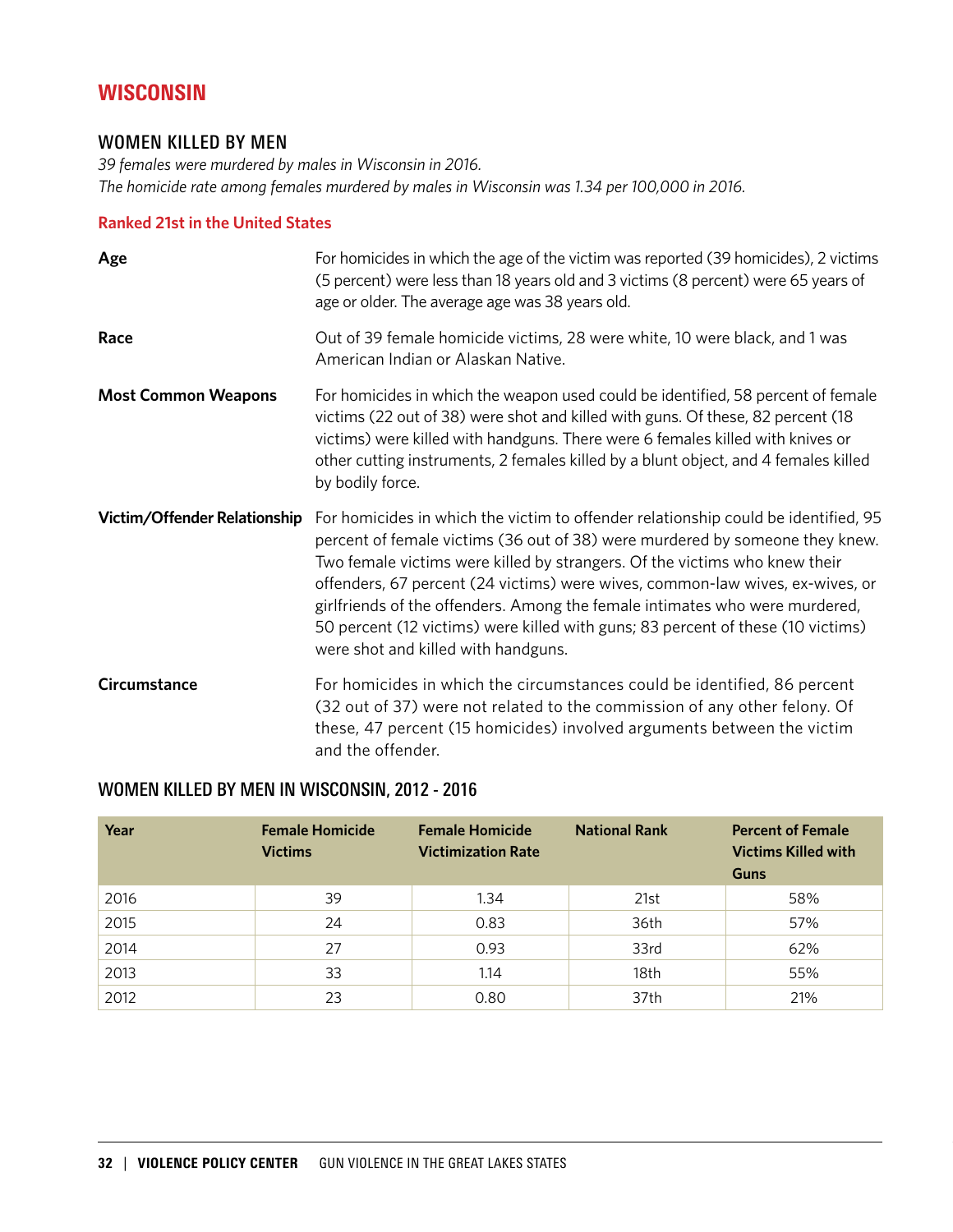# FATAL, NON-SELF DEFENSE INCIDENTS INVOLVING CONCEALED HANDGUN PERMIT HOLDERS IN WISCONSIN, 2016 – 2018

# **Concealed Handgun Permit Holder: Calvin C. Eldridge (CONVICTED)**

**Date:** May 7, 2018

**People Killed:** 1

# **n** Homicide

**Circumstances:** On May 7, 2018, concealed handgun permit holder Calvin Eldridge, 49, shot and killed his neighbor Victor Reynolds, 54, following a fight at the Village Road apartment building where both men lived. Eldridge shot Reynolds in the leg in the hallway of their apartment building. Reynolds was taken from the scene by paramedics, and died in the hospital the following day. Police described the incident as the final escalation in a feud between upstairs/ downstairs neighbors that involved complaints about loud music and slamming doors. According to the district attorney, "Mr. Eldridge was running around the neighborhood carrying 32 rounds of ammunition when he got into the fist fight with Mr. Reynolds." In an audio recording of the fight heard through a 911 call, Reynolds could be heard saying, "Hit me one more time," followed by a gunshot. Prosecutors also referred to prior incidents where Eldridge brandished his firearm when there were confrontations in the neighborhood. On September 18, 2018, Eldridge plead guilty to felony second degree reckless endangerment and misdemeanor endangerment with use of a dangerous weapon. He was sentenced to nine months in jail and four years of probation and ordered to pay restitution in the amount of \$4,800.

**Source:** "Portage man sentenced to 9 months in jail 4 years probation for fatal shooting," *wiscnews.com*, September 18, 2018; "Neighbor feud leads to fatal shooting, arrest at Portage apartment," *wiscnews.com*, May 8, 2018.

# **Concealed Handgun Permit Holder: James Clinton Atterberry, Jr (CONVICTED)**

**Date:** October 15, 2016

# **People Killed:** 1

# **n** Homicide

**Circumstances:** On October 15, 2016, concealed handgun permit holder James Clinton Atterberry, 26, shot and killed Ronnie McMillon, Jr., 26. According to the criminal complaint, Atterberry and McMillon, who had been staying at the same residence in Kenosha, began arguing about Atterberry having a gun. The argument became more heated and Atterberry shot McMillon multiple times with a 9mm Glock pistol. Atterberry was charged with first-degree reckless homicide. In April 2017, Atterberry's first degree reckless homicide trial ended with a deadlocked jury and a mistrial was declared. The charge against Atterberry was amended to second degree reckless homicide, and he plead guilty to that charge on April 20, 2017. On May 26, 2017, Atterberry was sentenced to 12 years in prison plus an additional seven years of extended supervision.

**Source:** "James Atterberry sentenced to 12 years in prison in murder of Ronnie McMillon," *fox6now.com*, May 26, 2017; "Concealed carry permit-holders charged in Milwaukee shootings," *Milwaukee Journal Sentinel*, October 19, 2016.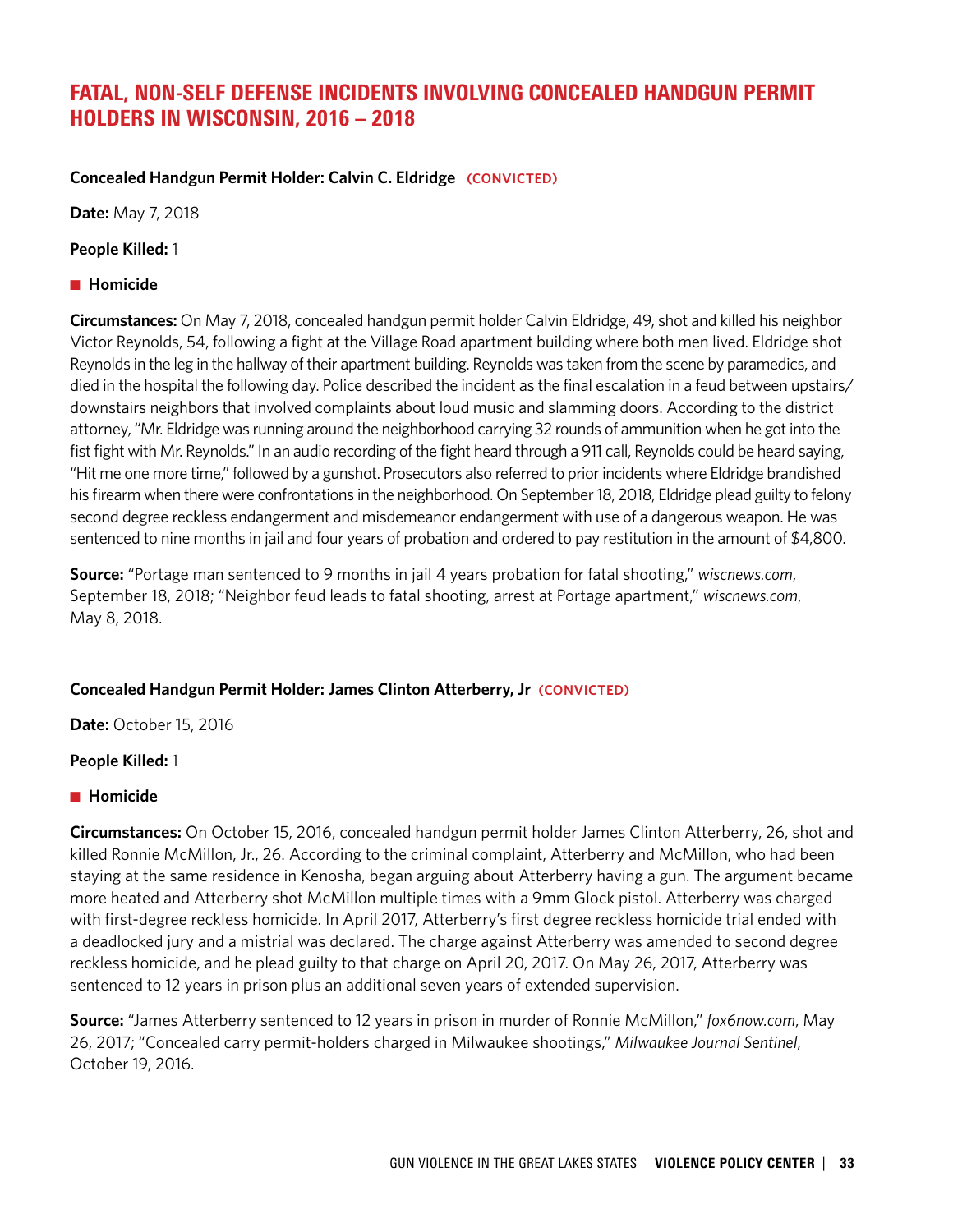#### **Concealed Handgun Permit Holder: Octavia W. Dodson (CONVICTED)**

**Date:** March 25, 2016

## **People Killed:** 1

## ■ Homicide

**Circumstances:** On March 25, 2016, concealed handgun permit holder Octavia W. Dodson, 28, shot and killed Deshun T. Freeman, 21. Just before 11:00 PM on March 25, several people called 911 to report hearing gunshots. Dodson was among the callers, telling police that he had shot a man, claiming that he had pulled a gun on him. Dodson told police he was armed, had left the scene, and would turn himself in to police. Milwaukee's ShotSpotter system detected six shots near the intersection of N. 10th Street and W. Concordia Avenue. Investigators found two bullet holes in a house at that location. Officers found Freeman lying face down in the street, having been shot three times, including once in the head. No firearms were found with Freeman. A green Buick Park Avenue was parked nearby with the engine running and the headlights on. Officers went to a home a block away to meet Dodson, who directed officers to a 9mm pistol. Next to the pistol was a 17-round magazine, loaded with 11 rounds. Dodson told police that he was driving when he was rear-ended while stopped at a red light by a blue Buick with bluish purple window tint. He claimed that when he got out to inspect the damage the other car kept driving. Dodson said that as he continued driving, a car came speeding up behind him before pulling over and parking at the side of the road. Dodson said he recognized the car as the one that hit him so he pulled over as well. Dodson then claimed a man got out of the car, yelled an expletive and ran toward him with his hands in his pockets. Dodson initially told investigators he fired from inside his car, but later said he left his car and shot the man from a standing position. Police noted discrepancies between Dodson's description of the car that struck him and the car found at the scene and were investigating whether any accident took place at all. Dodson was charged with homicide. On July 18, 2016, Octavia Dodson pleaded guilty to second degree murder in the death of Deshun Freeman.

**Source:** "Octavia Dodson pleads guilty in fatal shooting over car accident," *cbs58.com*, July 18, 2016; "Concealed-carry permit holder charged in shooting death," *Milwaukee Journal Sentinel*, April 4, 2016.

# **Concealed Handgun Permit Holder: Shanika S. Minor (CONVICTED)**

**Date:** March 6, 2016

#### **People Killed:** 1

# **n** Homicide

**Circumstances:** On March 6, 2016, concealed handgun permit holder Shanika S. Minor, 25, shot and killed her mother's neighbor, Tamecca Perry, 23, following an argument about loud music. Perry was nine months pregnant at the time of the shooting and her unborn child did not survive. On March 5, Minor was at her mother's house and got into an argument with Perry whom she felt had disrespected her mother in an earlier argument over loud music. Minor challenged Perry to a fight and fired several shots in the air before her mother convinced her to leave. Minor returned a few hours later and resumed her argument with Perry at around 3 AM on March 6. Minor's mother got between the two women who had known each other since eighth grade, but Minor reached over her mother and shot Perry in the chest. Perry died at the scene. Minor pleaded guilty to two counts of first degree reckless homicide and was sentenced to 30 years in prison plus 10 years on supervision, on each count, to be served concurrently. The judge in the case questioned whether lax concealed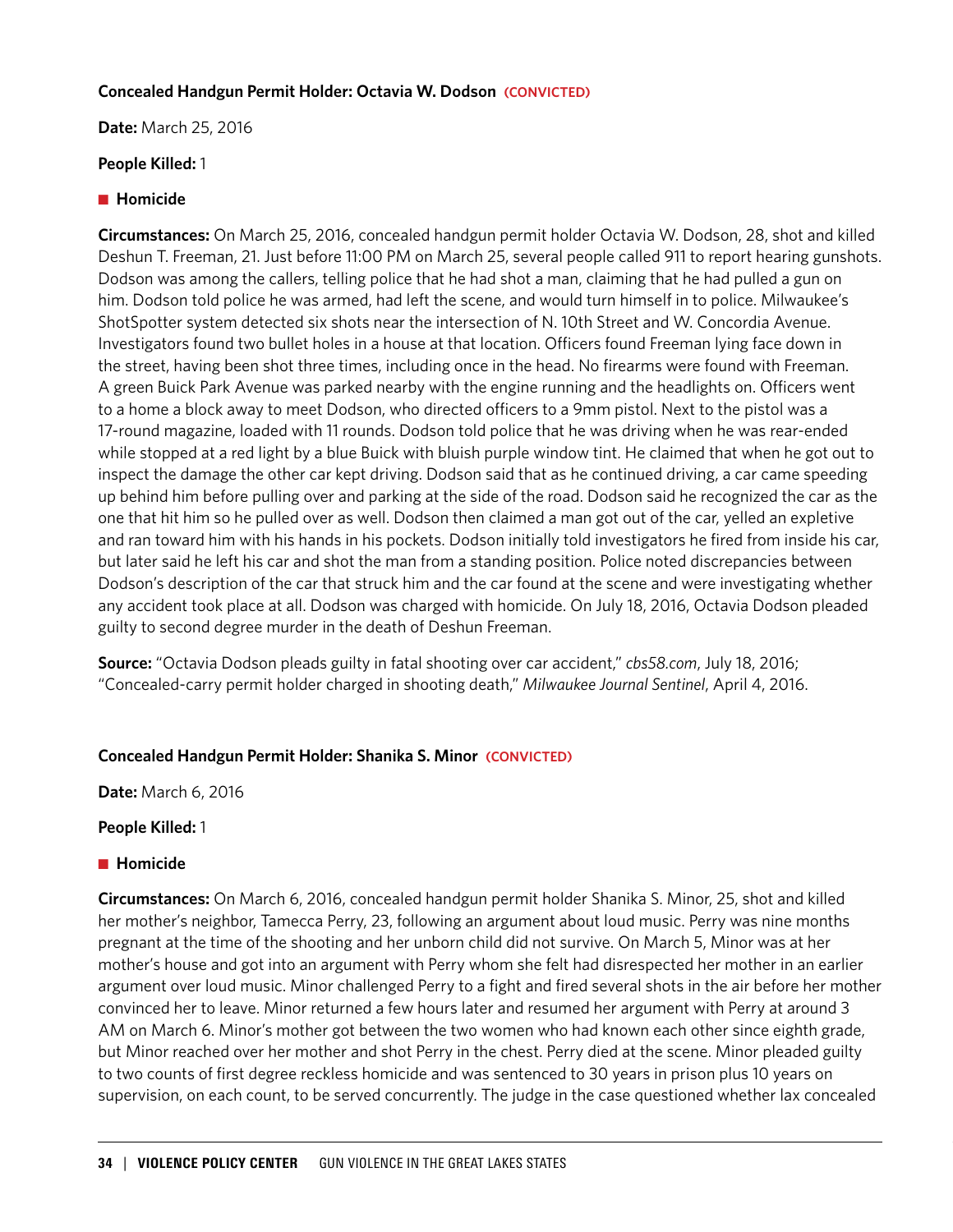carry laws had made the community safer, noting that several people licensed to legally carry guns had been in court for shootings and homicides. "Some involved self-defense, the majority did not," he stated. He observed that many were "looking for trouble." When Minor's attorney said that Minor did not take the gun specifically to the confrontation, but always carried it, the judge replied, "Even worse….Now we have everyone running around armed to the teeth, thinking they can solve every dispute by firing off a few rounds." He called Minor's case a new low, noting that he'd heard of people taking out a gun in a fist fight, but Minor had brought a gun to a verbal disagreement.

**Source:** "Milwaukee woman gets 30 years for slaying over loud music as judge questions concealed carry," *Milwaukee Journal Sentinel*, August 24, 2017.